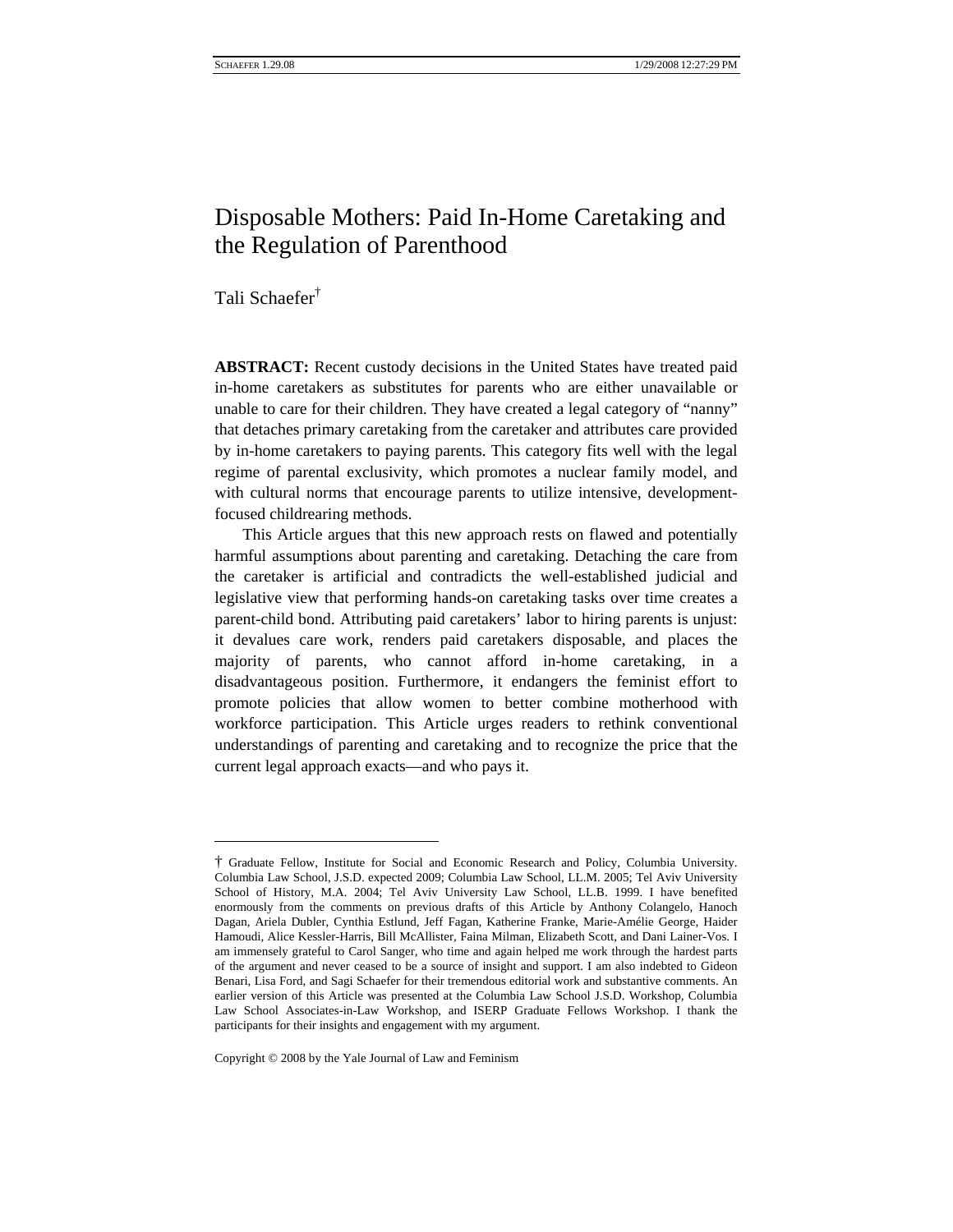| 306<br>Yale Journal of Law and Feminism | [Vol. 19:305] |
|-----------------------------------------|---------------|
|-----------------------------------------|---------------|

| A. Rewarding Parents for Employing In-Home Caretakers  310      |  |
|-----------------------------------------------------------------|--|
| B. Ordering Parents To Employ In-Home Caretakers313             |  |
|                                                                 |  |
|                                                                 |  |
|                                                                 |  |
| B. Paid In-Home Caretakers and the Exclusive Family  322        |  |
| C. In-Home Caretaking as the Foil to Other Types of Child Care  |  |
|                                                                 |  |
|                                                                 |  |
|                                                                 |  |
|                                                                 |  |
|                                                                 |  |
| A. Childrearing Ideology: From Intensive Mothering to Concerted |  |
|                                                                 |  |
| B. Paid In-Home Caretaking Meets Concerted Cultivation  340     |  |
|                                                                 |  |
|                                                                 |  |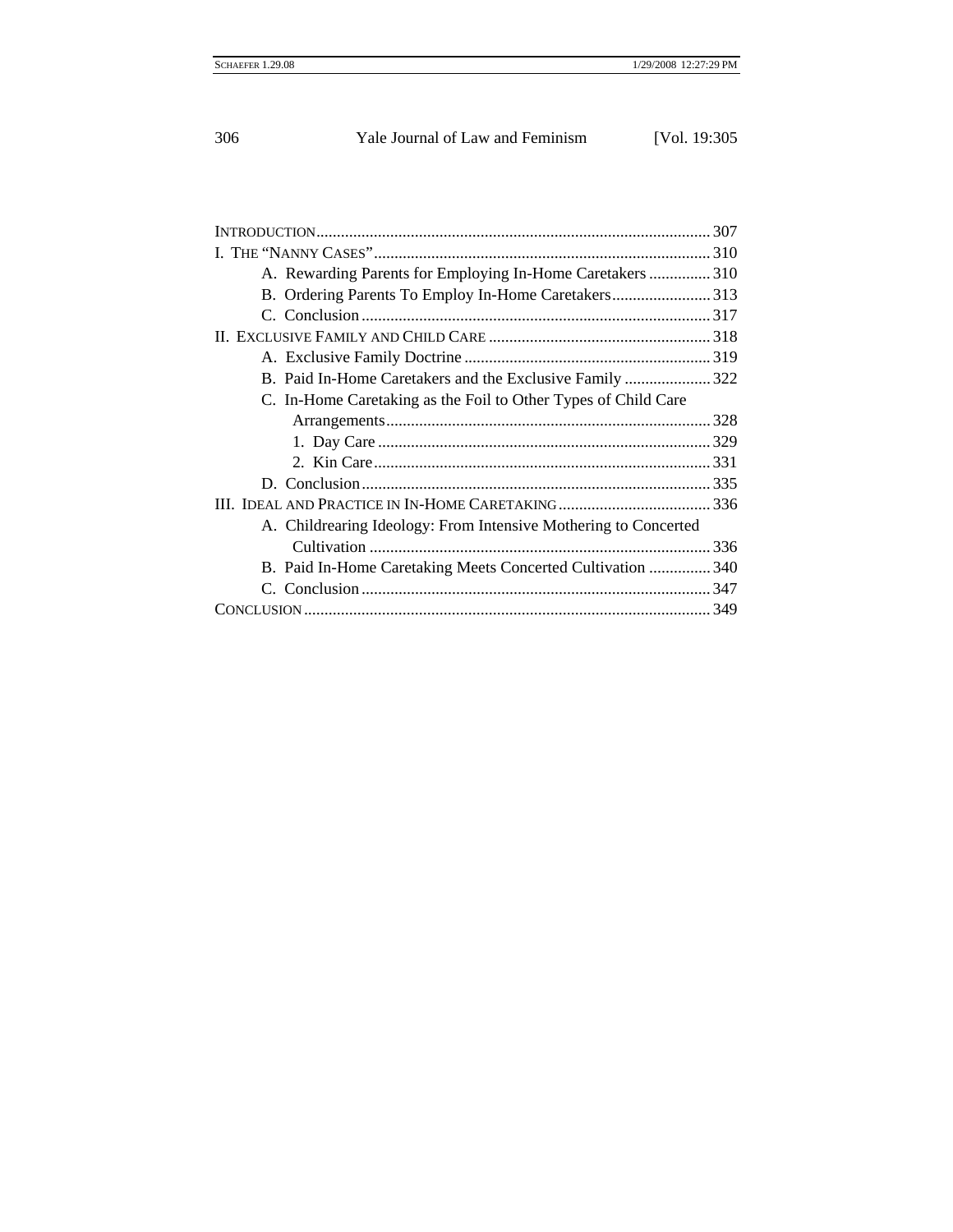$\overline{a}$ 

2008] Disposable Mothers 307

#### **INTRODUCTION**

Sometimes parents have trouble taking care of their children and need other people's help. Maybe work or other obligations require that they spend a considerable amount of time away from their children. Maybe they find it difficult to cope with the challenges that childrearing brings. Although these circumstances are very different, some courts have recently suggested that the solution for both working parents and inadequate parents might be similar hire an in-home paid caretaker, or "nanny."<sup>1</sup>

In-home caretaking is the most expensive solution to the problem of child care. [2](#page-2-1) Because the Census Bureau's statistics make no distinction between inhome caretakers, neighbors, friends, and casual babysitters,<sup>3</sup> it is hard to know exactly how many parents employ in-home caretakers. However, research indicates that this practice is prevalent in dual-career households.<sup>4</sup> In the winter of 2002, 3.5% of children under the age of one, and 6% of children between one- and two-years-old, were cared for in their homes by non-relatives. In total, 3.7% of children under the age of five fell into this category. Children of employed mothers spent an average of twenty-nine hours weekly with in-home non-relative caretakers.<sup>5</sup>

<span id="page-2-0"></span><sup>1.</sup> Courts regularly use the gendered term "nanny," which potentially romanticizes the reality of paid in-home caretaking by invoking a Mary Poppins-like figure—a skilled unmarried white woman who cheerfully functions as a surrogate mother. Taunya Lovell Banks, *Toward a Global Critical Feminist Vision: Domestic Work and the Nanny Tax Debate*, 3 J. GENDER RACE & JUST. 1, 18-21 (1999). To avoid similar connotations, this Article uses the terms "paid in-home caretaker," "paid caretaker," and "in-home caretaker" interchangeably, to refer to the same phenomenon: caretakers who regularly spend a substantial number of hours in the home of their employers performing child care labor. The analysis is not limited to live-in caretakers but refers to all caretakers who work full-time in the homes of the employers. It excludes other types of caretakers, like paid caretakers who provide random or infrequent care ("babysitters"); non-paid caretakers (such as relatives, friends, or neighbors); paid caretakers who provide care in their own home or in a day care center; and paid caretakers who provide care to adults. Following Martha Fineman, this Article uses the term "caretaker" rather than "caregiver," which implies that nurture work should be given as a gift. MARTHA ALBERTSON FINEMAN, THE NEUTERED MOTHER, THE SEXUAL FAMILY AND OTHER TWENTIETH CENTURY TRAGEDIES 9 (1995). This Article refers to paid in-home caretakers using female pronouns because the majority of paid in-home caretakers are women. *See infra* note 182.

<span id="page-2-1"></span><sup>2.</sup> Mary Romero, *Nanny Diaries and Other Stories: Imagining Immigrant Women's Labor in the Social Reproduction of American Families*, 52 DEPAUL L. REV. 809, 832 (2003).

<span id="page-2-2"></span><sup>3.</sup> Paid in-home caretakers fall under the Census's category of "non-relative care in the child's home." Julia Overturf Johnson, *Who's Minding the Kids? Child Care Arrangements: Winter 2002*, *in* CURRENT POPULATION REPORTS 3 (U.S. Census Bureau, No. P70-101, 2005).

<span id="page-2-3"></span><sup>4.</sup> *See, e.g.*, ROSANNA HERTZ, MORE EQUAL THAN OTHERS: WOMEN AND MEN IN DUAL-CAREER MARRIAGES 159 (1986) (finding that hiring an individual caretaker to take care of children in their home or in the caretaker's home "is the most common form of child-care used by dual-career couples"); JULIA WRIGLEY, OTHER PEOPLE'S CHILDREN, at ix n.1 (1995) (quoting research that found that almost a third of parents with advanced degrees hired in-home caretakers in 1991).

<span id="page-2-4"></span><sup>5.</sup> Johnson, *supra* note 3, at 7. It seems the report editors' assumption is that mothers are responsible for children's care, and the data refers to employed and unemployed *mothers* only.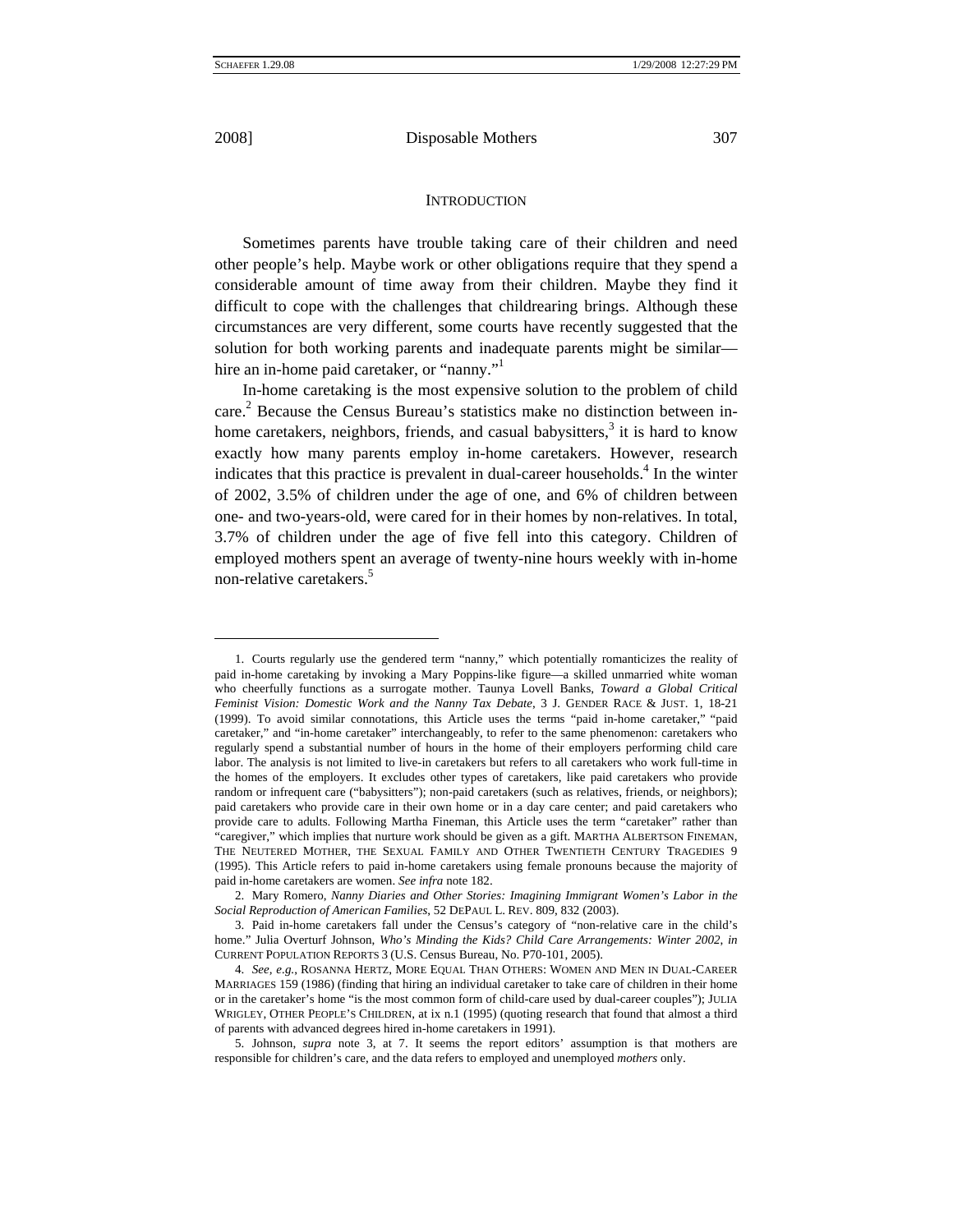l

308 Yale Journal of Law and Feminism [Vol. 19:305]

In some of the instances in which child care arrangements come to judicial attention, as in divorce actions, in-home caretaking has become a factor in the custody decision. This Article explores a set of recent custody and visitation decisions that treat paid in-home caretakers as supplementing parents who are unable or unavailable to care for their children. In a small number of extraordinary cases, courts ordered parents to employ an in-home caretaker, whereas in other cases judges credited parents who had voluntarily done so. Despite their different circumstances, all of these cases offer a glimpse into how courts perceive paid in-home caretaking in relation to parenting. While none of these decisions has consciously addressed the role of paid in-home caretakers in the household, judges reveal their conceptions of in-home caretaking implicitly, both in what is taken for granted and in what is rejected without question. By analyzing these "nanny cases" together with cases in which judges analogize unpaid third parties who are denied a parental prerogative to paid in-home caretakers, this Article unravels the assumptions courts make about caretakers and parents, examines them from a broad legal and cultural perspective, and challenges their validity.

This Article argues that the legal category of "nanny" that emerges from these cases detaches primary caretaking from the caretaker. Courts treat paid caretakers as disposable by attributing their work in its entirety to the hiring parent and by insisting that paid caretakers play no parental role. This conceptualization is potentially detrimental to both parents and caretakers. Furthermore, it has the potential to undermine feminist attempts to promote policies that would allow women to combine motherhood with workforce participation. While recent recognition of parents'—usually mothers'—role as the supervisors of their children's caretaking is a positive step,  $6$  the complete denial of the parental role of caretakers may negatively affect women in at least three circumstances: when they work as in-home caretakers; when they cannot afford in-home caretakers; and—under the prevalent "best interest of the child" standard—when their former husbands can afford in-home caretakers.

In order to make sense of the appeal of paid in-home caretaking, I situate the "nanny cases" in the broader context of the legal regime and cultural trends that regulate contemporary parenthood. Two processes intersect in determining how the legal system conceives of paid in-home caretaking. One is the ongoing debate about the parental exclusivity doctrine that, by and large, still governs legal parenthood in the United States. This doctrine ordains that children can only have one set of two parents at any given time, and that parents should

<span id="page-3-0"></span><sup>6.</sup> For example, the ALI Principles of Family Dissolution from 2000 define "caretaking functions" as, inter alia, "tasks . . . that direct, arrange, and supervise the interaction and care provided by others." AM. LAW INST., PRINCIPLES OF THE LAW OF FAMILY DISSOLUTION: ANALYSIS AND RECOMMENDATIONS § 2.03(5), at 108 (2000). For the claim that mothers are usually the managers of their children's rearing, see Elizabeth S. Scott, *Pluralism, Parental Preference, and Child Custody*, 80 CAL. L. REV. 615, 661 (1992).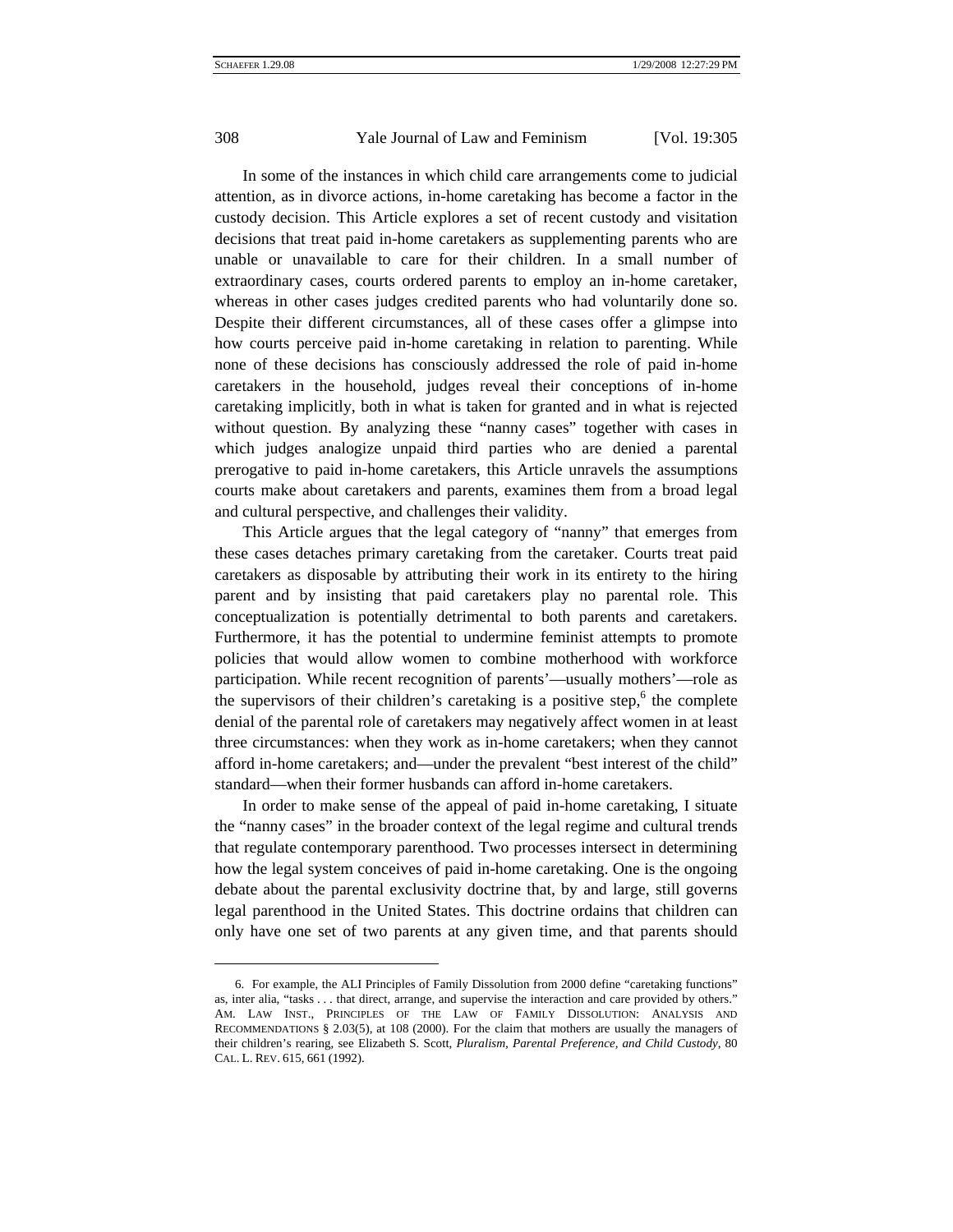prevail over non-parents with regards to rights, privileges, and duties.<sup>7</sup> The other process is a shift in the dominant ideology of parenthood from a focus on the mother-child relationship to an emphasis on child-centered, developmentfocused childrearing methods.<sup>8</sup> Together these processes construct a particular model of what is good for children when they are not in the direct care of parents: a parent-like figure that focuses closely on children's development without posing a threat to parental authority and autonomy.

The combination of legal and cultural regulations of parenting with the notion that the care provided by in-home caretakers can be attributed to the parents makes paid in-home caretaking seem like a highly desirable child care arrangement. Conceived as primary care detached from a caretaker, in-home caretaking becomes compatible with parental exclusivity because it is the least intrusive to parental autonomy. By hiring in-home caretakers, parents are able to retain control over the upbringing of their children and are less likely to expose themselves to controversies over third party access to their children. This creates a paradox because the conceptualization that makes paid in-home caretaking such an attractive child care solution may also account for a subset of intrusive cases in which courts have ordered divorcing parents to employ an in-home caretaker. Detaching care from the caretaker also turns paid in-home caretaking into an ideal solution under the prevalent middle-class ideology of parenting, which emphasizes children's intellectual development and requires constant attention, highly structured schedules, and strict parental control over content.<sup>[9](#page-4-2)</sup>

This Article challenges the assumptions that courts make about paid inhome caretaking, particularly the distinction between the care and the person providing it, and highlights the costs of these assumptions for parents and caretakers. The Article begins by presenting the "nanny cases": custody and visitation decisions in which courts credited parents for employing paid caretakers or required them to do so. Part II examines these cases in the context of the parental exclusivity doctrine and compares paid in-home caretaking to other child care arrangements, like day care and kin care, in order to further illuminate the unique conceptualization of in-home caretaking and reveal its implications for the many who cannot afford this child care solution. Part III moves from law to its cultural setting and analyzes the legal conceptualization of paid caretakers in light of the cultural regulation of parenting. It draws on the accumulated sociological data about paid in-home caretaking to assess the idea

<span id="page-4-0"></span><sup>7.</sup> The term "exclusive parenthood" was coined by Katharine T. Bartlett. *See* Katharine T. Bartlett, *Rethinking Parenthood as an Exclusive Status: The Need for Legal Alternatives When the Premise of the Nuclear Family Has Failed*, 70 VA. L. REV. 879, 879 (1984). For a detailed discussion of this doctrine, see *infra* Section II.A.

<sup>8.</sup> *See infra* Section III.A.

<span id="page-4-2"></span><span id="page-4-1"></span><sup>9.</sup> Joan C. Tronto, *The "Nanny" Question in Feminism*, 17 HYPATIA 34, 43 (2002). For a detailed discussion of this child-rearing ideology, see *infra* Section III.A.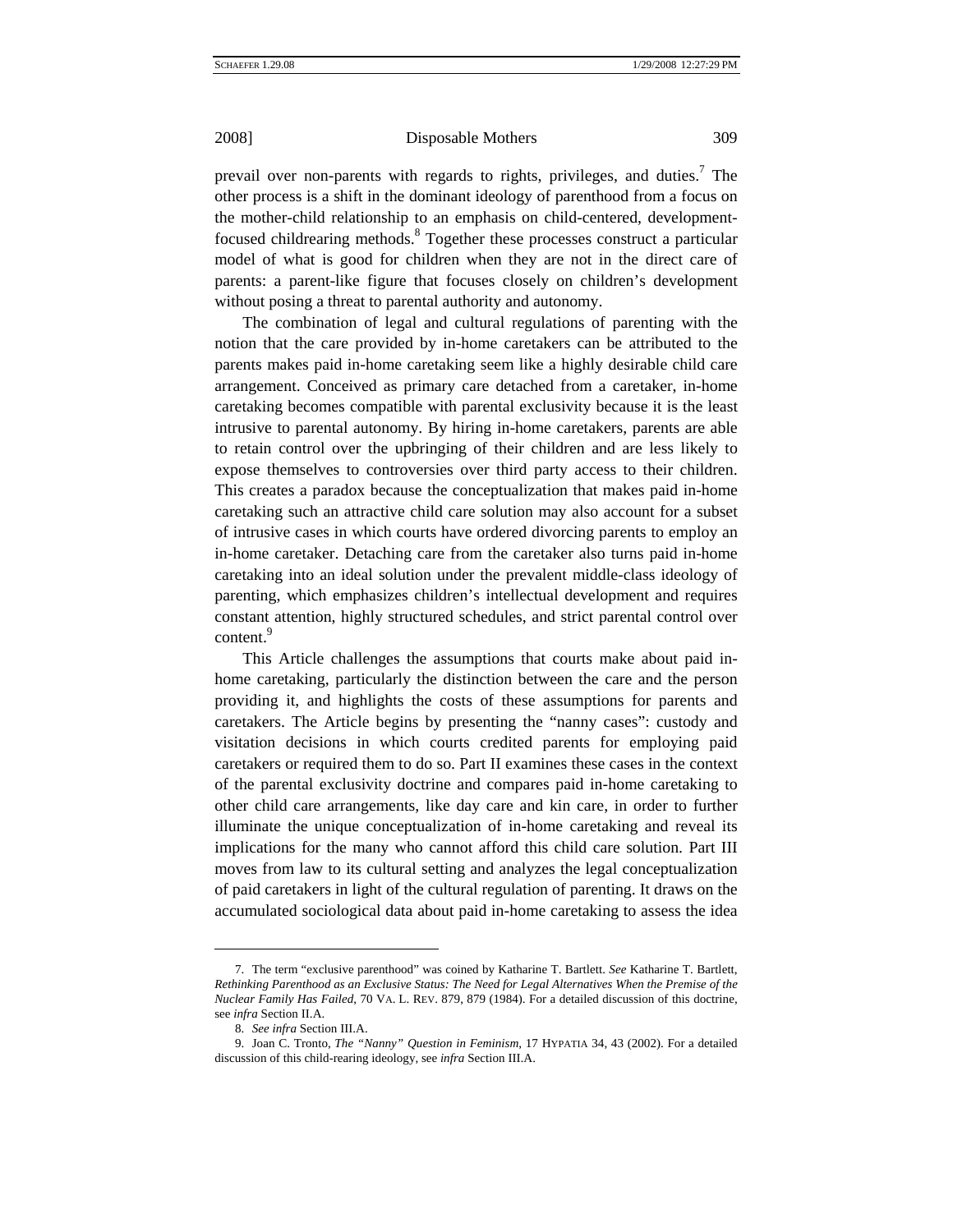that in-home caretakers may replace unavailable or inadequate parents, so that children receive the intense attention they are now thought to require.

The goal of this Article is not to offer a new set of rules for deciding custody cases. Nor is it to pass moral judgment on the employment of caretakers to care for children in one's home, or to suggest that all parents and courts treat caretakers in the same manner. Rather, this Article invites readers to rethink conventional understandings of parenting and caretaking, and to fully acknowledge the price that the current legal approach exacts—and who pays it.

## I. THE "NANNY CASES"

This Part introduces two types of cases in which in-home caretaking has been instrumental in custody and visitation decisions. First, it explores custody decisions where the employment of in-home caretakers was *credited* to one parent in awarding custody. In particular, it investigates how courts conceptualize in-home caretaking as care by the parents rather than work by third parties. Second, it analyzes custody and visitation decisions that *required* parents to employ in-home caretakers. It examines the circumstances that provoked judges to propose this unusual arrangement and teases out the assumptions that these judges made about in-home paid caretaking.

## *A. Rewarding Parents for Employing In-Home Caretakers*

The following custody cases reward a parent who has voluntarily employed an in-home caretaker. In these cases, a parent who had been otherwise disadvantaged—for showing poor judgment in the past, for doing little to care for the children before the divorce, or for being unavailable due to job requirements—was granted custody. The custody award was influenced, to differing degrees, by the employment of a paid caretaker. A key feature of these cases is the implicit assumption that the care that paid caretakers provide to children can be attributed to the hiring parents.

A New York case, *Forzano v. Scuderi*, [10](#page-5-0) involved a typical scenario in which parents relied on in-home care due to their extensive work obligations. Both the attorney father and the radiologist mother worked full-time, and their child was cared for at home by a paid caretaker. The court found that both parents were loving and capable and that during their marriage they shared in child care duties. Yet the court also found that, by hiring, training, and supervising a paid caretaker, the mother performed the primary caretaking and accordingly she was rewarded with sole custody. Moreover, "[a]warding custody to the mother also allowed the child to continue being cared for by the

<span id="page-5-0"></span><sup>10. 637</sup> N.Y.S.2d 767 (App. Div. 1996).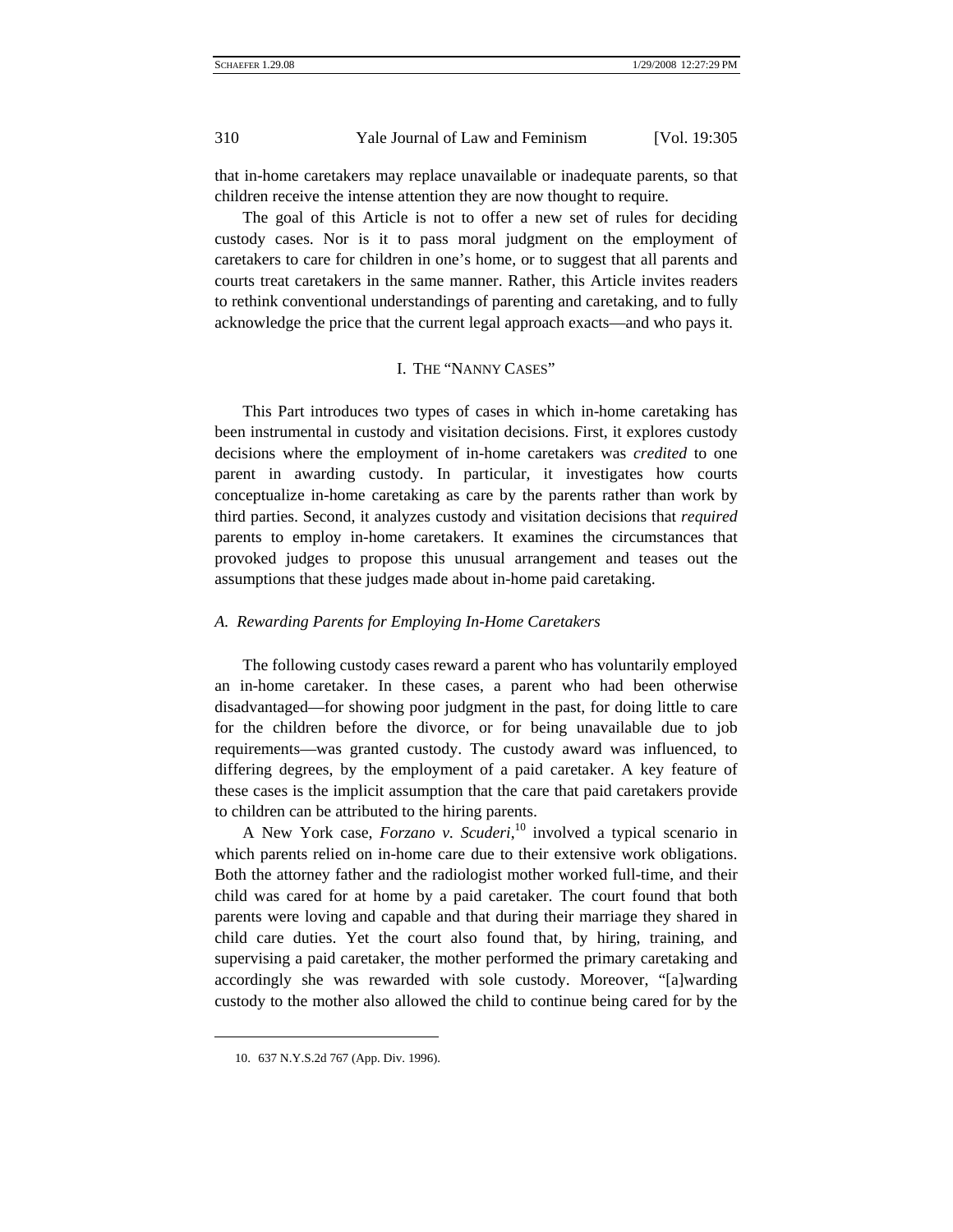$\overline{a}$ 

2008] Disposable Mothers 311

same nanny he had known most of his life," which the judge considered to be in the best interest of the child. $^{11}$ 

This case is a remarkable example both of the prominent role a paid caretaker may play in a child's life and of the attribution of the paid caretaker's care to the parent.<sup>12</sup> Since the "primary caretaker" standard presupposes that performing the bulk of caretaking tasks creates a bond with the child, and therefore merits awarding custody to the caretaker, identifying who performed the primary caretaking becomes pivotal. The court's decision to consider the mother the "primary caretaker" because of the paid caretaker's work and her resulting bond with the child erased the caretaker and her parental function in this family.

I agree that supervision of a child's caretaker is a parental role. However, since the *Forzano* court found that the parents had shared other aspects of direct care, supervision alone determined custody. In part, this imbalance attests to the disadvantages generated by the all-or-nothing approach of the "primary caretaker" standard.<sup>13</sup> Yet, more is at play here. The court detached the caretaker from the care she provided and credited that care to the mother who supervised her. There is a difference, or rather, there *can* be a difference, between considering supervision a parental role, and treating supervision as absorbing the supervised care to the point where we would say that the supervisor performed the care. The blurring of this distinction, I argue, is unique to this type of child care and is one of the reasons why it is an attractive child care solution to both courts and parents. This ideological preference, however, comes with a cost. I demonstrate below that the attribution of inhome caretakers' labor to parents is likely to harm both paid caretakers and parents who cannot afford in-home caretakers. Moreover, as the following cases demonstrate, under the prevalent "best interest of the child" standard this attribution of care might lead courts to overestimate parental—especially paternal—contributions to child care.

<span id="page-6-0"></span><sup>11.</sup> *Id.* at 769. *See also* Riaz v. Riaz, 789 S.W.2d 224 (Mo. Ct. App. 1990) (awarding a neurologist mother primary custody of her two children because the court found, inter alia, that the mother was the primary caretaker). The *Riaz* finding was based in part on the fact that the mother hired a resident caretaker who provided the children with the actual care. Anna Maria Maxwell recounts a similar case from South Carolina, where a father was found to be the primary caretaker even though the transcript revealed that the nanny/housekeeper "performed the largest portion of the caretaking responsibilities." Anna Maria Maxwell, *Court Extends Primary Caretaker Doctrine to Cases in Which Neither Parent Takes Clear Responsibility for the Parental Duties*, 48 S.C. L. REV. 113, 115 (1996).

<span id="page-6-1"></span><sup>12.</sup> In one adoption case, the prospective mother offered the mutual love between the child and the in-home paid caretaker as a factor in favor of granting her petition for adoption. *In re* Adoption of M.J.S., 44 S.W.3d 41, 56 (Tenn. Ct. App. 2000).

<span id="page-6-2"></span><sup>13.</sup> The case was decided under the "best interest of the child" standard but the court employed the primary caretaker analysis under the assumption that it is in the best interest of the child to be cared for by the primary caretaker. It is possible that the approximation standard proposed by Elizabeth Scott and adopted by the ALI Principles would have yielded a more nuanced result in this case, although the court was hesitant to adopt a solution that would require the parents' cooperation due to their acrimonious relationship. For the approximation standard, see Scott, *supra* note 6, at 630-43.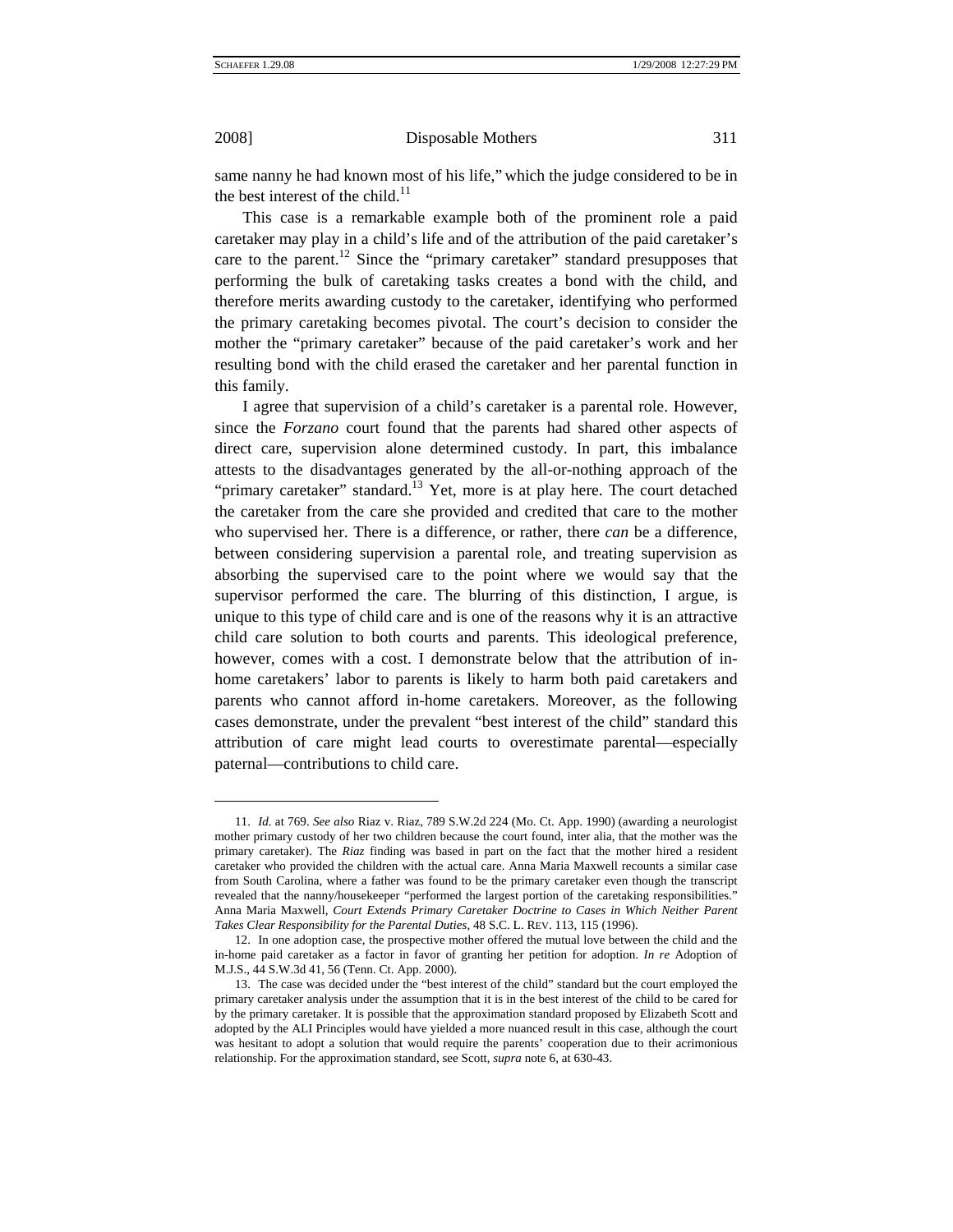*In re Marriage of Austin*, [14](#page-7-0) a recent decision from Oregon awarding custody to a father, provides a stark example of the costs to mothers of detaching care from the caretaker and attributing it to the paying parent. After reviewing the parties' relative benefits and disadvantages, the court awarded custody of the children, including the mother's child from a previous relationship, to the father. The court relied heavily on the testimony of neighbors who "were concerned for the safety of the children in [their] mother's care" because of the miserable condition of the children and the shared residence during the couple's marriage.<sup>15</sup> The witnesses testified that the children were not properly clothed, played outside unattended, and that "the parties' home was dirty and food, dirty diapers, and curdled milk were often left on the floor."<sup>16</sup> The court emphasized that, after the parents had separated and the mother moved out, "[the] father, with the help of a nanny, maintained the home in an organized, safe, and clean condition."<sup>17</sup> This case seems to be a clear example of implicit gender bias: The court did not fault the father for the state of the children or the house during the marriage, but instead blamed it entirely on the mother.<sup>18</sup> For the purpose of this Article it is important to note that, although the father did not change his behavior at all, the work of the paid caretaker as homemaker and child care provider made him preferable as a custodian.<sup>[19](#page-7-5)</sup>

Another case further illustrates this point. In *Shofner v. Shofner*, [20](#page-7-6) the Tennessee Court of Appeals approved a grant of custody to a father who employed a caretaker even though he physically disciplined his children. The children suffered severe behavioral problems, the most troublesome of which was the eldest son's regular abuse of his sister—hitting her, pushing her down

<span id="page-7-0"></span><sup>14.</sup> *In re* Marriage of Austin, 62 P.3d 413 (Or. Ct. App. 2003).

<span id="page-7-2"></span><span id="page-7-1"></span><sup>15.</sup> *Id.* at 414.

<sup>16.</sup> *Id.*

<sup>17.</sup> *Id.*

<span id="page-7-4"></span><span id="page-7-3"></span><sup>18.</sup> This type of gender bias is not uncommon in custody decisions. *See generally* Susan Beth Jacobs, *The Hidden Gender Bias Behind "The Best Interest of the Child" Standard in Custody Decisions*, 13 GA. ST. U. L. REV. 845 (1997) (reporting and analyzing an empirical study that found gender bias in the judicial application of the "best interest of the child" standard and its criteria); Nancy D. Polikoff, *Why Are Mothers Losing: A Brief Analysis of Criteria Used in Child Custody Determinations*, 7 WOMEN'S RTS. L. REP. 235 (1982) (arguing that mothers are regularly disadvantaged in custody decisions due to the judicial double standard that penalizes mothers but not fathers for employment and considers favorably paternal but not maternal remarriage).

<span id="page-7-5"></span><sup>19.</sup> *See also* Weickert v. Weickert, 602 S.E.2d 337, 338 (Ga. Ct. App. 2004) (considering the father's use of "the services of a nanny to cook dinner, bathe the children, clean the home, and help with homework" as an indication of his capacity to be a good single parent); Maxfield v. Maxfield, 452 N.W.2d 219, 231-32 (Minn. 1990) (weighing more heavily a father's *plan* to employ a live-in caretaker "to assist him with meal preparation, housekeeping and homemaking" than to the help the father's mother was already routinely providing); Knopp v. Knopp, No. 14-02-00285-CV, 2003 WL 21025527, at \*8 (Tex. App. May 8, 2003) (approving appointment of the father as sole managing conservator after he testified that he worked twelve to fourteen hours a day but *promised* to hire an in-home caretaker, while the mother, who had more time available to spend parenting, had only YMCA daycare as assistance).

<span id="page-7-6"></span><sup>20. 181</sup> S.W.3d 703 (Tenn. Ct. App. 2004).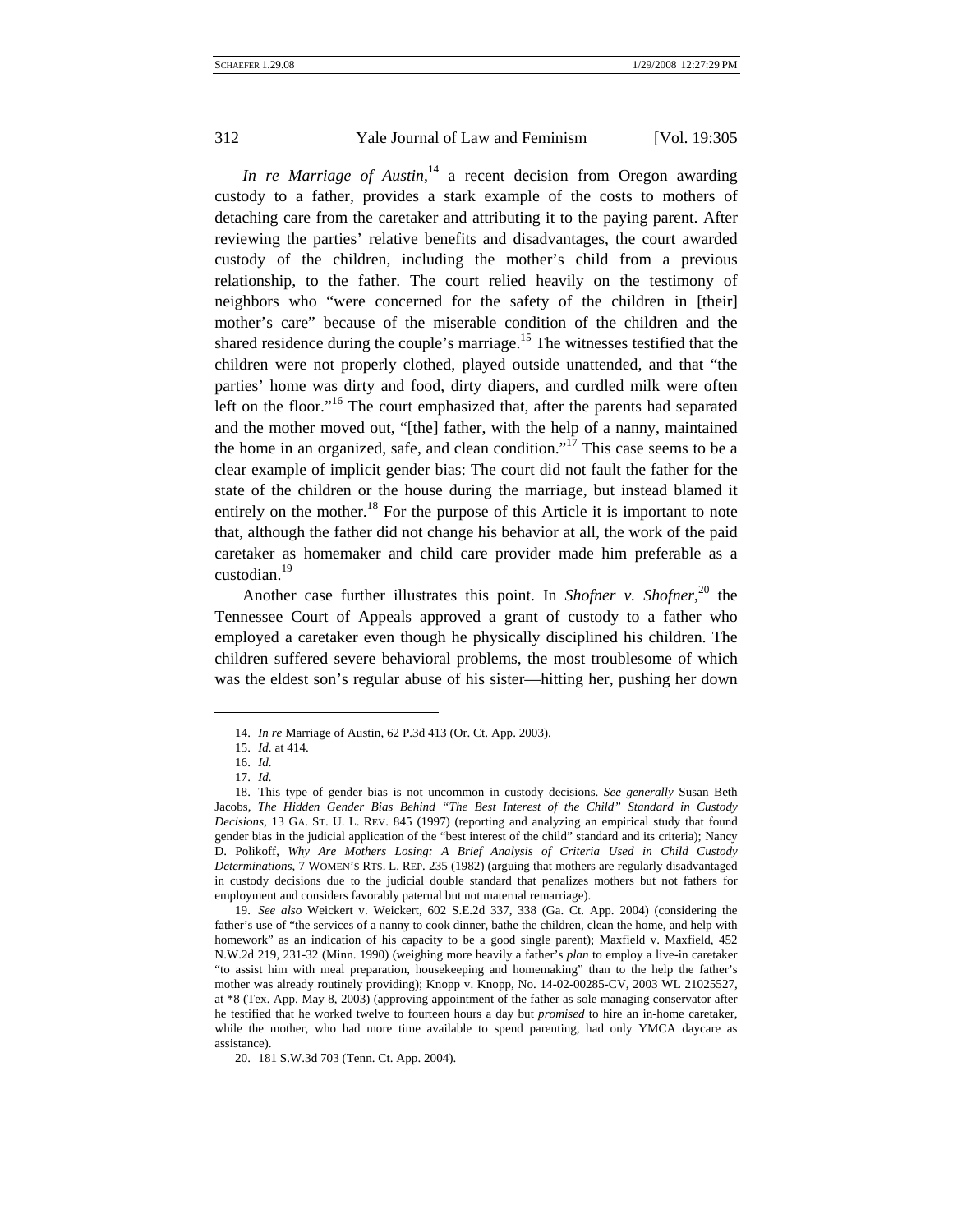the stairs, even breaking her arm. $^{21}$  The court traced the roots of this behavior to both parents' conduct. The father, Dr. Shofner, relied on physical punishment and had a gambling addiction.<sup>22</sup> The mother, Dr. Kalisz, was incapable of sustaining basic social relations, and she repeatedly removed the children from schools, activities, and their extended family.<sup>23</sup> The court found that the children were "trained to be dysfunctional."<sup>24</sup> The court speculated that only the parents' wealth and high social status had shielded them from intervention by the Department of Children's Services.<sup>25</sup> In the hearings, "Dr. Shofner conceded that he had previously relied too heavily on physical punishment and that he had been unable to care for the children on his own."<sup>26</sup> Nonetheless, he was awarded custody of his two children because he hired an in-home caretaker and took a parenting class.<sup>27</sup> The court explained that, by "actively seeking outside assistance to improve his parenting skills and to assist him with his parenting responsibilities," Dr. Shofner had "demonstrated a genuine desire to be a better parent."<sup>28</sup> For the court, these were two efforts in the same vein. In effect, the paid caretaking reflected on Dr. Shofner in the same way that learning new parenting skills did. The *Shofner* court did not ask for, nor did it receive, any information about the paid caretaker. While dwelling on the parents' relative disadvantages, the court mentioned neither the name, nor the qualifications, of the caretaker who would care for the children while Dr. Shofner practiced his new parenting skills. Like *Forzano* and *Austin*, the *Shofner* court made the assumption that the care provided by an in-home caretaker reflected positively on the parent. The court perceived parental supervision, and even the mere fact of employment, as consuming the caretaker's labor of care. Understanding care irrespective of the person providing it worked in these cases to the advantage of parents who bought the care. However, as the next subset of cases demonstrates, it sometimes proves a double-edged sword.

## *B. Ordering Parents To Employ In-Home Caretakers*

The judge presiding over the Littlefields' custody dispute was in a difficult predicament. The court-appointed psychologist found "both parents to be immature [and self-centered] and neither was well suited to take on the

<span id="page-8-0"></span><sup>21.</sup> *Id.* at 707.

<span id="page-8-1"></span><sup>22.</sup> *Id.*

<span id="page-8-2"></span><sup>23.</sup> *Id.*

<span id="page-8-3"></span><sup>24.</sup> *Id.* at 708.

<span id="page-8-4"></span><sup>25.</sup> *Id.* at 707. 26. *Id.*

<span id="page-8-5"></span><sup>27.</sup> *Id.* at 717.

<span id="page-8-7"></span><span id="page-8-6"></span><sup>28.</sup> *Id.* The court contrasted this effort with Dr. Kalisz's refusal to recognize her shortcomings as a parent. The place that judges give to participation in parenting classes in their evaluations of parental capability is beyond the scope of this Article.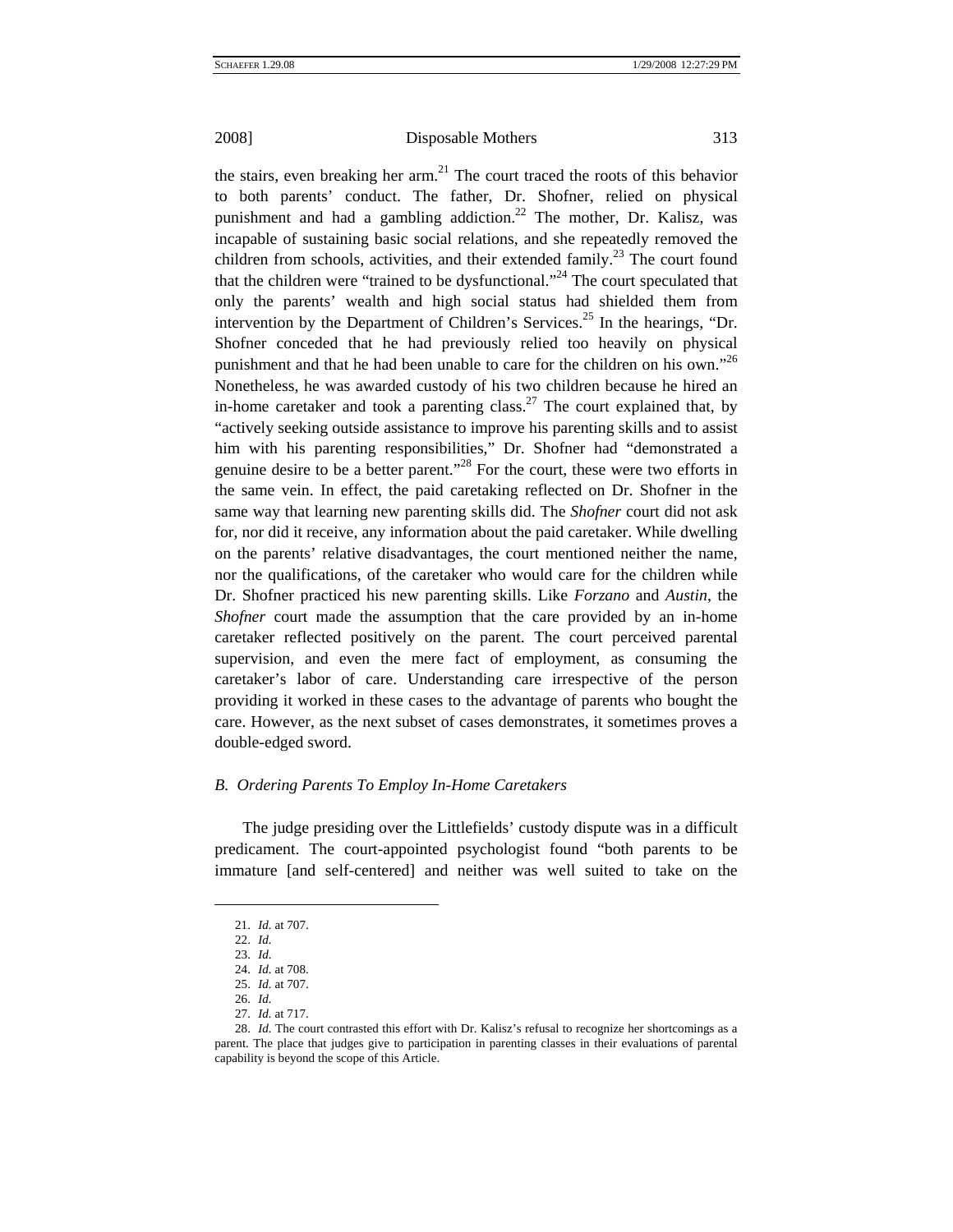$\overline{a}$ 

## 314 Yale Journal of Law and Feminism [Vol. 19:305]

responsibility for raising a youngster . . . ."[29](#page-9-0) Trusting neither parent, the judge ordered the parents, as part of the parenting plan, to "mutually select a nanny from a reputable firm, who will be employed for at least two years from the date of entry of [the] parenting plan. The nanny shall travel and remain with [the child in] each parent's household." $30$  Unlike most custody decisions, the focus of the decision was not on the attainment of cooperation between the parents.<sup>31</sup> Rather, the judge ordered the parents to "cooperate with the nanny in arriving at decisions regarding [the child's] well-being." $32$ 

This order reveals a number of striking assumptions: that the paid caretaker can mitigate parental deficiencies; that, in an erratic residential schedule, constant care by a paid caretaker can be the means to achieve stability in a child's life; $33$  and that, in the course of their work, paid caretakers make, rather than merely execute, decisions. These assumptions are rather puzzling. The future of the Littlefield infant was entrusted to an unknown person, who had never been examined by the court; the only assurance of her competency was that she came from a "reputable firm."<sup>34</sup> Furthermore, this anonymous caretaker was somehow supposed to provide the child with the care the parents could not give, despite being hired and supervised by those very same inadequate parents. This concern may be the reason for the changes the order introduced to ordinary employment conditions. First, the order did not leave it to the parents to determine when the caretaker was to accompany the child. Second, although paid in-home caretakers are generally employed "at-will" they can be fired for any reason or no reason at all in the absence of a public policy, contract, or law suggesting otherwise<sup>35</sup>—the judge's order sets the term of employment at two years.

<sup>29.</sup> *In re* Marriage of Littlefield, 940 P.2d 1362, 1365 (Wash. 1997) (en banc).

<span id="page-9-1"></span><span id="page-9-0"></span><sup>30.</sup> *Id.* at 1365 n.2. Since neither parent was found suitable to take care of the child, the parenting plan "almost evenly split the child's residential time between the [two] parents each week." *Id.*

<span id="page-9-2"></span><sup>31.</sup> For the significance of parental cooperation as a factor in custody decisions in different jurisdictions, see AM. LAW INST., *supra* note 6, § 2.08 cmt. j, at 232.

<span id="page-9-3"></span><sup>32.</sup> *Littlefield*, 940 P.2d at 1365 n.2. The influential, negative factors in post-divorce child adjustment include lack of cooperation between divorcing parents; diminished parent-child contact; disruptive life changes; and loss of economic and psychological resources. In an attempt to minimize these problems, some states have designed divorce education programs and custody mediations aimed at reducing parental hostility and encouraging continued parental involvement in children's lives. *See generally* Joan B. Kelly, *Psychological and Legal Interventions for Parents and Children in Custody and Access Disputes: Current Research and Practice*, 10 VA. J. SOC. POL'Y & L. 129 (2002) (describing and analyzing the impact of numerous interventions developed to reduce the negative effect of divorce on families).

<span id="page-9-4"></span><sup>33.</sup> Hence the court ordered the parents to employ the *same* paid caretaker for two years. *See Littlefield*, 940 P.2d at 1365 n.2.

<span id="page-9-5"></span><sup>34.</sup> *Id.* The correlation between a reputable agency and qualified caretakers is not as self-evident as the court assumes. An agency's reputation relies on its catering to parental preferences. Some parents prefer submissive and cheap caretakers, which is unlikely to be the caretaking the *Littlefield* court had in mind. *See infra* Section III.B.

<span id="page-9-6"></span><sup>35.</sup> *See generally* Andrew P. Morriss, *Exploding Myths: An Empirical and Economic Reassessment of the Rise of Employment At-Will*, 59 MO. L. REV. 679 (1994) (discussing the development and adoption of the employment at-will rule in the United States).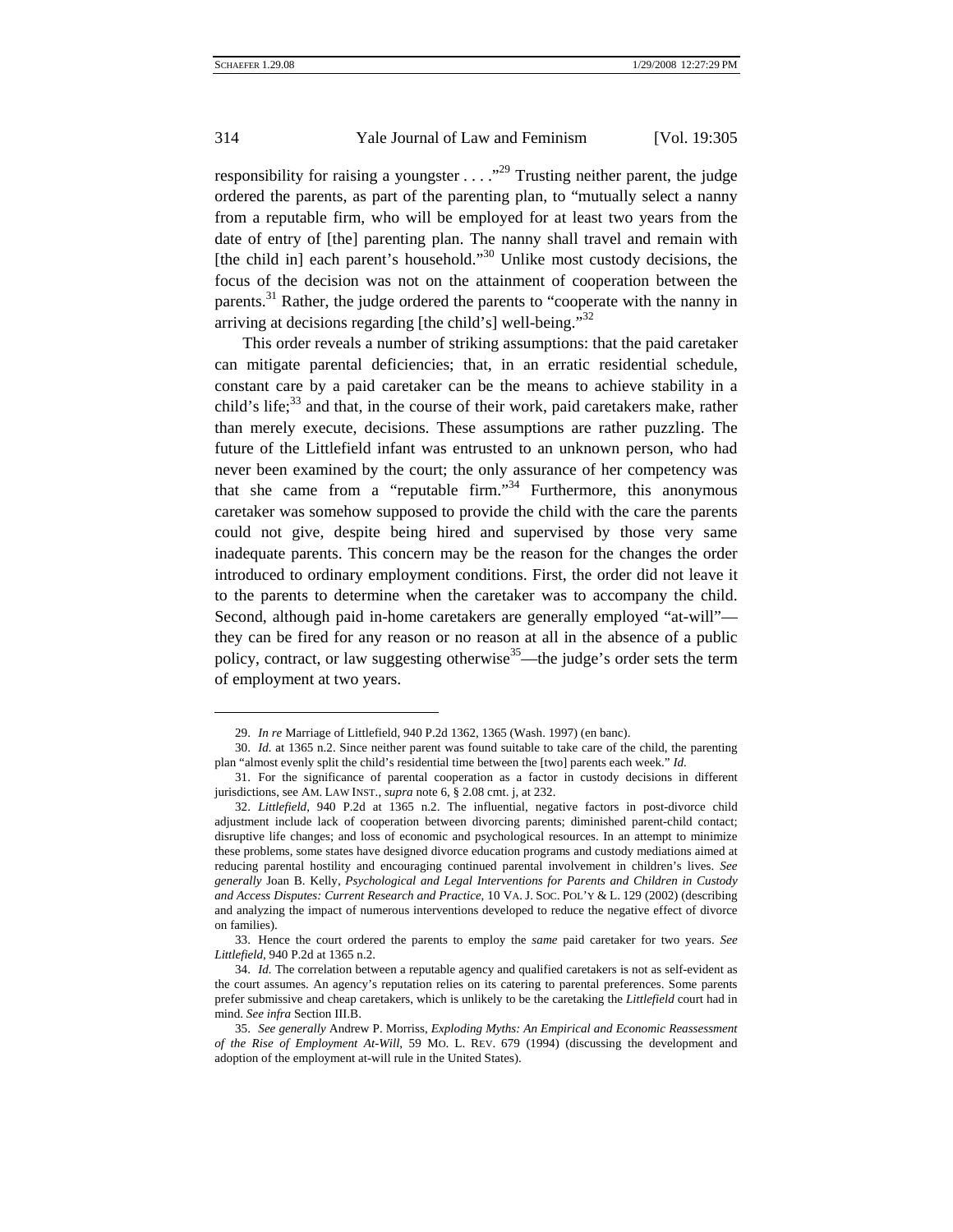The notion of a decision-making, not-to-be-fired, always-with-the-child paid caretaker is a stark departure from the constitutional doctrine that grants fit parents a liberty interest in the nurture, custody, and control of their children.<sup>36</sup> At first impression it looks as if the *Littlefield* court, concerned with parental inadequacy, used the custody litigation to impose a privatized version of a child protection order on the parents, bypassing the legal finding of unfitness. However, the court did not institute any mechanism for the caretaker to raise concerns or report parental misconduct to the court.<sup>37</sup> Rather than treating the in-home caretaker as policing the parents, the court saw the caretaker as a substitute—an assurance that the child would receive sufficient care. The caretaker was seen as supplementing the parents by providing stability and by making decisions with the child's best interest in mind. Despite this huge responsibility, the court showed no interest in the identity of the particular caretaker—the assumption is that the Littlefields can buy their child parental care, detached from a parent.

When courts order parents to avail themselves of paid caretaking, what do they assume these caretakers can do? This question merits further exploration because, in comparison with the conventional legal perception of paid in-home caretaking, these cases offer an extraordinary—perhaps more honest—account of the role caretakers come to play in children's lives. In the next Part, I demonstrate that, when courts and legal scholars consciously explore the role of paid caretakers, they assume that there is an innate difference between a parent and a caretaker.<sup>38</sup> While I suspect no judge ordering the employment of caretakers would oppose this distinction between parents and caretakers in theory, their orders in practice appear to challenge this distinction by treating in-home caretakers as substitute parents.

One example of courts entrusting paid caretakers with parental responsibilities can be seen in court orders that precondition parental visitation with children on the presence of caretakers. Even against the backdrop of increased reliance on supervised visitation providers in custody adjudications,<sup>39</sup> these decisions are unusual. Whereas supervised visitation is defined as "contact between children and their parents or relatives with whom they do not live that occurs in the presence of an observer with the intent of keeping the contact safe,<sup>"40</sup> the decisions ordering parents to employ caretakers actually

<span id="page-10-0"></span><sup>36.</sup> Note that the court did not rule the parents unfit. For parents' constitutional interest in the raising and education of their children, see *infra* notes 65-66 and accompanying text.

<span id="page-10-1"></span><sup>37.</sup> In contrast, see *Taff v. Bettcher*, No. FA 92-0059231, 1994 WL 411119, at \*1 (Conn. Super. Ct. July 29, 1994), discussed *infra* notes 45-54 and within the accompanying text.

<span id="page-10-2"></span><sup>38.</sup> *See infra* Section II.B.

<span id="page-10-3"></span><sup>39.</sup> Nat Stern & Karen Oehme, *Defending Neutrality in Supervised Visitation To Preserve a Crucial Family Court Service*, 35 SW. U. L. REV. 37, 37-39 (2005).

<span id="page-10-4"></span><sup>40</sup>*. Witness to Domestic Violence: Protecting Our Kids: Hearing Before the Subcomm. on Children, Families, Drugs, and Alcoholism of the S. Comm. on Labor and Human Res.*, 103d Cong. 111- 17 (1994) (statement of Robert B. Straus, President, Supervised Visitation Network).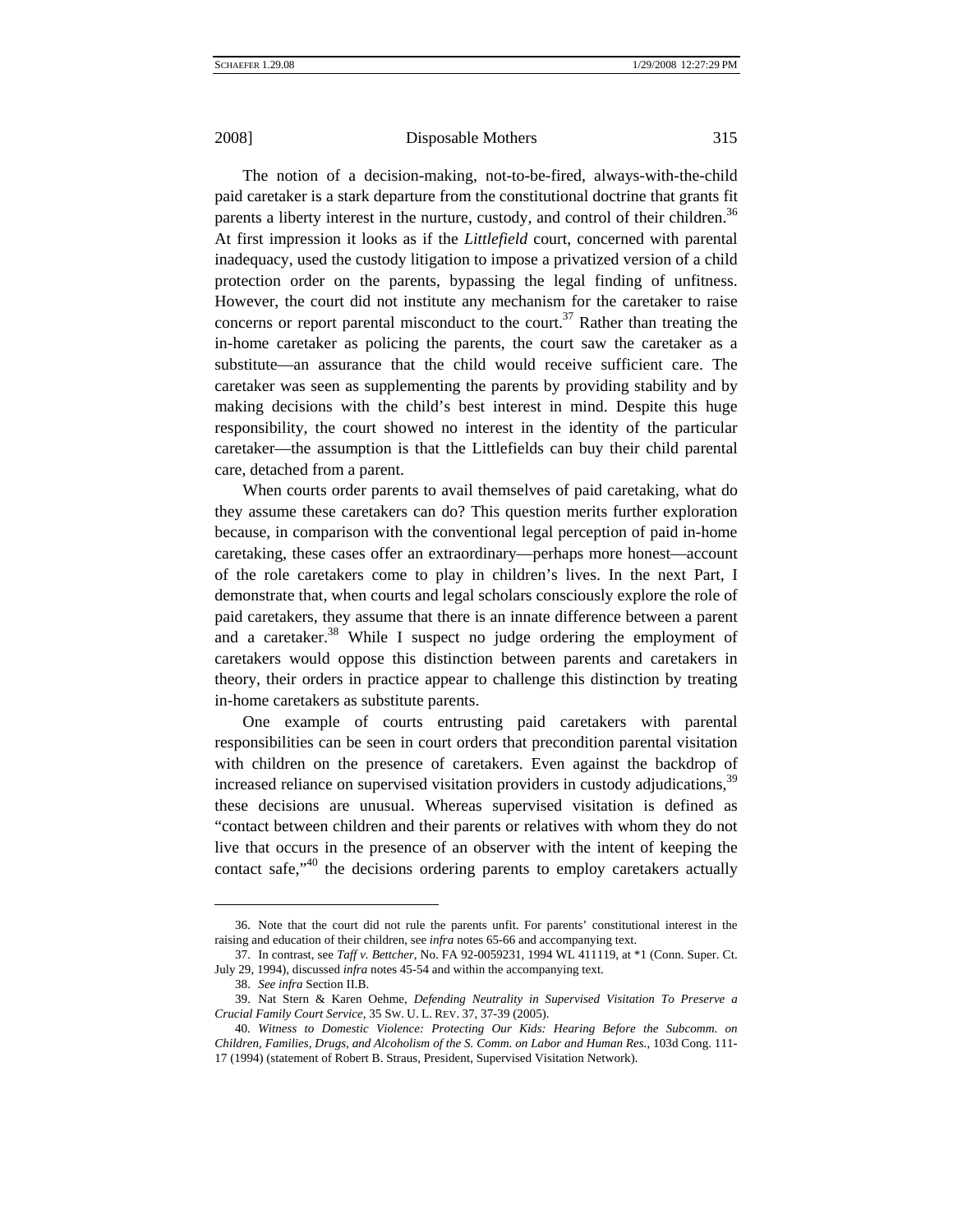required the caretakers to substitute for the parents, not just to supervise them. For example, a court ordered a non-custodial father, who wanted to take his twin boys on a three-day trip, to take the children's paid caretaker as a precondition to approving the trip.<sup>41</sup> The court cited "[t]he medical history of the boys, their need for constant attention and supervision, and some questionable behavior of the  $[father]^{3/2}$  as the grounds for the order. The court was very specific and ordered that the caretaker must be with the children "at all times, including but not limited to staying with them, in the same location, on the overnights.["43](#page-11-2) Like the *Littlefield* decision, this ruling used a caretaker not to insure that parents provide proper care, but to provide the care herself.<sup>44</sup>

*Taff v. Bettcher*, a 1994 Connecticut case, went one step further.<sup>45</sup> The *Taff* decision not only forbade the mother from spending time with her child during visitation without the presence of a paid caretaker, but also put the child's attorney in charge of the caretaker, bypassing the parents altogether.<sup>46</sup> In denying the mother's petition for custody over her three-year-old son, the court made it abundantly clear that it considered the mother's parenting skills severely impaired.<sup>47</sup> The mother, Ms. Bettcher, was described as self-centered, suffering from intellectual problems, immature, and unaware of her destructive negativity.<sup>48</sup> The judge went out of his way to enumerate every one of the mother's misdeeds, both grave and minor.<sup>49</sup> In a remarkably stringent comment, the court invited the child to study the records of the proceedings with his future therapist "to discover the probable source of many of his adulthood emotional problems."[50](#page-11-9)

Despite this indictment, the court awarded Ms. Bettcher some visitation rights. Her son was to visit her at her residence on Wednesdays from nine to five and on alternate weekends. However, the court conditioned these visits on

l

<span id="page-11-0"></span><sup>41.</sup> Magdalin v. Magdalin, No. FA99 0172340S, 2000 WL 350309, at \*1-\*2 (Conn. Super. Ct. Mar. 21, 2000).

<span id="page-11-1"></span><sup>42.</sup> *Id.* at \*1.

<sup>43</sup>*. Id.* at \*2.

<span id="page-11-3"></span><span id="page-11-2"></span><sup>44.</sup> *See also* Butler v. Butler, 859 A.2d 26 (Conn. 2004). There, a trial court ordered a custodial father, who was accused by his former wife of sexually abusing the children, to employ an in-home caretaker even though it found the allegations to be baseless. The order read, "A nanny is to be present at *all* times the children are with [the father]. The nanny shall be responsible for all grooming and hygiene of the minor children." *Id.* at 31 (internal citation omitted). The appellate court interpreted the order as shielding the father from further accusation; however, in practice, the order prohibited the father from performing key parental tasks and entrusted them to a paid caretaker. *Id.* at 37-38.

<span id="page-11-5"></span><span id="page-11-4"></span><sup>45.</sup> No. FA 92-0059231, 1994 WL 411119, at \*1 (Conn. Super Ct. July 29, 1994).

<sup>46.</sup> *Id.* at \*3.

<span id="page-11-6"></span><sup>47.</sup> *Id.* at \*1

<sup>48.</sup> *Id.* at \*2-\*3.

<span id="page-11-8"></span><span id="page-11-7"></span><sup>49.</sup> These misdeeds include "[u]sing foul and profane language"; "[d]isrupting [her son's] toilet training"; "not returning numerous calls from [her son's] father"; "[t]elling [her son] about court proceedings in direct violation of court orders"; exhibiting rage regularly and having a history of drug use; failing to give her son his medications; and leaving the "father's driveway at an excessive rate of speed." *Id.* at \*2.

<span id="page-11-9"></span><sup>50.</sup> *Id.* at \*3.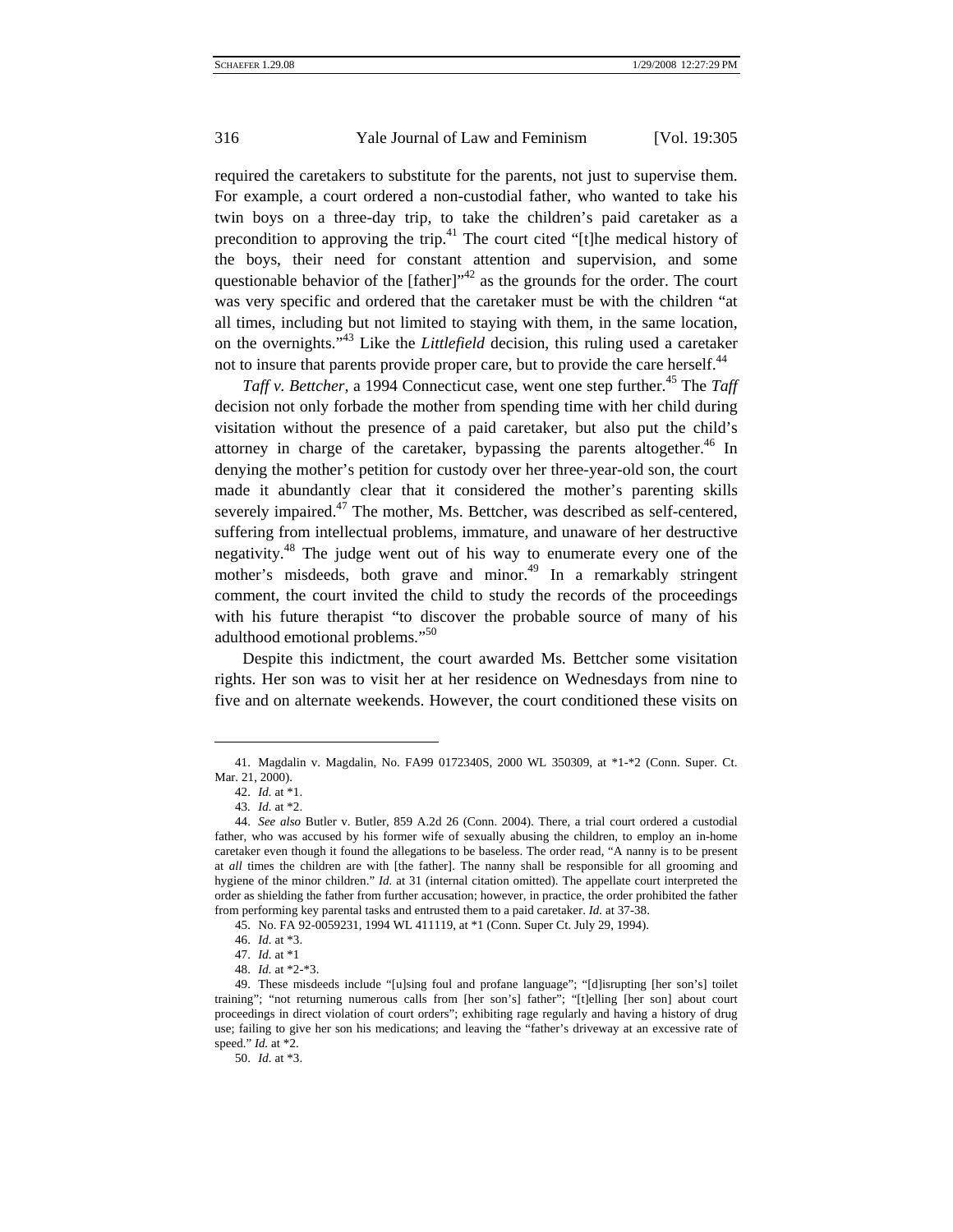the compulsory accompaniment of a paid caretaker and firmly prohibited Ms. Bettcher from spending time with her son without the caretaker present.<sup>51</sup> Furthermore, the judge ordered the father to bypass the mother by providing the child's medication and instructions for their administration directly to the paid caretaker.<sup>52</sup> The child's attorney was charged with hiring the caretaker and apprising the caretaker of the child's "situation and needs.["53](#page-12-2) Unlike the previous examples, by linking the caretaker with the child's attorney, the court equipped her relatively well to supervise the mother. However, it is clear that supervision was not enough. While with the mother, the child's needs were the caretaker's responsibility; she was to substitute for the inadequate mother.<sup>54</sup>

The cases ordering parents to employ in-home caretakers assume two things: first, that a paid caretaker may substitute for a dysfunctional parent, and second, that the identity of the caretaker is irrelevant and that any in-home caretaker may provide any parental functions for any period of time. Detaching care from the caretaker—that is, treating in-home caretakers' work as independent of the person providing it and attributable to the hiring parents led in these extreme cases to the legal subjection of parents' relationships with their children to the discretion and supervision of in-home caretakers. These caretakers were not scrutinized by the court, nor was there any discussion of the resulting caretaker-child relationship and its implications for the children involved. The cases treated in-home caretaking as a band-aid, applicable when needed and then discarded.

#### *C. Conclusion*

Case law dealing specifically with in-home caretakers is rare because courts usually assume rather than analyze the function and benefit of this child care solution. The few available cases are valuable for the rare glimpse they offer into a broader phenomenon. The "nanny cases" demonstrate the pivotal role an in-home caretaker may play in a child's life, as a complementary—and in extreme cases substitute—parent. At the same time they eliminate this quasiparental figure from the legal depiction of family function by attributing the care caretakers provide to the parent who hired them.

It is tempting to explain these custody and visitation cases from the narrow doctrinal perspective of custody law—that is, to either say that children need adult care and courts are trying to provide it by all means available or that

<span id="page-12-0"></span><sup>51.</sup> *Id.*

<span id="page-12-1"></span><sup>52.</sup> *Id.* at \*4.

<span id="page-12-2"></span><sup>53.</sup> *Id.* at \*3.

<span id="page-12-3"></span><sup>54.</sup> Compare *Taff* with *Wissner v. Wissner*, No. FA 040491308S, 2005 WL 704304, at \*1, \*7 (Conn. Super. Ct. Feb. 10, 2005), a case where the court conditioned a mother's visitation on the presence of a court-appointed family member whose job was to supervise the mother "at all times," not to care for the child.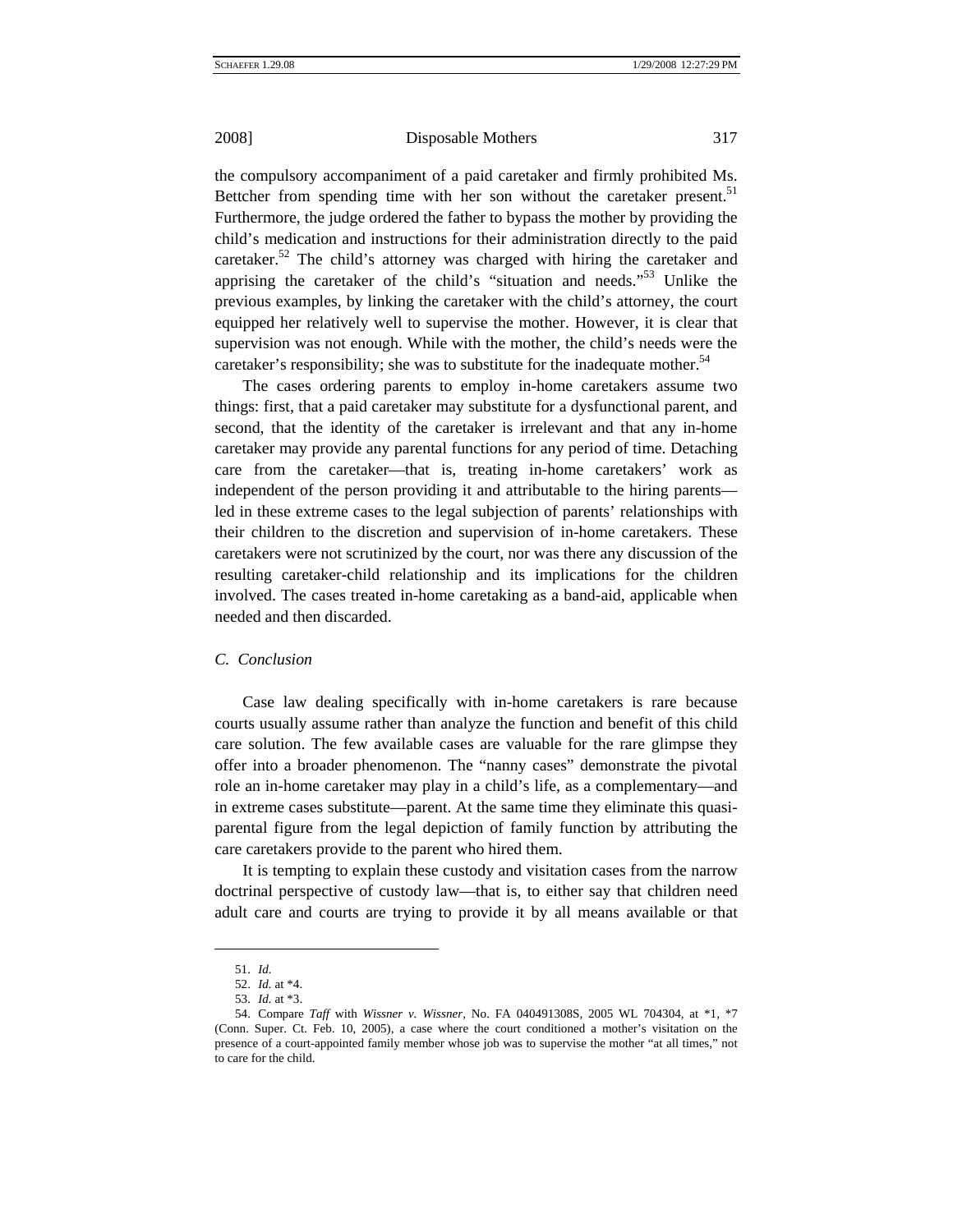custody judges' task is to choose between parents and so they should consider caretaking arrangements only as they reflect on the parents themselves. In the following Parts, I argue that there is more at play. The "nanny cases" provide an opportunity to ask what necessitates detaching the care from the caretaker and what underlying assumptions inform the process of allocating custodial responsibility. Conceptualizing in-home caretaking as care without a caretaker rests on a set of assumptions about parents and parental functions, none of which can be sufficiently explained by children's need for stable care. In fact, a closer look at these assumptions reveals flawed logic and unjust consequences.

### II. EXCLUSIVE FAMILY AND CHILD CARE

The legal consequences of performing caretaking tasks are the subject of heated debate. Some courts and legislatures have tried to change legal definitions to better reflect contemporary family life and caretaking arrangements. The American Law Institute's *Principles of the Law of Family Dissolution* [hereinafter ALI Principles] from 2000 is a key contributor to this trend. Among other things, the ALI Principles define "parent" for the purpose of custody and "decisionmaking responsibility" as including "parents by estoppel," thus treating as parents adults who function as parents in specific circumstances[.55](#page-13-0) Other legal texts do not challenge the traditional definition of "parent," but instead try to strike a new balance between parents and nonparents, for example by awarding visitation rights to non-parents.<sup>56</sup> These developments have been widely challenged,<sup>57</sup> and even where the definition of "parent" has been expanded to include non-biological or adoptive parents, it is still the law that at any given time a child can have only two legal parents.<sup>58</sup>

<span id="page-13-0"></span><sup>55.</sup> AM. LAW INST., *supra* note 6, § 2.03(1). The ALI Principles list four types of individuals who may be parents by estoppel: individuals imposed with child support obligations; a man who lived with a child for at least two years and had a reason to believe that he is the child's biological father; an individual who lived with a child since birth under a co-parenting agreement with the legal parent or parents; and finally an individual who lived with the child for over two years following an agreement with the child's parent. *Id.* § 2.03(1)(b). Note that the ALI Principles uses the term "*de facto* parent" to denote a person who functioned as a child's "primary parent" for not less than two years, but does not meet the heightened requirements of the "parent by estoppel" standard. *Id.* § 2.03(1)(c). Under the Principles, such de facto parents should be allocated a share in custodial responsibility but they do not enjoy the presumptions that legal parents and parents by estoppel enjoy. *Id.* at 13.

<span id="page-13-1"></span><sup>56.</sup> According to the Supreme Court, at the time of its decision in *Troxel v. Granville*, every state provided grandparents (and sometimes great-grandparents) with some form of visitation rights. Troxel v. Granville, 530 U.S. 57, 73 n.1 (2000) (holding unconstitutional a Washington statute providing that a court may award visitation to any person at any time when visitation is in the best interest of the children). However, some states have subsequently restricted those rights in reaction to *Troxel*. *See, e.g.*, 2006 Cal. Legis. Serv. 1502 (West) (amending CAL. FAM. CODE. § 3104 (West 1994)); G.P. v. A.A.K., 841 So.2d 1252, 1254 (Ala. Civ. App. 2002) (recognizing ALA. CODE § 30-3-4.1 (1989) as unconstitutional in certain circumstances); *In re* Adoption of C.A., 137 P.3d 318, 319 (Colo. 2006) (limiting on constitutional grounds COLO. REV. STAT. § 19-1-117 (1999)); Wickham v. Byrne, 769 N.E.2d 1 (Ill. 2002) (holding 750 ILL. COMP. STAT. 5/607(b)(1), (3) (2000) unconstitutional).

<span id="page-13-2"></span><sup>57.</sup> *See infra* Section II.A.

<span id="page-13-3"></span><sup>58.</sup> *See infra* notes 59-62 and accompanying text.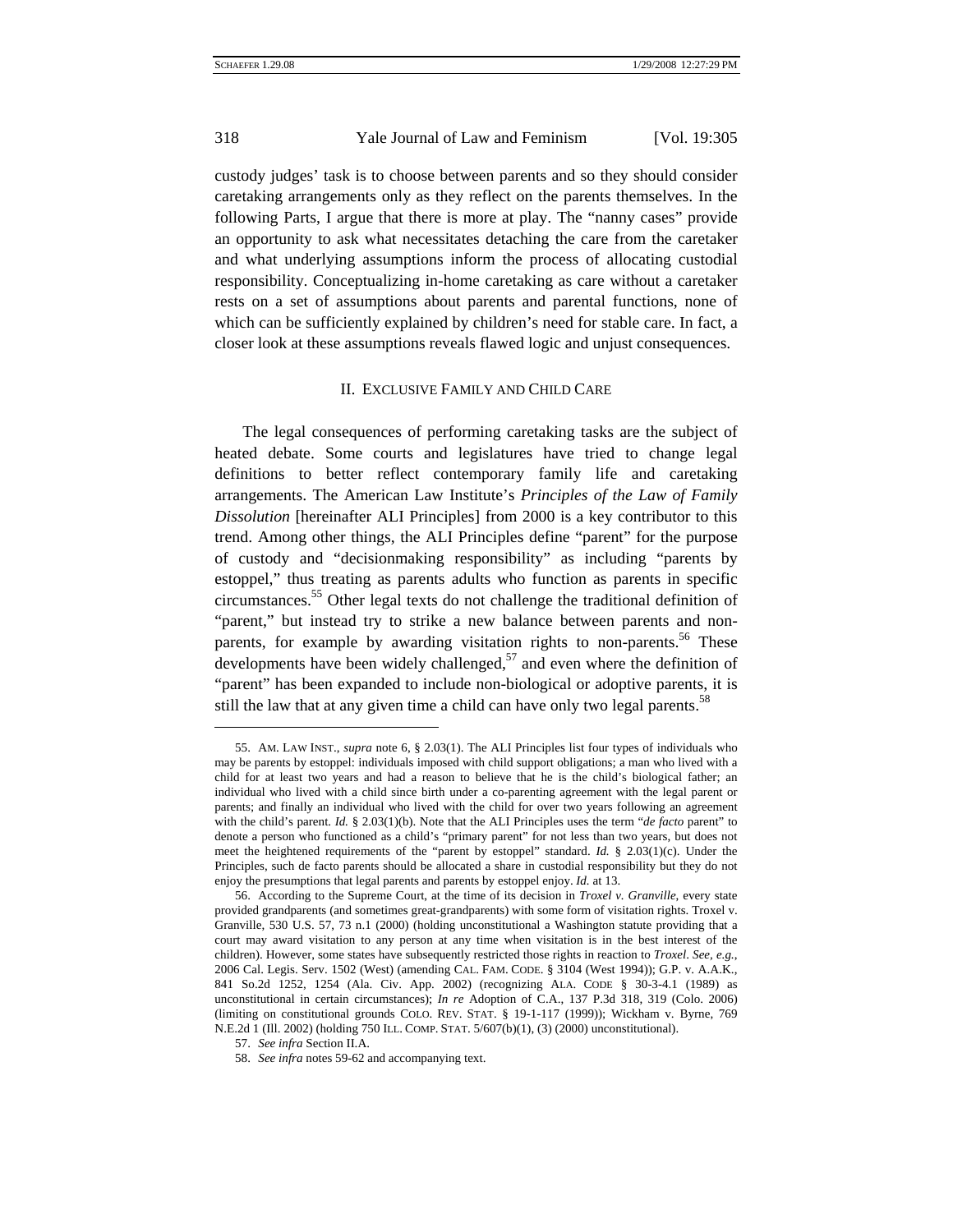In this Part, I argue that the conceptualization of paid in-home caretaking as care by parents should be understood in the context of this debate. Detaching care from caretakers helps bridge the growing gap between the two-parent model of family life and the reality of many American families by maintaining the *appearance* that caretaking is performed solely by parents. To develop this argument, I describe the legal debate over access to children and the parental exclusivity doctrine and analyze the conceptualization of in-home caretaking in light of this legal regulation. I then contrast the legal treatment of in-home caretaking with that of other child care arrangements. My aim in making this comparison is to expose the substantial practical implications that result from the assumptions that judges make about different types of caretaking, which, I argue, can cause unjust discrimination against parents who cannot afford inhome caretaking.

## *A. Exclusive Family Doctrine*

Faced with reproductive technology, changing gender roles, and increasing diversity in the family unit, courts and policy makers in the United States have remained faithful to the dominant doctrine of parental exclusivity. This doctrine "recognizes only one set of parents for a child at any one time"<sup>59</sup> and vests in these parents exclusive rights that non-parents cannot acquire.<sup>60</sup> Regardless of the number of actual caretakers a child may have, for legal purposes the prevalent rule is that only two people—usually one man and one woman—can be designated as the child's legal parents. $61$  The possibility that a child might have more than two parents has been rejected repeatedly by courts, including the Supreme Court.<sup>[62](#page-14-3)</sup>

<span id="page-14-0"></span>l

<sup>59.</sup> Bartlett, *supra* note 7, at 879.

<sup>60.</sup> *Id.* at 883.

<span id="page-14-2"></span><span id="page-14-1"></span><sup>61.</sup> Thus the California Supreme Court, in finding a woman obligated to pay child support to her former lesbian partner for children born during the partnership, emphasized that its ruling should be construed as to allow only that the two parents of a child can be of the same sex. Elisa B. v. Super. Ct., 117 P.3d 660, 666 (Cal. 2005). The Court repeated its former rejection of a woman's motherhood claim in *Johnson v. Calvert*, 851 P.2d 776 (Cal. 1993), as a ruling that a child cannot have three parents. *Id. See also* Sinicropi v. Mazurek, 729 N.W.2d 256 (Mich. Ct. App. 2006) (ruling that a child cannot have, simultaneously, two legally recognized fathers under the Paternity Act, MICH. COMP. LAWS §§ 722.711- .730 (2006), and the Acknowledgement of Parenthood Act, MICH. COMP. LAWS §§ 722.1001-.1013 (2006)).

<span id="page-14-3"></span><sup>62.</sup> In the words of Justice Scalia, "multiple fatherhood has no support in the history and traditions of this country." Michael H. v. Gerald D., 491 U.S. 110, 131 (1989). A similar approach was manifested in *Troxel v. Granville*, 530 U.S. 57, 65 (2000) (subordinating non-parental visitation rights to parental discretion). Even in the case of open adoption, the parental rights of biological parents are terminated and any rights they might have are contractual. Amy L. Doherty, *A Look at Open Adoption*, 11 J. CONTEMP. LEGAL ISSUES 591, 592 (2000). For a discussion of the systematic preference of the nuclear family in American constitutional law, see generally Richard F. Storrow, *The Policy of Family Privacy: Uncovering the Bias in Favor of Nuclear Families in American Constitutional Law and Policy Reform*, 66 MO. L. REV. 527 (2001), which surveys landmark cases promoting both family privacy policy and personal autonomy and locates in both a concern for the preservation of the traditional nuclear family.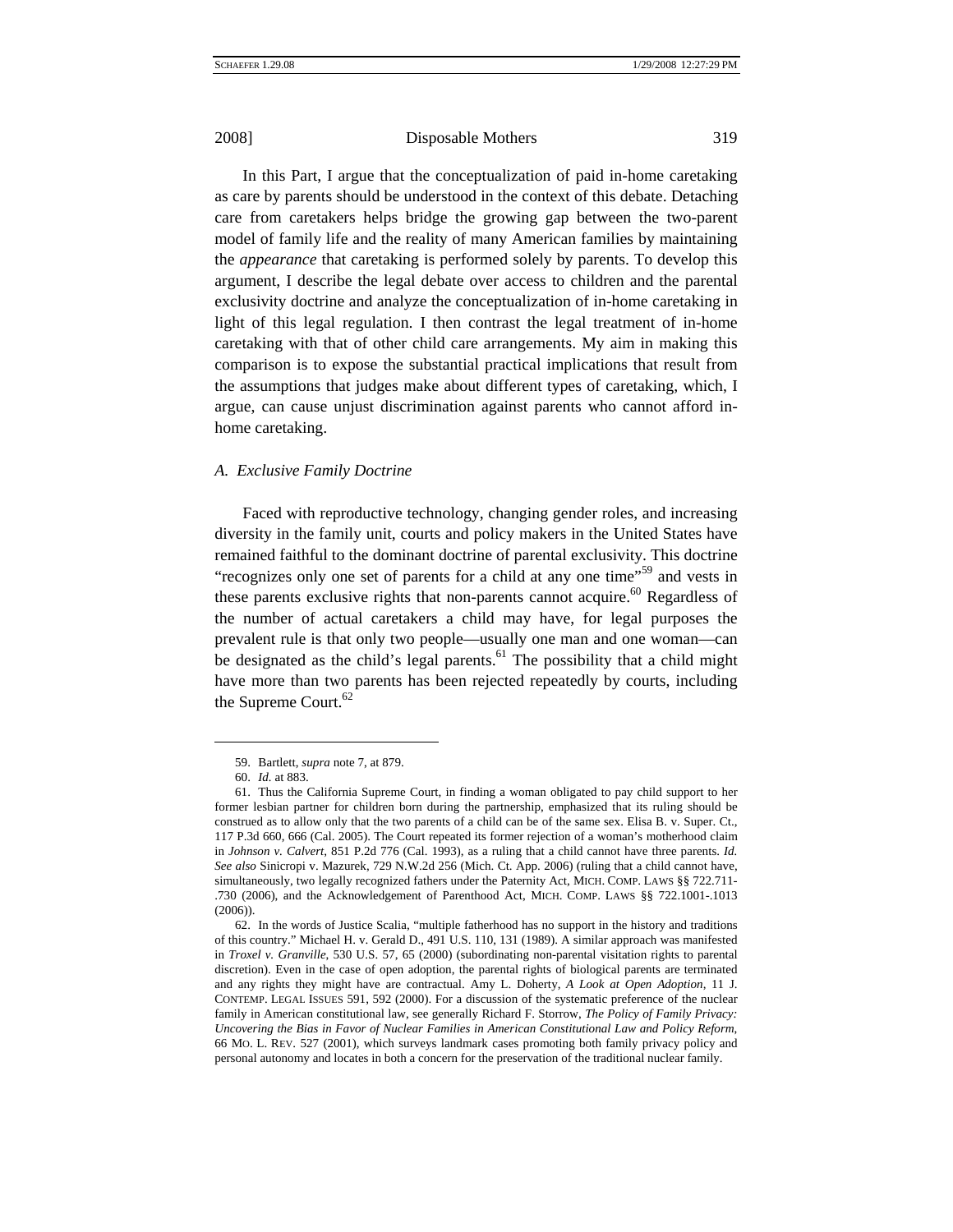$\overline{a}$ 

## 320 Yale Journal of Law and Feminism [Vol. 19:305]

Parental exclusivity is strongly linked to the notion that caretaking is a matter for the nuclear family.<sup>63</sup> It assumes that childrearing is performed mainly by two heterosexual biological or adoptive parents.<sup>64</sup> Parents are legally obligated to provide their children with care and nurturing and in return they are rewarded with a constitutionally protected liberty interest in control over their children.<sup>65</sup> The Supreme Court described this tradeoff over seventy-five years ago in referring to parents' right to educate their children: "Those who nurture [the child] and direct his destiny have the right, coupled with the high duty, to recognize and prepare him for additional obligations."<sup>66</sup>

While the doctrine of parental exclusivity has always been informed by a class- and race-biased conception of family structure,<sup>67</sup> recent social trends have placed this conception of the family at odds with the experience of an ever-growing number of families. Technological advancements in childbearing have brought surrogate mothers and sperm and egg donors to court seeking parental rights. The high rate of divorce, the rise in the number of cohabitating unmarried parents, and the increase in single-parent households has brought petitions for legal parental status from stepparents and unwed fathers.<sup>68</sup> Growing social recognition of the role grandparents and gay partners play in children's lives has come with a demand for access and sometimes also

<span id="page-15-0"></span><sup>63.</sup> Martha Fineman has forcefully criticized the allocation of the responsibility for dependents to the nuclear family. She argues instead for collective responsibility for caretaking based on dependency's inevitability and universality because all people were dependent as children and many will become dependents again due to sickness or old age. Fineman emphasizes the unjust consequences current policy entails for women, especially poor women. *See* Martha L.A. Fineman, *Cracking the Foundational Myths: Independence, Autonomy, and Self-Sufficiency*, 8 AM. U. J. GENDER SOC. POL'Y & L. 13 (1999); Martha L.A. Fineman, *The Inevitability of Dependency and the Politics of Subsidy*, 9 STAN. L. & POL'Y REV. 89 (1998); Martha L.A. Fineman, *Masking Dependency: The Political Role of Family Rhetoric*, 81 VA. L. REV. 2181 (1995). In addition, other scholars have argued that the nuclear family's viability as the primary locus of caretaking relied heavily on economic and political support systems that are unavailable today. The prototypical nuclear family, "the 1950s suburban family[,] ... was far more dependent on government handouts than any so-called 'underclass' in recent U.S. history." STEPHANIE COONTZ, THE WAY WE NEVER WERE: AMERICAN FAMILIES AND THE NOSTALGIA TRAP 76 (2000).

<span id="page-15-1"></span><sup>64.</sup> Nancy D. Polikoff, *This Child Does Have Two Mothers: Redefining Parenthood To Meet the Needs of Children in Lesbian-Mother and Other Non-Traditional Families*, 78 GEO. L.J. 459, 468-69 (1990).

<span id="page-15-2"></span><sup>65.</sup> Elizabeth S. Scott, *Parental Autonomy and Children's Welfare*, 11 WM. & MARY BILL RTS. J. 1071, 1078-79 (2003) (arguing that the "legal deference" to parental autonomy in the context of the intact family serves as compensation for parenting and its obligations and that parental autonomy promotes children's welfare by encouraging parental investment in the parent-child relationship).

<span id="page-15-3"></span><sup>66.</sup> Pierce v. Soc. of Sisters, 268 U.S. 510, 535 (1925) (citing Meyer v. Nebraska, 262 U.S. 390 (1923)). For a critical account of the historical roots of this doctrine, see Barbara Bennett Woodhouse, *Who Owns the Child?* Meyer *and* Pierce *and the Child as Property*, 33 WM. & MARY L. REV. 995 (1992).

<span id="page-15-4"></span><sup>67.</sup> *See* Carol B. Stack, *Cultural Perspectives on Child Welfare*, 12 N.Y.U. REV. L. & SOC. CHANGE 539, 543 (1984) (highlighting the longstanding tradition among some minority groups in the United States of shared child caretaking within extended kin networks).

<span id="page-15-5"></span><sup>68.</sup> According to Matthew Kavanagh, "demographers estimate that less than 50 percent of American children will spend their entire childhood in a two-parent, married couple biological family." Matthew Kavanagh, *Rewriting the Legal Family: Beyond Exclusivity to a Care-Based Standard*, 16 YALE J.L. & FEMINISM 83, 114 (2004).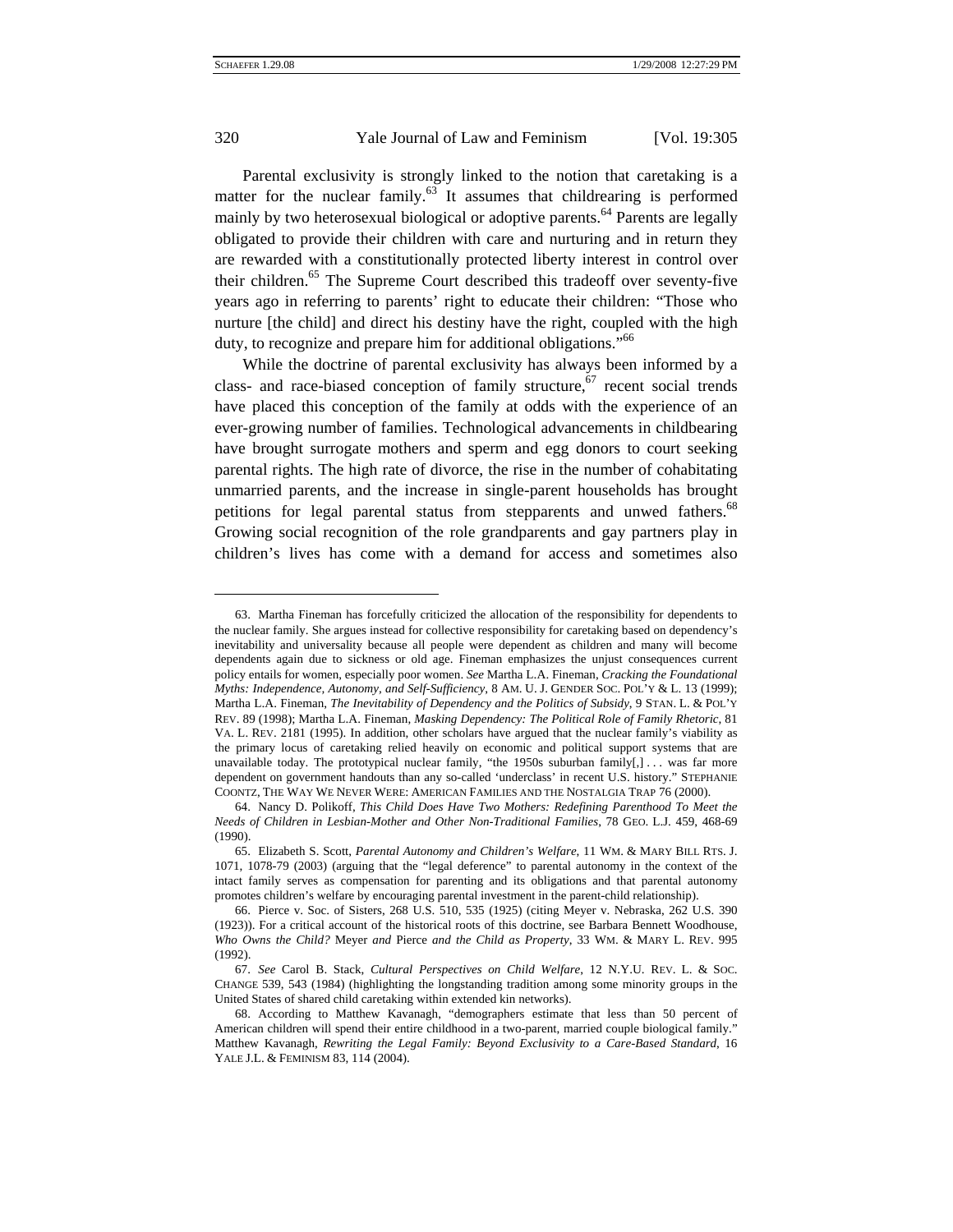$\overline{a}$ 

2008] Disposable Mothers 321

decision-making authority. In short, the doctrine of parental exclusivity has been subject to a constant, and at times successful, challenge to its basic premises about who can be a parent and what parenting consists of. The challengers claim that, by performing the daily tasks of caretaking over a period of time, they have established a relationship with the child that should, at least to a certain extent, be legally protected. These claims have been successful to varying degrees depending on the state, the nature of the past and present relations between the claimant and the parent, and the claimant's relationship with the child. $69$ 

Custody cases, where judges assess parents' caretaking arrangements and abilities, offer another, more subtle, challenge to the doctrine of parental exclusivity. Many custody decisions reveal family life practices that vary considerably from the ideal nuclear family on which parental exclusivity doctrine is based.<sup>70</sup> Acting within a legal regime that assigns the responsibility of caretaking to the nuclear family, judges struggle with parents' personal deficiencies, available resources, and work obligations when devising caretaking arrangements that are in the best interest of children.

The diversity in family structures and the growing social acceptability of formerly discouraged or prohibited types of family units have changed legal conceptions of who can be recognized as a legal parent. However, despite the extension of parental rights to other adults—as qualified as those rights may be in substance—the rights holders are always limited in number: No more than two parents are recognized. $71$ 

<span id="page-16-0"></span><sup>69.</sup> *See, e.g.*, Sherfey v. Sherfey, 74 S.W.3d 777 (Ky. Ct. App. 2002) (recognizing grandparents' claim of de facto parenthood). *But see* Jensen v. Bevard, 168 P.3d 1209 (Or. Ct. App. 2007) (revoking grandmother's sole custody because she did not establish a parent-child relationship with the child). The results of gay partners' claims are similarly mixed. *See* Janice M. v. Margaret K., 910 A.2d 1145 (Md. Ct. Spec. App. 2006) (finding a woman to be the de facto parent of a child adopted by her former partner and raised by the couple as co-parents and granting her visitation rights but not custody); E.N.O. v. L.M.M., 711 N.E.2d 886 (Mass. 1999) (granting a former lesbian partner's petition for visitation); *In re* Parentage of L.B., 122 P.3d 161 (Wash. 2005) (finding that a former lesbian partner established standing as a de facto parent and could bring a petition for a co-parentage determination). *But see* Alison D. v. Virginia M. 572 N.E.2d 27 (N.Y. 1991) (holding that the former lesbian partner of the biological mother had no standing to seek visitation rights with the child she helped support and raise); Titchenal v. Dexter, 693 A.2d 682 (Vt. 1997) (denying a woman's petition to be considered a de facto parent of her former partner's adopted child, even though, until the parties' separation, the petitioner cared for the child sixty-five percent of the time).

<span id="page-16-1"></span><sup>70.</sup> According to *Troxel*, the variation in family and household composition is so wide that it is difficult to speak of "an average American family." Troxel v. Granville, 530 U.S. 57, 63 (2000). Historians have convincingly argued that the emphasis on the nuclear family is a relatively recent phenomenon. *See* COONTZ, *supra* note 63. In *Michaud v. Wawruck*, 551 A.2d 738 (Conn. 1988), in determining that a visitation agreement between the genetic mother and the adoptive parents did not violate public policy, the court acknowledged that "various configurations of parents, stepparents, adoptive parents and grandparents" have replaced the narrow model of the nuclear family. *Id.* at 742.

<span id="page-16-2"></span><sup>71.</sup> David D. Meyer, *Parenthood in a Time of Transition: Tensions between Legal, Biological, and Social Conceptions of Parenthood*, 54 AM. J. COMP. L. 125, 133-34 (2006) (asserting that even courts who permit non-parents to seek custody or visitation based on caretaking fall short of awarding such caretakers the status of legal parents). In contrast, the ALI Principles suggest that in certain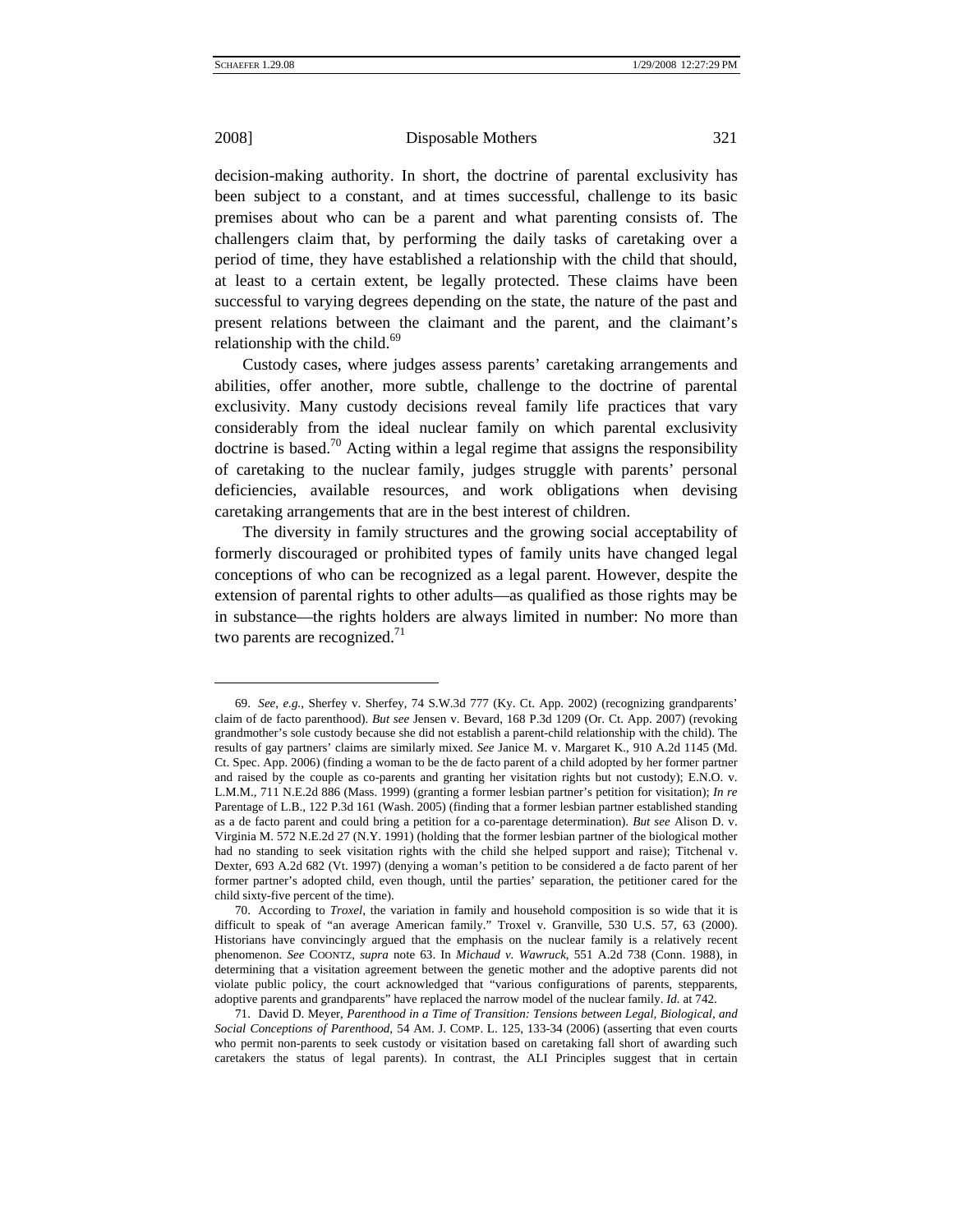### *B. Paid In-Home Caretakers and the Exclusive Family*

In the context of the parental exclusivity doctrine's restriction on the number of people who can acquire legal parental status, paid in-home caretaking is advantageous for more than its supposed benefit to children's development.<sup>72</sup> Paradoxically, reliance on non-relative paid care in situations of family disruption allows courts to reinforce the model of an exclusive nuclear family of mother, father, and children, and to protect it from what is perceived as external intrusion. Courts that continue to adopt the approach taken by the "nanny cases" will, in effect, encourage and applaud parental reliance on paid caretakers, who lose, as we shall see below, any legal claim that might infringe on parental autonomy the minute the first dollar changes hands.

This approach ignores the fact that some paid caretakers are intimately familiar with their charges' needs and have become stable parent-like figures, and that some caretakers develop strong attachments to the children in their care.<sup>73</sup> Moreover, in-home caretakers are, at least partially, paid to develop such attachments.<sup>74</sup> Where non-paid caretakers, like grandparents, might look for legal recourse to sustain such attachments, $\frac{75}{12}$  paid caretakers are excluded from challenging parental authority and control over their children and therefore pose no threat. Paid in-home caretaking therefore allows parents in dual-career households to have their cake and eat it, too—to have one adult parental figure providing child-focused care over time in accordance with the current ideology of childrearing, without the risk of compromising the parents' control over the child.<sup>76</sup> It also allows the legal system to avoid acknowledging the discrepancies in its proclaimed exclusive family doctrine.

The distinction between parents and paid in-home caretakers goes beyond the fact of payment. Courts, parents, and scholars seem to share a belief that paid caretakers are inherently different from parents. On the rare occasions that courts consciously characterize paid caretakers' performance, they are quick to

l

circumstances an adult ought to be recognized as a parent by estoppel even when a child has two legal parents. AM. LAW INST., *supra* note 6, § 2.03(1)(b)(iii)-(iv).

<sup>72.</sup> *See infra* Section III.B.

<span id="page-17-1"></span><span id="page-17-0"></span><sup>73.</sup> PIERRETTE HONDAGNEU-SOTELO, DOMÉSTICA: IMMIGRANT WORKERS CLEANING AND CARING IN THE SHADOWS OF AFFLUENCE 39, 42-43, 123, 152 (2001); Arlie Russell Hochschild, *Love and Gold*, *in* GLOBAL WOMAN: NANNIES, MAIDS, AND SEX WORKERS IN THE NEW ECONOMY 15, 24 (Barbara Ehrenreich & Arlie Russel Hochschild eds., 2002); Patricia Baquedano-López, *A Stop at the End of the Bus Line: Nannies, Children, and the Language of Care* 14 (Berkeley Ctr. for Working Families, Working Paper No. 51, 2002).

<span id="page-17-2"></span><sup>74.</sup> MARY ROMERO, MAID IN THE U.S.A.: 10TH ANNIVERSARY EDITION 137 (2002); Susan Cheever, *The Nanny Dilemma*, *in* GLOBAL WOMAN, *supra* note 73, at 31, 35; Hochschild, *supra* note 73, at 23; Pierrette Hondagneu-Sotelo, *Blowups and Other Unhappy Endings*, *in* GLOBAL WOMAN, *supra* note 73, at 55, 68; Romero, *supra* note 2, at 835.

<sup>75.</sup> *See infra* notes 127-135 and accompanying text.

<span id="page-17-4"></span><span id="page-17-3"></span><sup>76.</sup> This appearance of parental care where direct care is performed by paid caretakers is facilitated by a childrearing ideology that overvalues intellectually-enhancing childrearing tasks and undervalues menial care. *See infra* Part III. As the following analysis reveals, other types of child care, like kin care and day care, do not enjoy similar treatment.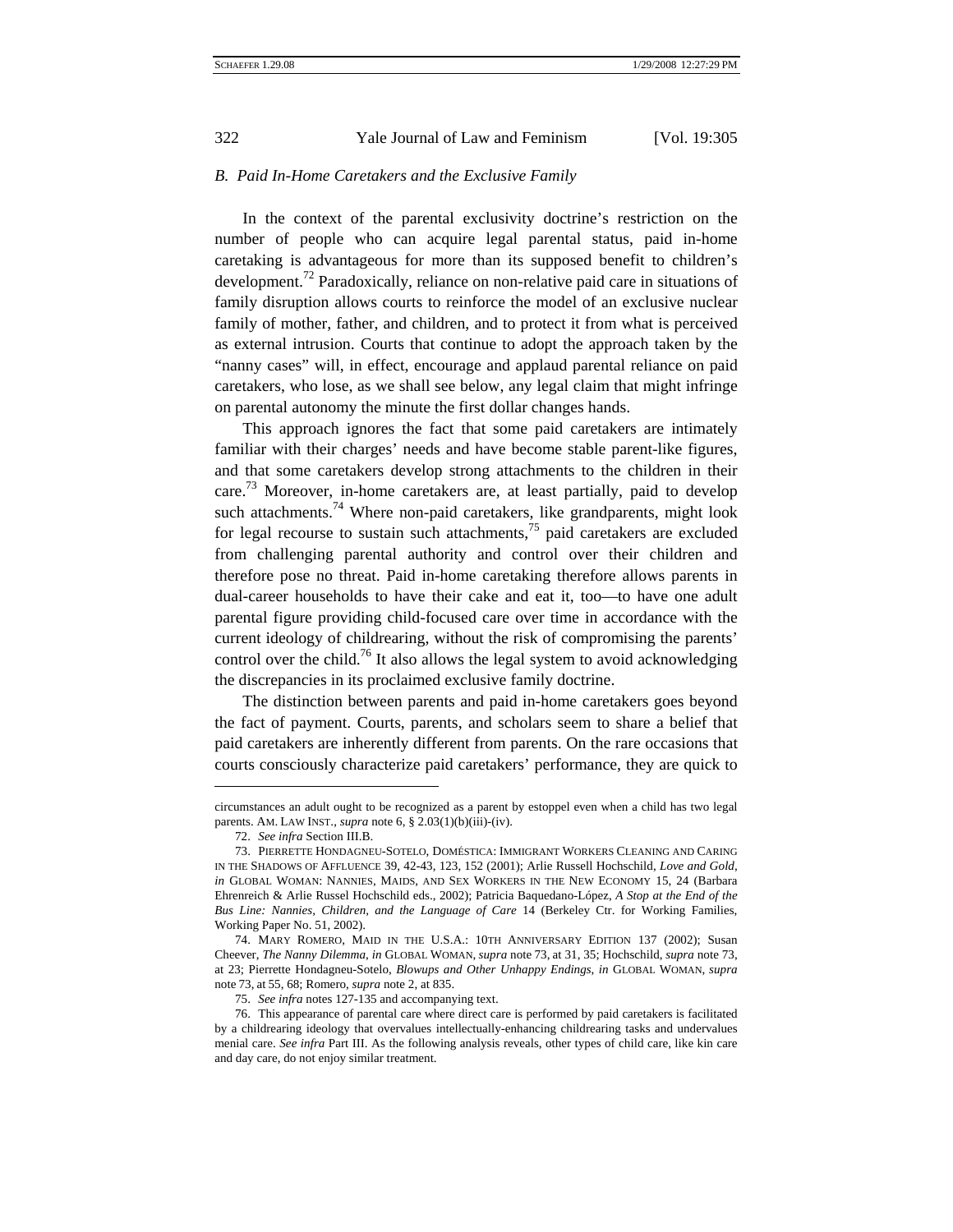rule that the functions paid caretakers fulfill do not resemble parental duties. Judges tend to see "a world of difference" between parents and in-home caretakers.<sup>77</sup> Even family law scholars who challenge parental exclusivity share this view. Although they propose a care-based standard for legally sanctioned child-adult relationships, they dismiss the possibility of any acknowledgement of paid caretakers' parental role[.78](#page-18-1) Similarly, under the ALI Principles, in order to qualify as a "de facto parent," an individual must have performed child care tasks "for reasons primarily other than financial compensation."<sup>79</sup> The Principles explain their absolute exclusion of paid caretakers by invoking the different assumptions the law makes about parents and paid caretakers:

The law grants parents responsibility for their children based, in part, on the assumption that they are motivated by love and loyalty, and thus are likely to act in the child's best interests. The same motivation cannot be assumed on the part of adults who have provided caretaking functions primarily for financial reasons.<sup>[80](#page-18-3)</sup>

This is an unsatisfactory explanation. It fails to clarify why the inability to make an a priori assumption about paid caretakers' motivations should lead to a blanket prohibition of parental rights. Child custody is determined on a caseby-case analysis, and there is no reason to believe that courts that regularly scrutinize parental motivation will be unable to determine whether the actions of a specific paid caretaker were motivated, in part, by love and loyalty. Furthermore, the ALI Principles, in its narrow "best interest of the child" analysis, ignores the possibility that some children might develop strong attachments to their paid caretakers and suffer from complete separation from them.[81](#page-18-4) The ALI Principles' refusal to allow a case-by-case analysis is testimony to the institutional, ideological, and legal power of the distinction between paid caretakers and parents. $82$ 

In certain respects this view is well-founded. Parents are under obligations to support their children and to provide for their medical, emotional, educational, and physical needs. They are called upon to make tough decisions and sacrifices, and, other than the clear legal path of relinquishing their parental rights, they have no legal way of shedding these responsibilities. Paid

<sup>77.</sup> Youmans v. Ramos, 711 N.E.2d 165, 171 (Mass. 1999).

<span id="page-18-1"></span><span id="page-18-0"></span><sup>78.</sup> *E.g.*, Bartlett, *supra* note 7, at 947 (designing the criteria for adult-child relationships that warrant state protection in a way that excludes paid caretakers, based on the assumption that the supervision by parents makes these relationships non-parental in the eyes of the child); Kavanagh, *supra*  note 68, at 128 (discussing Bartlett's criteria and adding a requirement of mutuality so that "paid caretakers and other self-interested parties would not warrant legal recognition").

<span id="page-18-2"></span><sup>79.</sup> AM. LAW INST., *supra* note 6, § 2.03(1)(c)(ii).

<sup>80.</sup> *Id.* § 2.03 cmt. c(ii), at 120.

<span id="page-18-4"></span><span id="page-18-3"></span><sup>81.</sup> Cheever, *supra* note 74, at 35. Because caretakers know that children's attachment may arouse parental jealousy and cost them their jobs, they may try to limit demonstrations of affection in the parents' presence. HONDAGNEU-SOTELO, *supra* note 73, at 151; *see also* WRIGLEY, *supra* note 4, at 79- 80.

<span id="page-18-5"></span><sup>82.</sup> It may also reflect a wish to avoid the vehement opposition that awarding caretakers parental privileges might generate.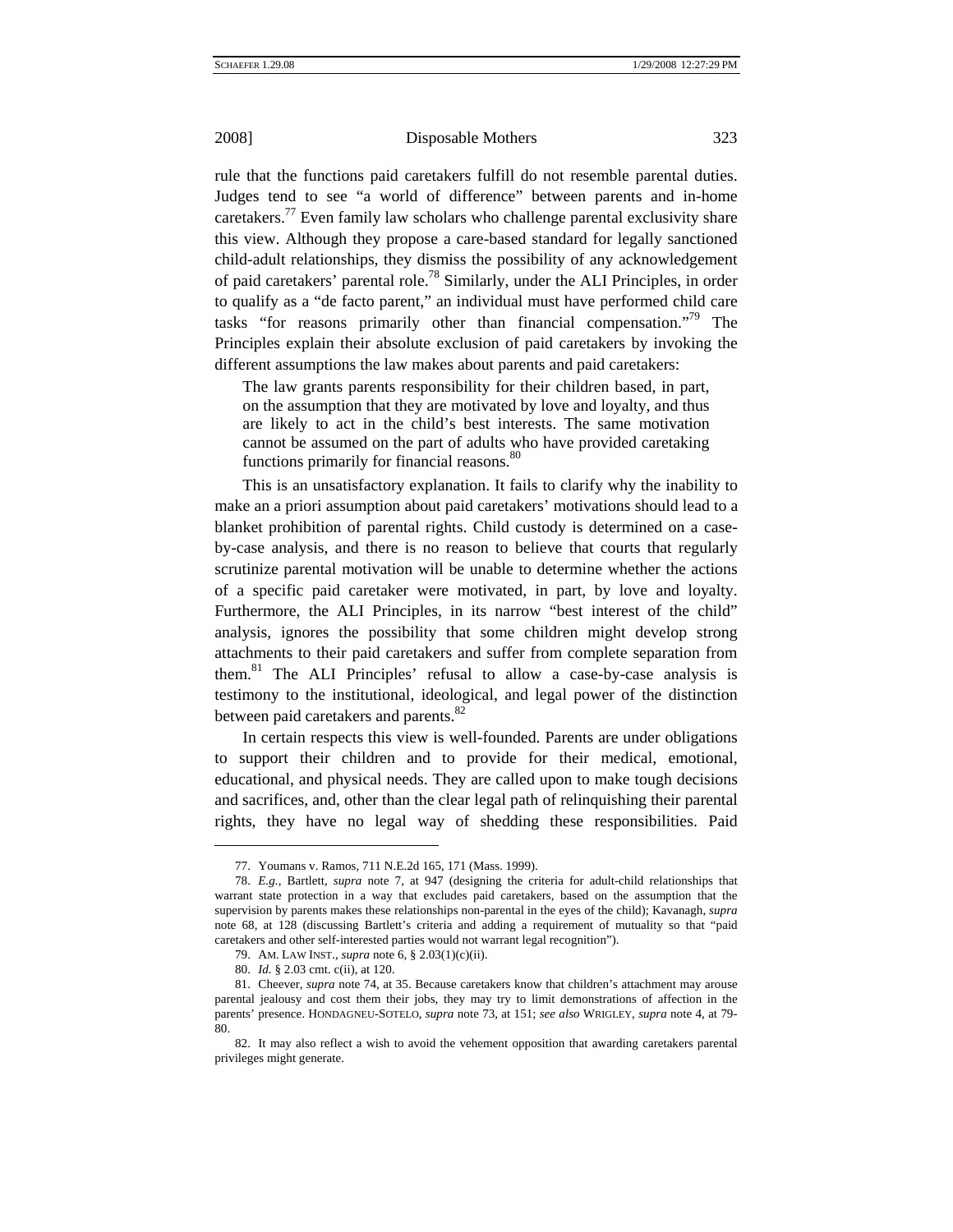caretakers are employed at-will and can leave their workplace (and the child in their charge) whenever they wish to do so. Parents receive much emotional satisfaction as well as a number of financial benefits, such as tax breaks, for having children.<sup>83</sup> Paid caretakers receive a salary that is supposed to remunerate them for all of the childrearing tasks that they perform. Even when a parent is aided by someone else in child care, the ultimate responsibility for the child's well-being rests with the parent.<sup>84</sup> In the words of a Florida judge, "There are certain things that money cannot buy and that a nanny cannot provide, such as the attention of caring parents.["85](#page-19-2)

However, closer scrutiny of the actual tasks paid caretakers perform blurs the distinctions between the roles of parent and paid caretaker. While the employer parents retain the overall responsibility for the child, they frequently delegate many of the daily tasks of direct care to paid caretakers, including grooming, feeding, supervising, assisting with homework, and attending to a waking child at night. Consider this in-home caretaker's schedule:

[T]he nanny was required to be at Father's [a doctor] house at 6:00 a.m. During the school year, she helped the children get ready for school and dropped them off at school. After school, she picked the children up, brought them home to Father's house and got them started on their homework. In the summer, the nanny stayed with the children from the time Father left in the morning to the time he returned in the evenings. When Father was on call while the children were staying with him, the nanny would spend the night at Father's house.<sup>[86](#page-19-3)</sup>

This is by no means an exceptional account. The duties of paid caretakers are far broader than those for which courts and scholars give them credit. As this description demonstrates, paid caretakers regularly perform the more intensive and less pleasurable duties of parenting. $87$  Often it is up to the paid caretaker to notice what is going on in the child's life, having spent so many hours attuned to the child and her needs. This fact becomes apparent in courts when in-home caretakers are treated as important witnesses to the

<span id="page-19-0"></span><sup>83.</sup> The largest government child care program is the child and dependent care tax credit. Barry L. Friedman & Martin Rein, *The Evolution of Family Policy in the United States after World War II*, *in* CROSS CURRENTS: FAMILY LAW AND POLICY IN THE UNITED STATES AND ENGLAND 101, 107 (Sanford N. Katz et al. eds., 2000).

<span id="page-19-1"></span><sup>84.</sup> However, consider Joy Zarembka's account of Tigris Bekele, a live-in caretaker who was charged with neglect when the children were found unattended, even though she was off-duty at the time. On the morning that Bekele fled the home of her employers after having suffered severe exploitation, the children were released from school due to a bomb scare. Although the children arrived at the empty house at 10:00 a.m., when Bekele was off-duty as a caretaker, she was arrested for leaving the children unattended. Joy M. Zarembka, *America's Dirty Work: Migrant Maids and Modern-Day Slavery*, *in* GLOBAL WOMAN, *supra* note 73, at 142, 148.

<span id="page-19-2"></span><sup>85.</sup> Young v. Hector, 740 So.2d 1153, 1178 (Fla. Dist. Ct. App. 1999).

<span id="page-19-3"></span><sup>86.</sup> Styka v. Styka, 972 P.2d 16, 23 (N.M. Ct. App. 1998).

<span id="page-19-4"></span><sup>87.</sup> Romero, *supra* note 2, at 835.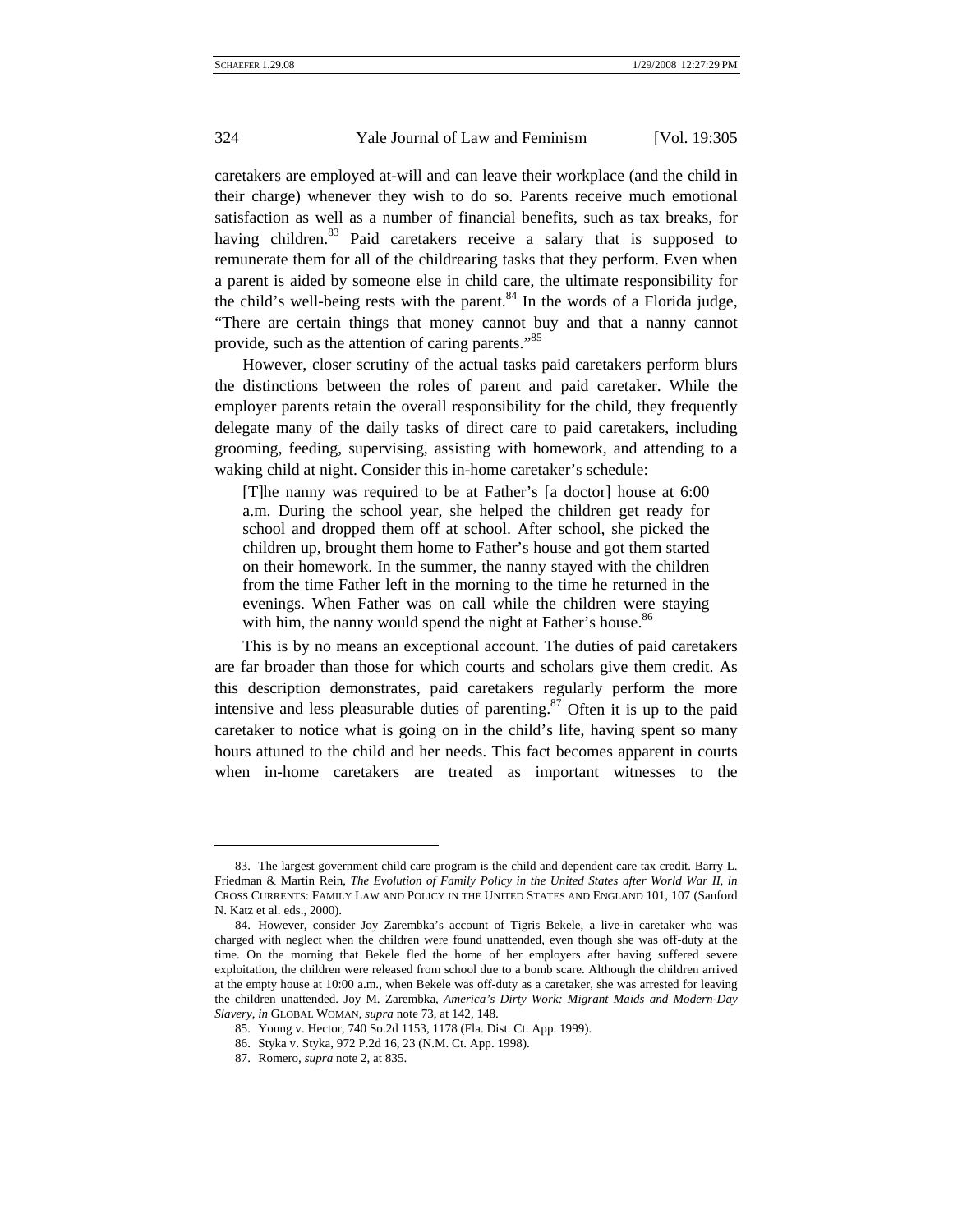$\overline{a}$ 

2008] Disposable Mothers 325

circumstances of children's everyday life, such as when there is a suspicion of abuse.<sup>88</sup>

A comparison between the tasks that are commonly delegated to paid caretakers and the indicia courts employ to determine which parent is the "primary caretaker" is illuminating. Under the "primary caretaker" standard used in custody determinations in a number of states, $89$  the parent who provides daily care is assumed to have developed a stronger relationship with the child that should be protected in a divorce.<sup>90</sup> The West Virginia Supreme Court of Appeals listed the tasks of care that constitute custody-worthy parental behavior:

(1) preparing and planning meals; (2) bathing, grooming, and dressing; (3) purchasing, cleaning and care of clothes; (4) medical care, including nursing and trips to physicians; (5) arranging for social interaction with peers after school, i.e. transporting to friends' houses  $\dots$ ; (6) arranging alternative care  $\dots$ ; (7) putting child to bed at night, attending to child in the middle of the night, waking child in the morning; (8) disciplining i.e. teaching general manners and toilet training; (9) educating i.e. religious, cultural, social etc.; and (10) teaching the child elementary skills, i.e. reading, writing and arithmetic.<sup>91</sup>

The ALI Principles also describe several tasks as "caretaking functions," which involve "the direct delivery of day-to-day care and supervision to the child.["92](#page-20-4) These include "physical supervision, feeding, grooming, discipline, transportation, direction of the child's intellectual and emotional development, and arrangement of the child's peer activities, medical care and education."<sup>93</sup>

<span id="page-20-0"></span><sup>88.</sup> *See, e.g.*, R.J.M. v. Alaska, 973 P.2d 79 (Alaska 1999); Doe v. Doe, 44 P.3d 1085 (Haw. 1994); Dieterle v. Dieterle, 960 S.W.2d 556 (Mo. Ct. App. 1998); Vernon v. Vernon. 800 N.E.2d 1085 (N.Y. 2003); L.M.W. v. Texas, 891 S.W.2d 754 (Tex. Ct. App. 2002); Fairfax County v. Neidig, No. 1304-97- 4, 1998 WL 144375 (Va. Ct. App. Mar. 31, 1998).

<span id="page-20-1"></span><sup>89.</sup> For recent cases that consider which parent acted as the primary caretaker as a factor in custody determinations, see, for example, *In re* Marriage of Heath, 18 Cal. Rptr. 3d 760, 763 (Ct. App. 2004); Vangsness v. Vangsness, 607 N.W.2d 468, 476-78 (Minn. Ct. App. 2000); Messer v. Messer, 850 So. 2d 161, 166 (Miss. Ct. App. 2003); DesLauriers v. DesLauriers, 642 N.W.2d 892, 896 (N.D. 2002); and Patel v. Patel, 599 S.E.2d 114, 120 (S.C. 2004). *See also* Paul L. Smith, *The Primary Caretaker Presumption: Have We Been Presuming Too Much?*, 75 IND. L.J. 731 (2000) (surveying the implementation of the "primary caretaker" standard and its implications).

<span id="page-20-2"></span><sup>90.</sup> The standard corresponds to the psychological parent standard proposed by Joseph Goldstein, Anna Freud, and Albert Solnit in BEFORE THE BEST INTERESTS OF THE CHILD (1979). *See* Kathryn L. Mercer, *A Content Analysis of Judicial Decision-Making: How Judges Use the Primary Caretaker Standard to Make a Custody Determination*, 5 WM. & MARY J. WOMEN & L. 1, 5-6 (1998).

<span id="page-20-3"></span><sup>91.</sup> Garska v. McCoy, 278 S.E.2d 357 (W. Va. 1981). West Virginia is the only state in which there is a presumption in favor of the primary caretaker.

<span id="page-20-4"></span><sup>92.</sup> AM. LAW INST., *supra* note 6, § 2.03 cmt. g, at 125.

<span id="page-20-5"></span><sup>93.</sup> *Id.* Section 2.03(5) of the ALI Principles reads:

*Caretaking Functions* are tasks that involve interaction with the child or that direct, arrange, and supervise the interaction and care provided by others. Caretaking functions include but are not limited to all of the following:

<sup>(</sup>a) satisfying the nutritional needs of the child, managing the child's bedtime and wakeup routines, caring for the child when sick or injured, being attentive to the child's personal hygiene needs including washing, grooming, and dressing, playing with the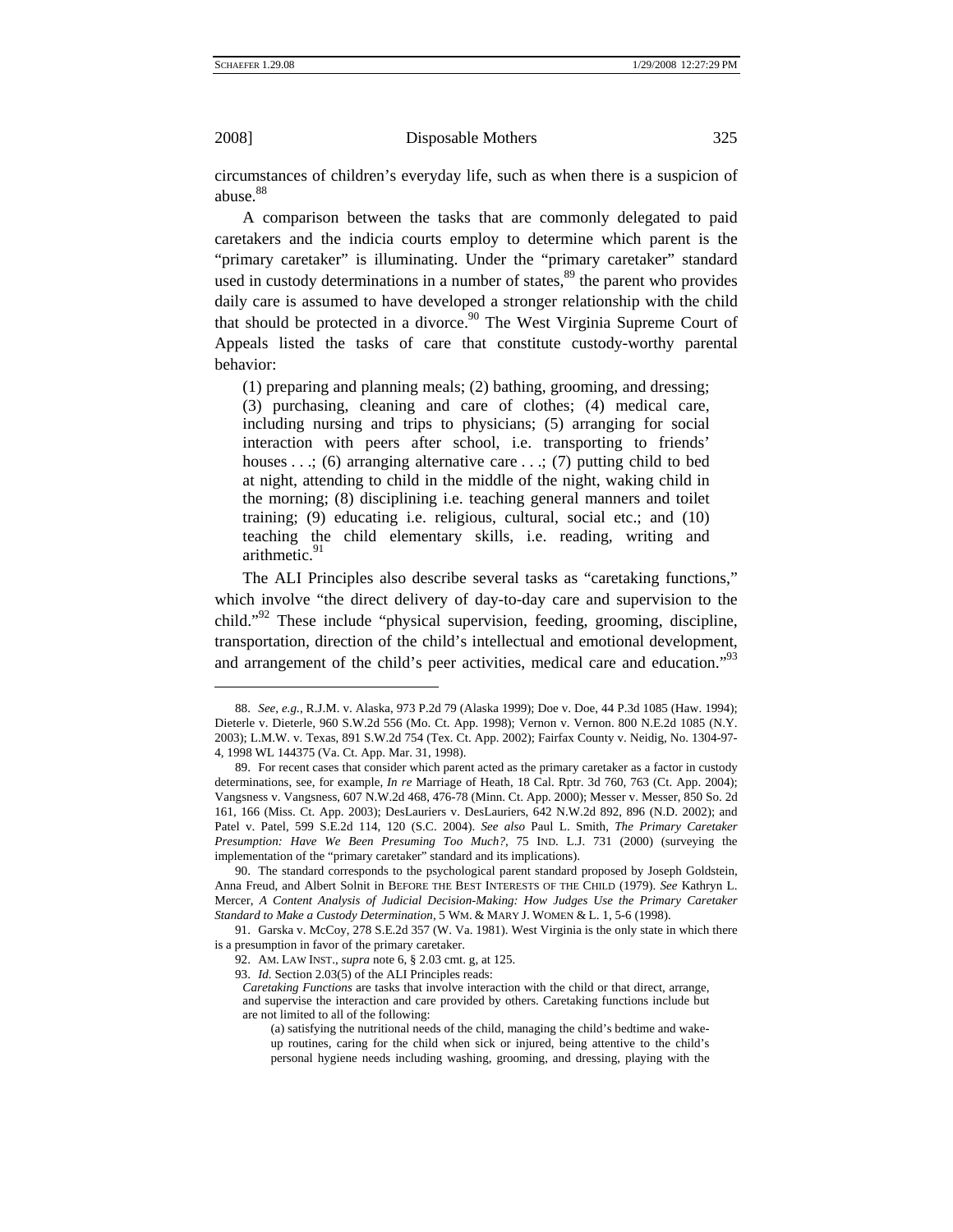The Principles promote an award of custodial responsibility according to past performance of these caretaking functions, and not based on other "parenting functions," like financial support, participation in decision-making regarding the child's welfare, or household chores like laundry, yard work, and car repairs[.94](#page-21-0) The Principles explain the importance of caretaking functions to custody determinations:

The allocation of custodial responsibility . . . assumes that the division of past caretaking functions correlates well with other factors associated with the child's best interests, such as the quality of each parent's emotional attachment to the child and the parents' respective parenting abilities.<sup>95</sup>

As mentioned above, the ALI Principles' perception that the performance of caretaking functions over a substantial period of time creates a relationship between children and adults that merits legal protection has led to their recognition of de facto parents. The Principles restrict this status to adults who have lived with the child and have regularly performed a considerable portion of caretaking functions. A similar belief in the intrinsic quality of caretaking activities was recently expressed by the Massachusetts Supreme Judicial Court:

*[T]he parent-child bond grows from the myriad hands-on activities of an adult in tending to a child's needs*. Unlike other parenting activities . . . which benefit the child but are not performed directly for him or, usually, in his presence—caretaking tasks 'are likely to have a special bearing on the strength and quality of the adult's relationship with the child.'

In families that hire in-home caretakers, many of these parental chores are routinely performed by employees. In fact, studies show that hiring parents—

<span id="page-21-0"></span>*Id.* § 2.03(5).

child and arranging for recreation, protecting the child's physical safety, and providing transportation;

<sup>(</sup>b) directing the child's various developmental needs, including the acquisition of motor and language skills, toilet training, self-confidence, and maturation;

<sup>(</sup>c) providing discipline, giving instructions in manners, assigning and supervising chores, and performing other tasks that attend to the child's needs for behavioral control and self-restraint;

<sup>(</sup>d) arranging for the child's education . . . communicating with teachers and counselors, and supervising homework;

<sup>(</sup>e) helping the child to develop and maintain appropriate interpersonal relationships with peers, siblings, and other family members;

<sup>(</sup>f) arranging for health-care providers, medical follow-up and home health care;

<sup>(</sup>g) providing moral and ethical guidance;

<sup>(</sup>h) arranging alternative care by a family member, babysitter, or other child-care provider or facility, including investigation of alternatives, communication with providers, and supervision of care.

<sup>94.</sup> *Id.* § 2.03(6).

<span id="page-21-1"></span><sup>95.</sup> *Id.* ch. 2 cmt. b, at 182. The Principles add that basing custodial responsibility on performance of caretaking functions promotes the "greatest degree of stability in the child's life . . . especially [in] the child's relationships with the primary caretaker." *Id.*

<span id="page-21-2"></span><sup>96.</sup> A.H. v. M.P., 857 N.E.2d 1061, 1071 (Mass. 2006) (emphasis added) (quoting AM. LAW INST., *supra* note 6, § 2.03 cmt. g).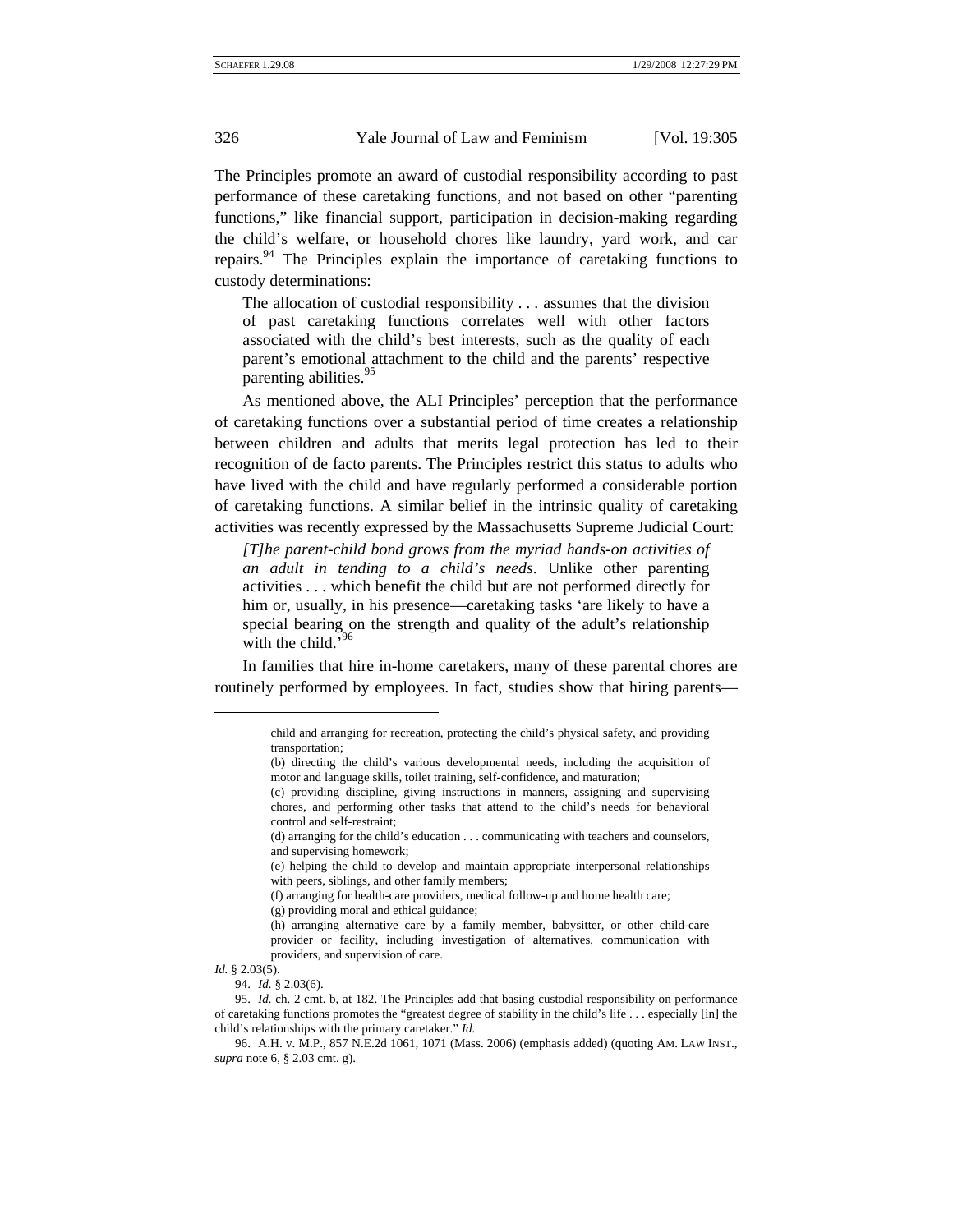$\overline{a}$ 

2008] Disposable Mothers 327

usually mothers<sup>97</sup>—expect their paid caretakers to operate as a "shadow mother," to perform caretaking tasks with maternal warmth and affection, but then to vanish from sight once the mother is back home.<sup>98</sup> However, if performing hands-on caretaking functions creates the bonds of attachment that the ALI Principles and the courts assume it does, then this vanishing act is just that—an act. It is easy to understand why parents would want to think otherwise, and to some extent, it is likely that judges and the ALI Principles' authors share the values and worldview of professional parents. But the legal adoption of this approach does more than reassure working parents of their importance in their children's lives. The legal category "nanny"—that is, someone who performs parental tasks but by definition cannot be considered a parent—fits well in the broad parental exclusivity doctrine. It makes families that do not function as the doctrine presumes appear as if they did.

The work done by this conceptualization of paid caretakers is apparent in *Amy G. v. M.W.*<sup>99</sup> In that case, a trial court compared a woman who raised her husband's son almost from birth to a paid in-home caretaker when denying her petition to be considered the child's mother. The husband fathered the child in an extramarital affair and the child's biological mother, Kim, surrendered him a month after his birth to be raised by the father and his wife, Amy. Both Kim and Amy petitioned the court to be acknowledged as the child's mother, and, because California abides by the parental exclusivity doctrine and the child's father was known and present in the action, the trial court had to decide between the two women.<sup>100</sup> Although the child had been in Amy's care for over two years, "[t]he trial court repeatedly asked 'how is Amy . . . any different from a live-in nanny?'" and "also commented, '[Amy] doesn't have custody rights. [Father] has custody rights. And she happens to live with [father]."<sup>101</sup> The appellate court affirmed the trial court's rejection of Amy's claim,  $102$  but admonished the lower court for comparing Amy to a "nanny," describing the comparison as "unfortunate."<sup>103</sup>

<span id="page-22-1"></span><span id="page-22-0"></span><sup>97.</sup> Mothers provide most of the daily supervision of caretakers. *See* WRIGLEY, *supra* note 4, at 85. 98. Cameron Lynne Macdonald, *Shadow Mothers: Nannies,* Au Pairs*, and Invisible Work*, *in* WORKING IN THE SERVICE SOCIETY 244, 250 (Cameron Lynne Macdonald & Carmen Sirianni eds., 1996); Dorothy E. Roberts, *Spiritual and Menial Housework*, 9 YALE J.L. & FEMINISM 51, 58 (1997).

<sup>99.</sup> Amy G. v. M.W., 47 Cal. Rptr. 3d 297 (Ct. App. 2006).

<span id="page-22-3"></span><span id="page-22-2"></span><sup>100.</sup> In the words of the appellate court, "Here, Nathan's natural father is known and present in the action. Nathan only can have one additional parent." *Id.* at 305. *See also* Elisa B. v. Super. Ct., 117 P.3d 660, 666 (Cal. 2005); Johnson v. Calvert, 851 P.2d 776 (Cal. 1993).

<sup>101.</sup> *Amy G.*, 47 Cal. Rptr. 3d at 301 (alteration in original).

<span id="page-22-5"></span><span id="page-22-4"></span><sup>102.</sup> The trial court granted the mother's motion to quash Amy's independent action to establish a parental relationship with the child and rejected the father's petition to add Amy as a necessary party to the mother's custody petition.

<span id="page-22-6"></span><sup>103.</sup> *Amy G*., 47 Cal. Rptr. 3d at 301 n.4. Interestingly, when commenting on this comparison, the appellate court used the term "domestic employee" and not "live-in nanny," as to emphasize the employment aspect, which was, apparently, the reason the appellate court found the comparison insulting.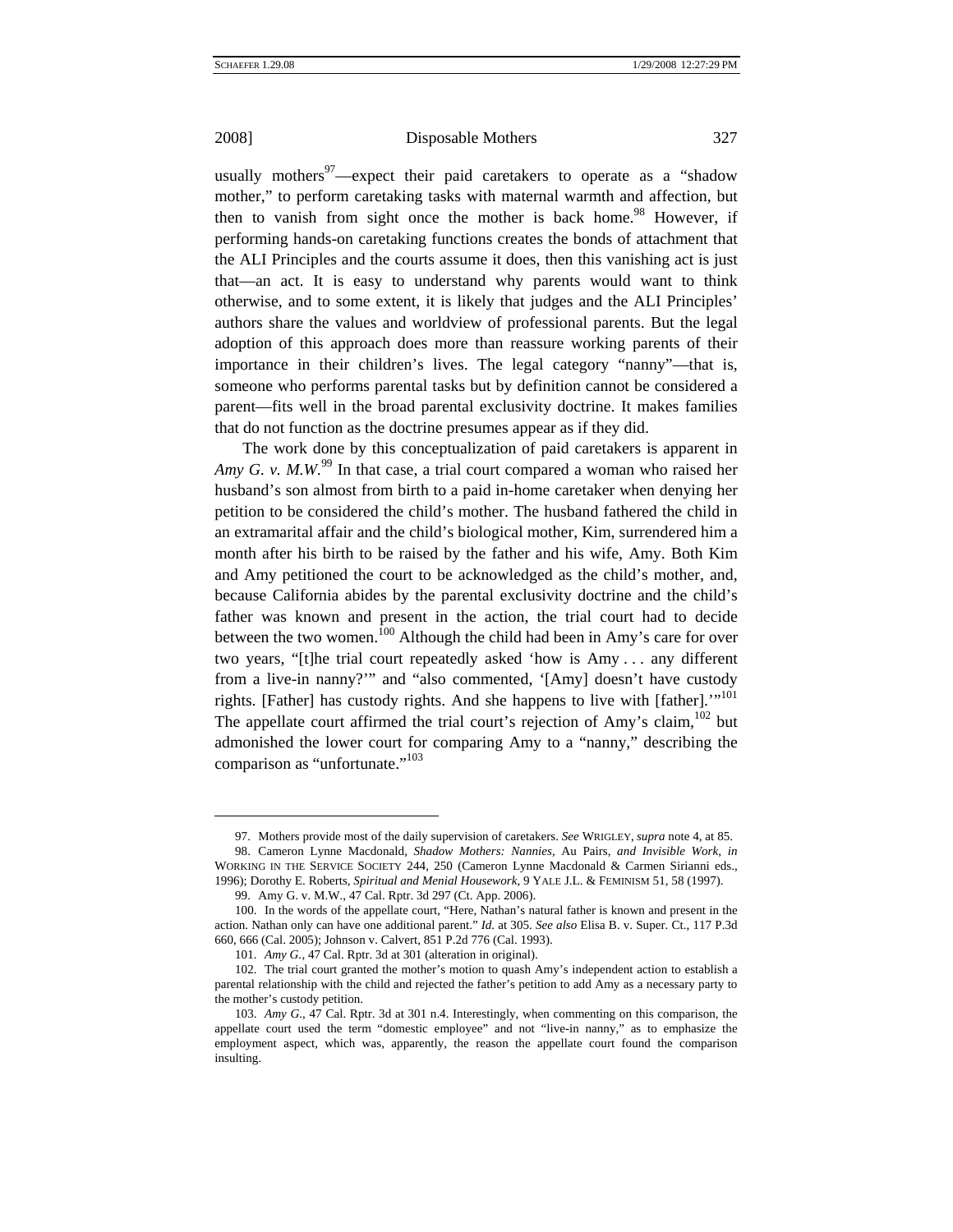Where the appellate court saw an insult, I see the irreconcilable gap between the dogmatic imperative to limit parenthood to two parents per child and the intricate family reality in which more than two adults may parent a child. The trial court's comparison settles the tension by displacing it: If the stepmother taking care of the child can be redefined as the equivalent of a paid in-home caretaker, her assertion that she has a parental role can then be more easily dismissed. The appellate court was uncomfortable with the trial court's classification of Amy as a paid in-home caretaker. However, both courts participated in the dismissal of parental bonds between paid caretakers and children. We should seize upon the appellate court's discomfort to ask whether the trial court really got the comparison wrong, or whether some in-home caretakers play parental roles in children's lives like the stepmother did in this case.

The trial court protected parental exclusivity by characterizing the stepmother as the type of caretaker who is absolutely excluded from competing with parents over control or access to the child. When the trial court compared the stepmother to a paid caretaker it made the same assumption that the "nanny cases" have made—namely that the care of the "nanny" (in this case the stepmother) can be attributed to the child's parent. Despite the fact that Amy claimed that she raised the child, and although the court-appointed expert referred to Amy's bond with the child in his report, the trial court referred to Amy as someone who "happens to live" with the child's father, thus attributing her caretaking to the custodial father.<sup>104</sup> It is telling that the trial court refused to take judicial notice of the expert's evaluation—it even announced that it had not read the report.<sup>105</sup> This willful ignorance allowed the court both to erase Amy's role in raising the child and to pretend that the father did so on his own in the same way that courts usually ignore paid caretakers' role in childrearing. Amy's classification as "no different from a nanny" was complete.

## *C. In-Home Caretaking as the Foil to Other Types of Child Care Arrangements*

The "nanny cases" expose a substantive class bias in the way courts uphold a specific version of good parenting—intensive child-focused childrearing which is attainable only by the wealthy few. Other child care arrangements are less likely to be so favorably attributed to parents. In what follows, I offer a glimpse at judicial attitudes toward other child care arrangements, mainly day care and kin care. My aim is not to present an exhaustive account of the

<sup>104.</sup> *Id.* at 301.

<span id="page-23-1"></span><span id="page-23-0"></span><sup>105.</sup> *Id.* The appellate court did review the report, "which discusses, inter alia, the bond between Amy and [the child]," but added that the contents of the report were irrelevant to its analysis. *Id.* at 301 n.3.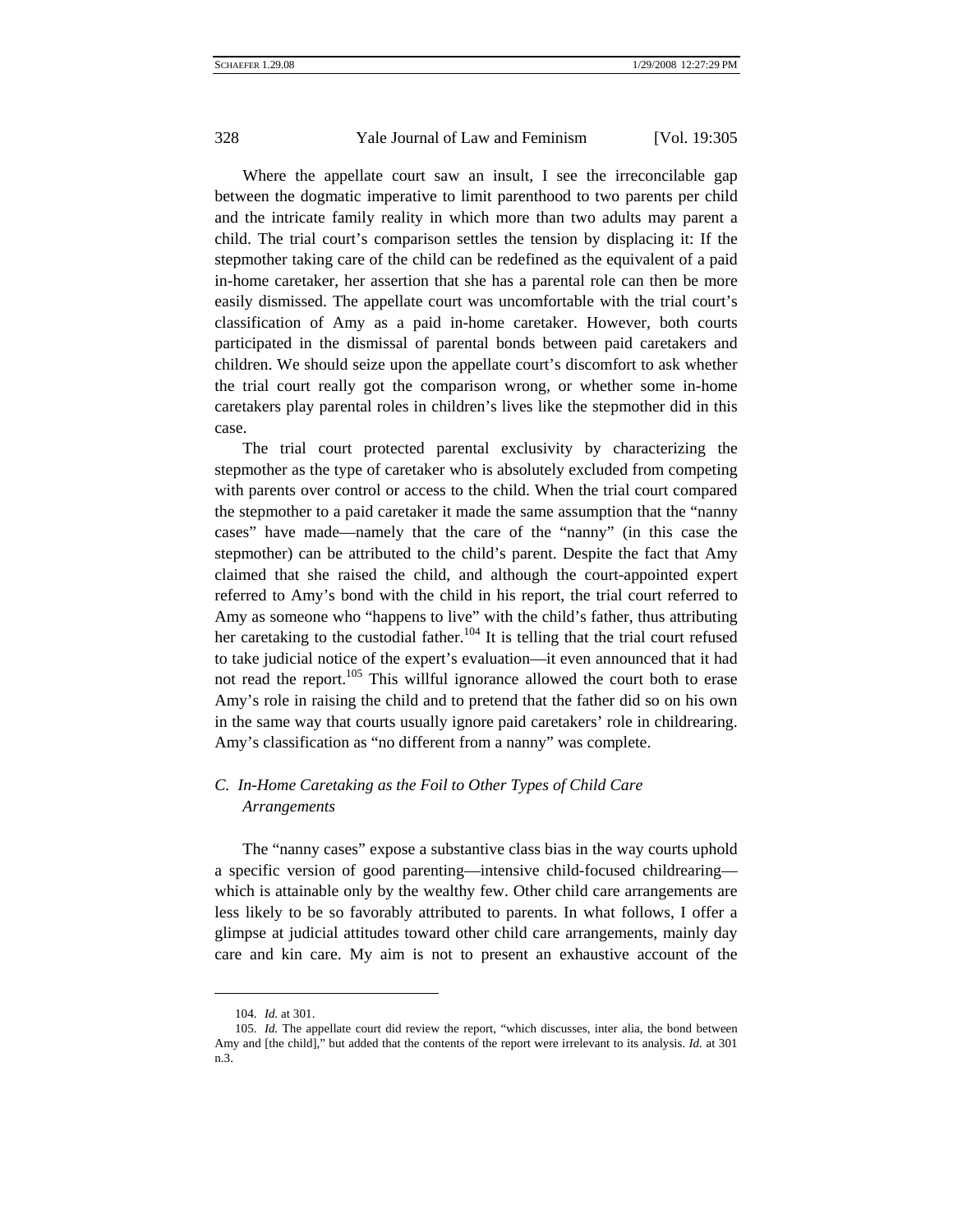divergent treatment that different types of care arrangements receive from the legal system. Rather, my goal is to provide a context for the conceptualization of paid in-home care. I suggest that other types of child care might be treated differently because they do not lend themselves as neatly to the same conceptual assumptions that courts make about paid in-home caretaking: that while the work in-home caretakers do can be attributed to the hiring parent, it is very different from parenting. I argue that day care centers do not invoke the attribution of the care to the parent, and therefore are incompatible with the dominant cultural perception of good parenting as providing close adult attention to and supervision of organized tasks to enhance children's intellectual development.<sup>106</sup> Meanwhile, kin care blurs the distinction between parent and caretaker and as a result is problematic from the point of view of the exclusive family.

### *1. Day Care*

 $\overline{a}$ 

American middle-class parents are often prejudiced against day care centers.<sup>107</sup> This is partly due to the fact that relatively little high quality day care is available in the United States.<sup>108</sup> However, the anxiety about child care was fed by a largely exaggerated negative media campaign in the 1980s regarding sex abuse and other dangers.<sup>109</sup> Still, in 2002, 22.7% of working mothers' children under five were cared for by an organized care facility.<sup>110</sup> Children of working mothers attending day care centers spent an average of

<sup>106.</sup> For more on this childrearing ideology, see *infra* Section III.A.

<span id="page-24-1"></span><span id="page-24-0"></span><sup>107.</sup> HONDAGNEU-SOTELO, *supra* note 73, at 4-5; Denise Urias Levy & Sonya Michel, *More Can Be Less: Child Care and Welfare Reform in the United States*, *in* CHILD CARE POLICY AT THE CROSSROADS: GENDER AND WELFARE STATE RESTRUCTURING 239, 241 (Sonya Michel & Rianne Mahon eds., 2002) (contending that this bias could be detected as early as the 1930s, when nursery schools became "the darlings of the middle class," whereas day care centers and day nurseries "gained a reputation for being 'custodial warehouses' that only the poor would use"). Mary Eberstadt voices much of the prevalent anxiety by calling day care centers germ factories and blaming them for children's aggressiveness. *See* MARY EBERSTADT, HOME-ALONE AMERICA: THE HIDDEN TOLL OF DAY CARE, BEHAVIORAL DRUGS, AND OTHER PARENT SUBSTITUTES 4-12 (2004).

<span id="page-24-2"></span><sup>108.</sup> Scholars have declared a child care crisis that manifests itself in problems of affordability, supply, and quality. *See* SUZANNE W. HELBURN & BARBARA R. BERGMANN, AMERICA'S CHILD CARE PROBLEM: THE WAY OUT 39-44 (2002) (calling for governmental and employer contributions in order to provide affordable quality child care).

<span id="page-24-3"></span><sup>109.</sup> While day care centers received little coverage during the 1970s and early 1980s, by 1984 the media were flooded with news stories about the dangers of day care centers, especially child abuse. Most of these stories proved false, sometimes after the accused suffered public shame and even spent time in jail. SUSAN J. DOUGLAS & MEREDITH W. MICHAELS, THE MOMMY MYTH: THE IDEALIZATION OF MOTHERHOOD AND HOW IT HAS UNDERMINED ALL WOMEN 90, 95-103 (2005). Parents continue to recoil from day care even though research continually shows that children are far more likely to be abused at home than at a day care. *See* SUSAN FALUDI, BACKLASH: THE UNDECLARED WAR AGAINST AMERICAN WOMEN 42-43 (1991).

<span id="page-24-4"></span><sup>110.</sup> Johnson, *supra* note 3, at 2 tbl.1.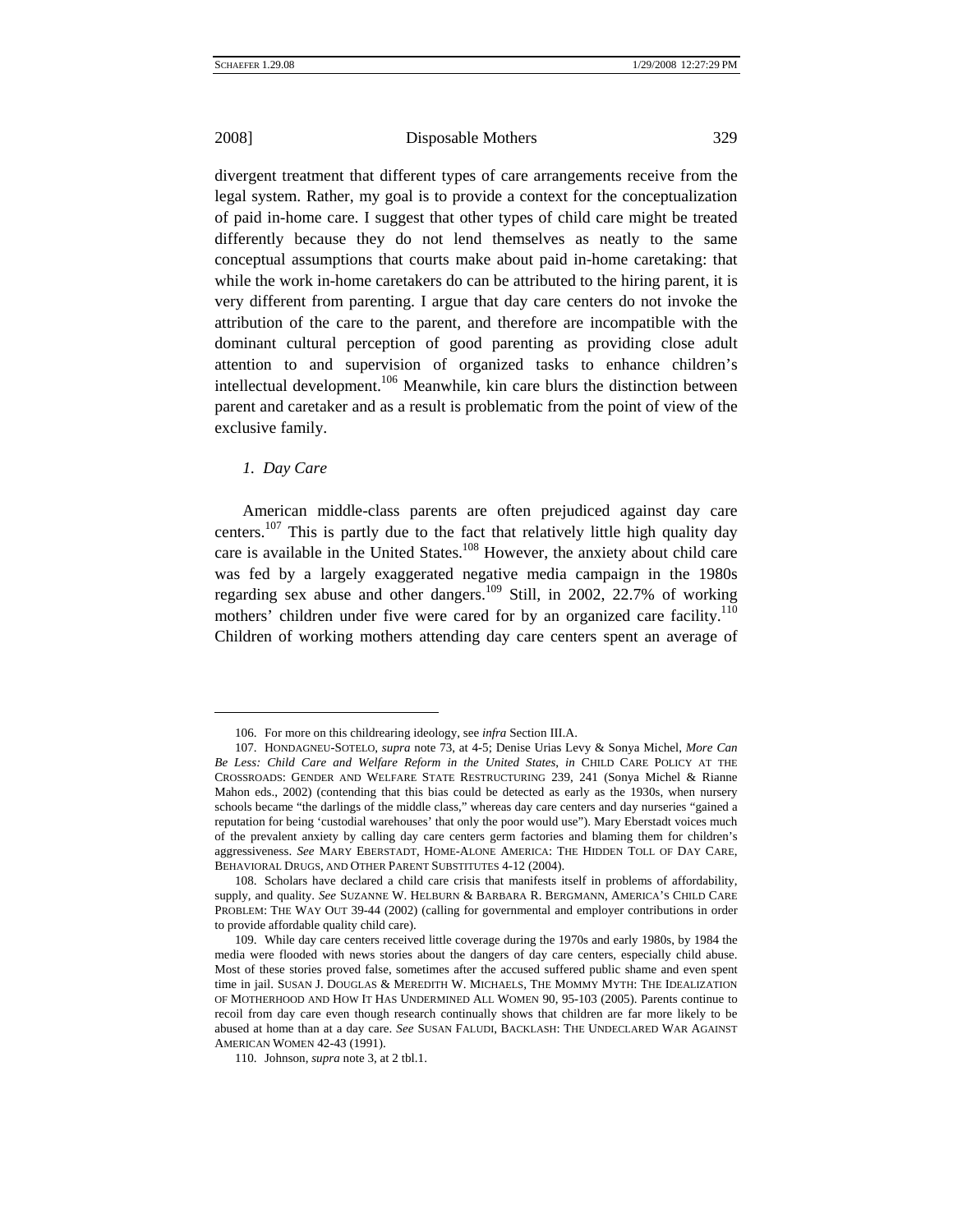thirty-four hours per week there, and children at nurseries and preschools spent twenty-two hours per week at these facilities. $111$ 

In the common setting of two-earner families, day care is generally considered to be an appropriate solution for child care.<sup>112</sup> When a Michigan judge said otherwise in 1994, and refused to award custody to a student mother because she put her daughter in day care, his decision attracted attention on a national scale.<sup>113</sup> The judgment was overturned by the appellate court,  $114$  and the Supreme Court of Michigan clarified that "day care generally is an entirely appropriate manner of balancing [parental] obligations" with work and schooling.<sup>115</sup> Still, some parents are penalized for using day care, because courts tend to emphasize that the hours spent in day care are hours not spent with the parent. $116$ 

A comparison highlights the difference in conceptual assumptions regarding day care and in-home paid care. Recall that the judge in *Forzano v. Scuderi* found Ms. Scuderi to be her child's primary caretaker despite the fact that, during the marriage, both parents shared in child care duties. The reason the court gave for its finding was that Ms. Scuderi "hired, trained, and supervised" the in-home caretaker.<sup>117</sup> Compare the *Forzano* case to *Johnson v*. *Lewis*, a 2005 case that denied a mother's appeal of an order directing physical custody of her son to be shared equally by the divorced parents.<sup>118</sup> Both parties in *Johnson* characterized the mother, Ms. Johnson, as the primary caretaker and the initial temporary custody order established her as the child's primary physical custodian.[119](#page-25-8) However, Ms. Johnson was eventually denied the benefits of primary caretaker status because she put the child in a day care center.<sup>120</sup> The court found that "[the child] has spent at least eight hours of each weekday in secondary child care. Therefore, [the] mother's status as primary

<sup>111.</sup> *Id.* at 7 fig.2.

<span id="page-25-1"></span><span id="page-25-0"></span><sup>112.</sup> Recently the Supreme Judicial Court of Massachusetts noted in a footnote that "[d]ay care is a fact of life in such circumstances and ought not be used as the measure of a parent's ability or commitment to provide a protective, healthy, and positive environment for the child." *In re* Custody of Kali, 792 N.E.2d 635, 644 n.12 (Mass. 2003).

<span id="page-25-2"></span><sup>113.</sup> Jacobs, *supra* note 18, at 845 & n.1. On appeal, the Michigan Supreme Court noted that the decision generated sixty-one amici curiae briefs, all in support of the mother. Ireland v. Smith, 547 N.W.2d 686, 691 (Mich. 1996).

<span id="page-25-3"></span><sup>114.</sup> Ireland v. Smith, 542 N.W.2d 344 (Mich. Ct. App. 1995).

<sup>115. 547</sup> N.W.2d at 691.

<span id="page-25-5"></span><span id="page-25-4"></span><sup>116.</sup> Schaaf v. Schaaf, No. 224182, 2000 WL 33403306 (Mich. Ct. App. Oct. 31, 2000) (per curiam) (granting father's petition to modify custody, partly because mother worked two jobs and relied heavily on day care which did not leave the child enough "quality time" with the mother).

<span id="page-25-6"></span><sup>117.</sup> Forzano v. Scuderi, 637 N.Y.S.2d 767, 769 (App. Div. 1996).

<span id="page-25-7"></span><sup>118.</sup> Johnson v. Lewis, 870 A.2d 368, 371 (Pa. Super. Ct. 2005).

<sup>119.</sup> *Id.* at 370-71.

<span id="page-25-9"></span><span id="page-25-8"></span><sup>120.</sup> *Id.* at 373 n.7. The court also noted that for a month before utilizing a day care center the parents relied on an out-of-home child care arrangement, in the form of a babysitter in whose home the child spent several hours every day. *Id.* at 370.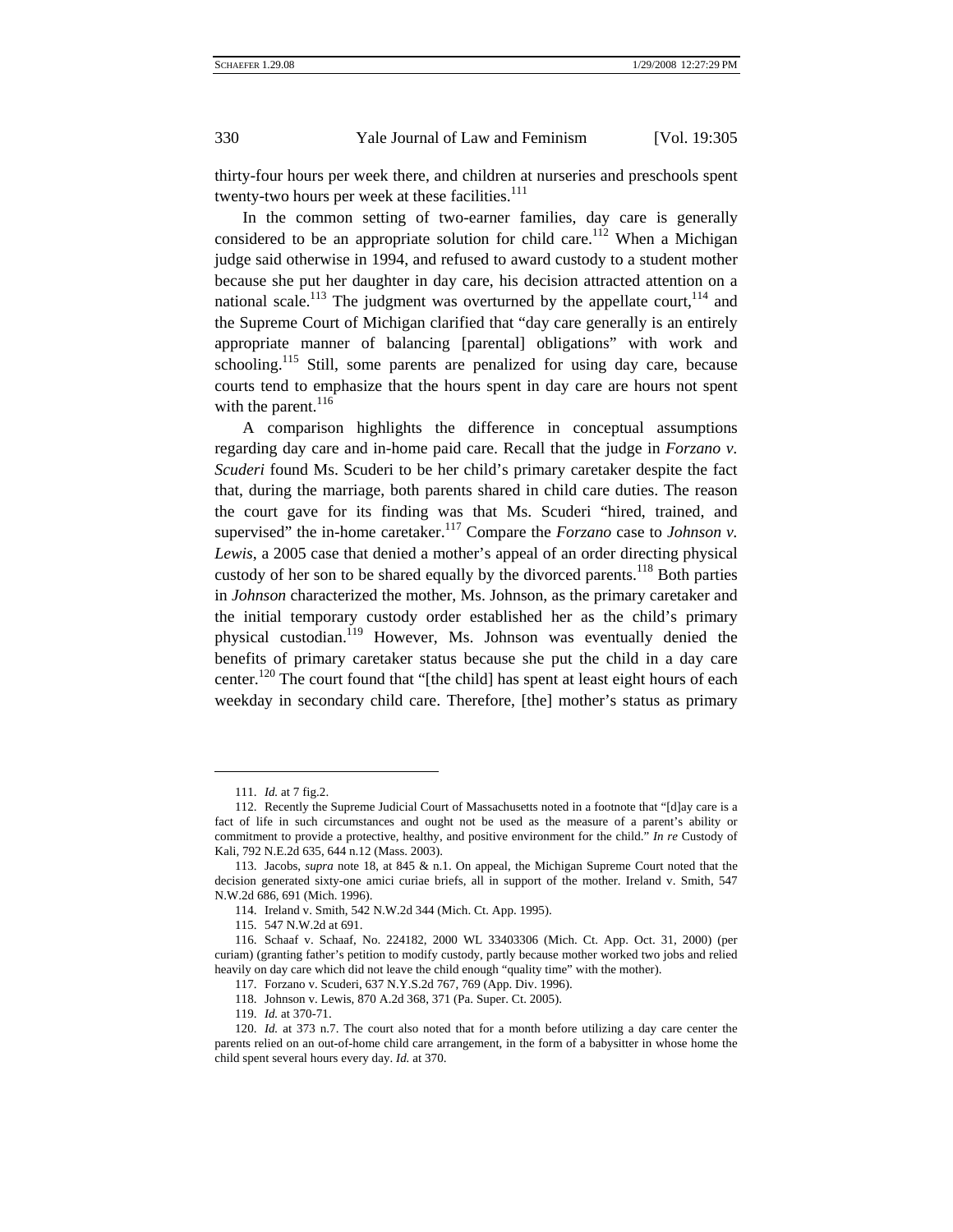caretaker and custodian, while still warranting positive consideration, was entitled to less weight."<sup>121</sup>

The focus of this discussion is not the relative merits of the care provided by a paid in-home caretaker versus that provided by a day care center. Ms. Johnson did not lose her primary caretaker status because the day care was found unsatisfactory, and Ms. Scuderi did not gain primary caretaker status simply because the in-home caretaker she employed provided high quality care. Rather, the courts made different assumptions about the time the child had not been in these mothers' direct care. Ms. Johnson suffered from the fact that the time the child spent in a day care center was counted as time in which she did not care for the child. Ms. Scuderi, in contrast, was fully credited for the time the child spent with the in-home caretaker, whom she hired, trained, and supervised. The absence of Ms. Scuderi, a full-time radiologist, from the work the caretaker was performing within her home was similar to Ms. Johnson's absence from the child care center, and both women paid for someone else to care for their child. Yet only the paid in-home caretaker's work was seen as her employer's.<sup>[122](#page-26-1)</sup>

## *2. Kin Care*

Approximately one-third of parents in dual-earner households turn to their own parents for help with child care. According to the Census Bureau, in the winter of 2002, about one-third of employed mothers' children under the age of two were cared for by grandparents. $123$  In total, 28.3% of employed mothers' children under the age of five spent an average of twenty-four hours a week in their grandparents' care.<sup>124</sup> Another 11% of these children were cared for by relatives other than grandparents.<sup>125</sup> These data reflect the fact that middle-class working mothers have joined generations of minority families, especially economically disadvantaged ones, for whom the solution to child care problems has long been to turn to their kin for help.<sup>[126](#page-26-5)</sup>

<sup>121.</sup> *Id.* at 373 n.7.

<span id="page-26-1"></span><span id="page-26-0"></span><sup>122.</sup> The sharp difference in judicial treatment of in-home paid care and day care centers also clarifies that it is not the payment that informs judicial regard for paid in-home caretaking. The fact that care is paid for is not considered in itself an indication that it is better than other forms of care.

<span id="page-26-2"></span><sup>123.</sup> Specifically, 33.7% of children under the age of one and 30% of children between the ages one and two were cared for by grandparents. *See* Johnson, *supra* note 3, at 4 tbl.2.

<span id="page-26-3"></span><sup>124.</sup> *Id.* at 4 tbl.2, 7 fig.2.

<sup>125.</sup> *Id.* at 4 tbl.2.

<span id="page-26-5"></span><span id="page-26-4"></span><sup>126.</sup> *See* GRACE CHANG, DISPOSABLE DOMESTICS: IMMIGRANT WOMEN WORKERS IN THE GLOBAL ECONOMY 78 (2000) (linking the prevalence of kin care and community care among communities of color to the fact that historically many women of color had to work, even while raising young children, due to the inadequate income of male family members or the absence thereof); Catherine Chase Goodman & Merril Silverstein, *Latina Grandmothers Raising Grandchildren: Acculturation and Psychological Well-Being*, *in* CUSTODIAL GRANDPARENTING: INDIVIDUAL, CULTURAL, AND ETHNIC DIVERSITY 237, 237-40 (Bert Hayslip Jr. & Julie Hicks Patrick eds., 2006) (noting that, among Latino groups, caretaking is more likely to be a cooperative effort and often grandparents and their adult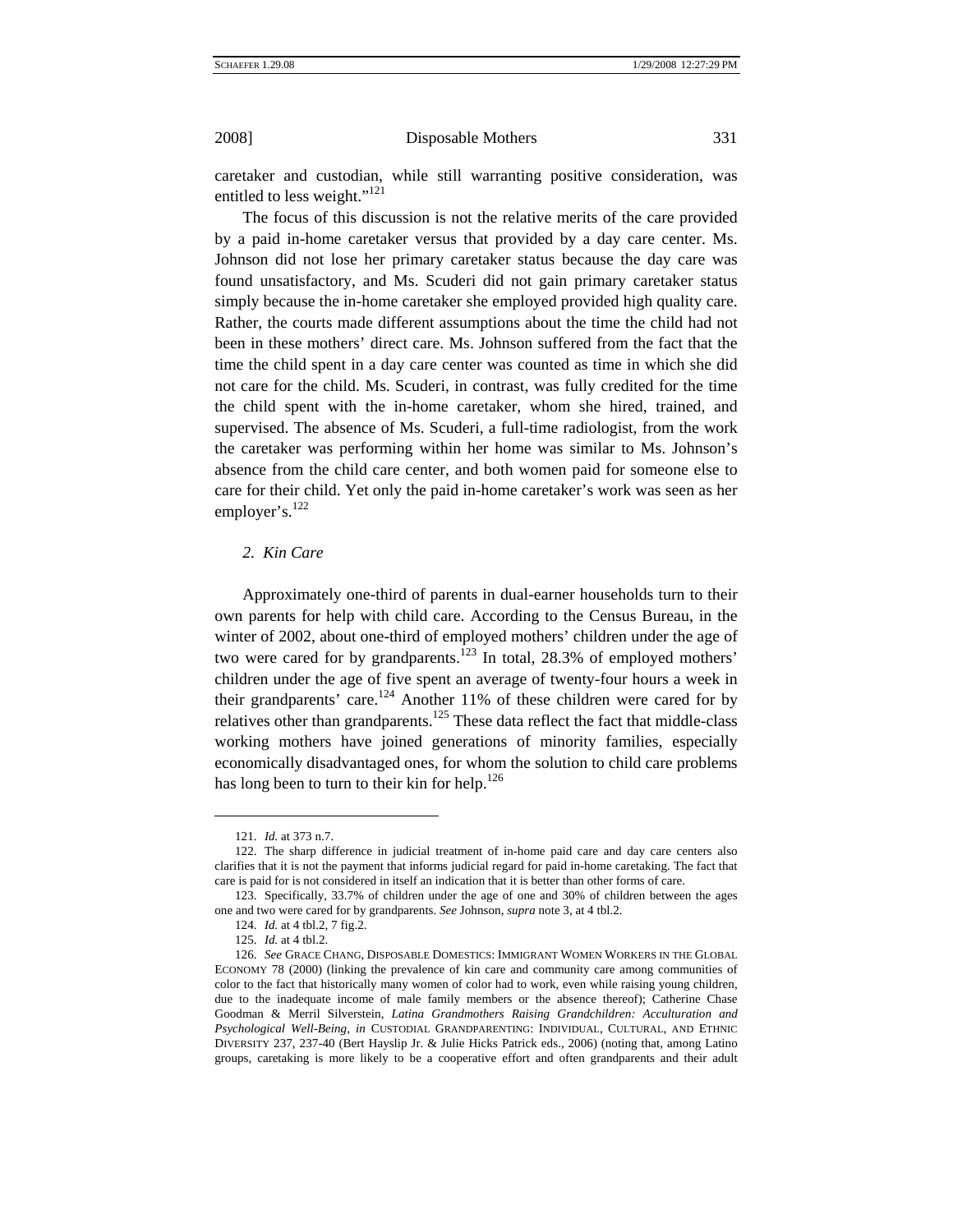Kin care is often regarded as quality care, and children's relationships with their extended family are sometimes a factor in courts' custody determinations weighing in favor of one parent or the other.<sup>127</sup> However, when a parent's extended family members perform a considerable share of the child care, that care is sometimes treated by courts—and the relatives themselves—as competing care which should result in a reward to the caretaking relative.<sup>128</sup> For example, a 2006 Maryland case granted grandparents visitation with their grandchildren, despite parental objections and the fact that the parents' fitness was not disputed and the family was intact.<sup>129</sup> The court stressed that the grandparents "actively participated in the care and raising" of the first born granddaughter (who, for the first three years of her life, resided with her mother in the grandparents' house) and continued to keep a "close relationship" with her afterwards.<sup>130</sup> The court concluded that "the [c]hildren 'were part of the [grandparents'] life on a fairly regular basis'" and benefited from having such a relationship with their grandparents, and ordered the parents to renew the relationship.<sup>131</sup> The Court of Appeals of Maryland subsequently reversed this decision and raised the bar for granting grandparental visitation over parental objection by requiring that grandparents show not only that visitation was in the best interest of the child, but also that "the lack of grandparental visitation has a significant deleterious effect upon the children  $\dots$ <sup>132</sup> Nevertheless, for the purpose of this Article it is important that the court of appeals shared the trial court's view that the care grandparents provided competed with parental care rather than adding to it the way paid caretakers' did. The statute, the court noted, allows grandparents "to play a vital role in the development and

children co-parent the minors in three-generation households, or grandmothers provide care during the day to their grandchildren who live in two-generation households); Rebecca L. Hegar, *The Cultural Roots of Kinship Care*, *in* KINSHIP FOSTER CARE: POLICY, PRACTICE, AND RESEARCH 17, 22 (Rebecca L. Hegar & Maria Scannapieco eds., 1999) (claiming that the historical pattern of black parents relying on kin caretaking persists today and appears to be on the rise since the 1980s); Rosalyn D. Lee, Margaret E. Ensminger & Thomas A. LaVeist, *African American Grandmothers: The Responsibility Continuum*, *in* CUSTODIAL GRANDPARENTING, *supra*, at 119, 120 (arguing that kinship care has historically been more common in African-American families than in other groups in the United States).

<span id="page-27-0"></span><sup>127.</sup> J.P.M. v. T.D.M, 932 So. 2d 760, 778 (Miss. 2006) (finding that grandparents' willingness and ability to help a parent may weigh in that parent's favor); Schmidt v. Schmidt, 660 N.W.2d 196, 203 (N.D. 2003) (stating that a child's "interactions and interrelationships with relatives" can be considered in the assessment of the child's family environment).

<span id="page-27-1"></span><sup>128.</sup> Spaulding v. Williams, 793 N.E. 2d 252 (Ind. Ct. App. 2003) (granting visitation to grandparents because they had acted like parents in caring daily for their grandson for over three years while their daughter, the child's mother, was at work, and despite the wishes of the child's father, who had broken their relationship with the child after their daughter's death); Hiller v. Fausey, 904 A.2d 875 (Pa. 2006) (affirming the grandmother's grant of partial custody where the grandmother cared for child daily during her daughter's—the child's mother—terminal illness); *In re* Estate of S.T.T., 144 P.3d 1083 (Utah 2006) (holding that visitation award to grandparents, who cared regularly for the child and moved in with the child after the mother died, was constitutional).

<span id="page-27-2"></span><sup>129.</sup> Koshko v. Haining, 897 A.2d 866 (Md. Ct. Spec. App. 2006).

<span id="page-27-3"></span><sup>130.</sup> *Id.* at 868-69.

<sup>131.</sup> *Id.* at 883 (citation omitted).

<span id="page-27-5"></span><span id="page-27-4"></span><sup>132.</sup> Koshko v. Haining, 921 A.2d 171, 192-93 (Md. 2007). Alternatively, the newly-created threshold allows grandparents to prevail if they show parental unfitness. *Id.*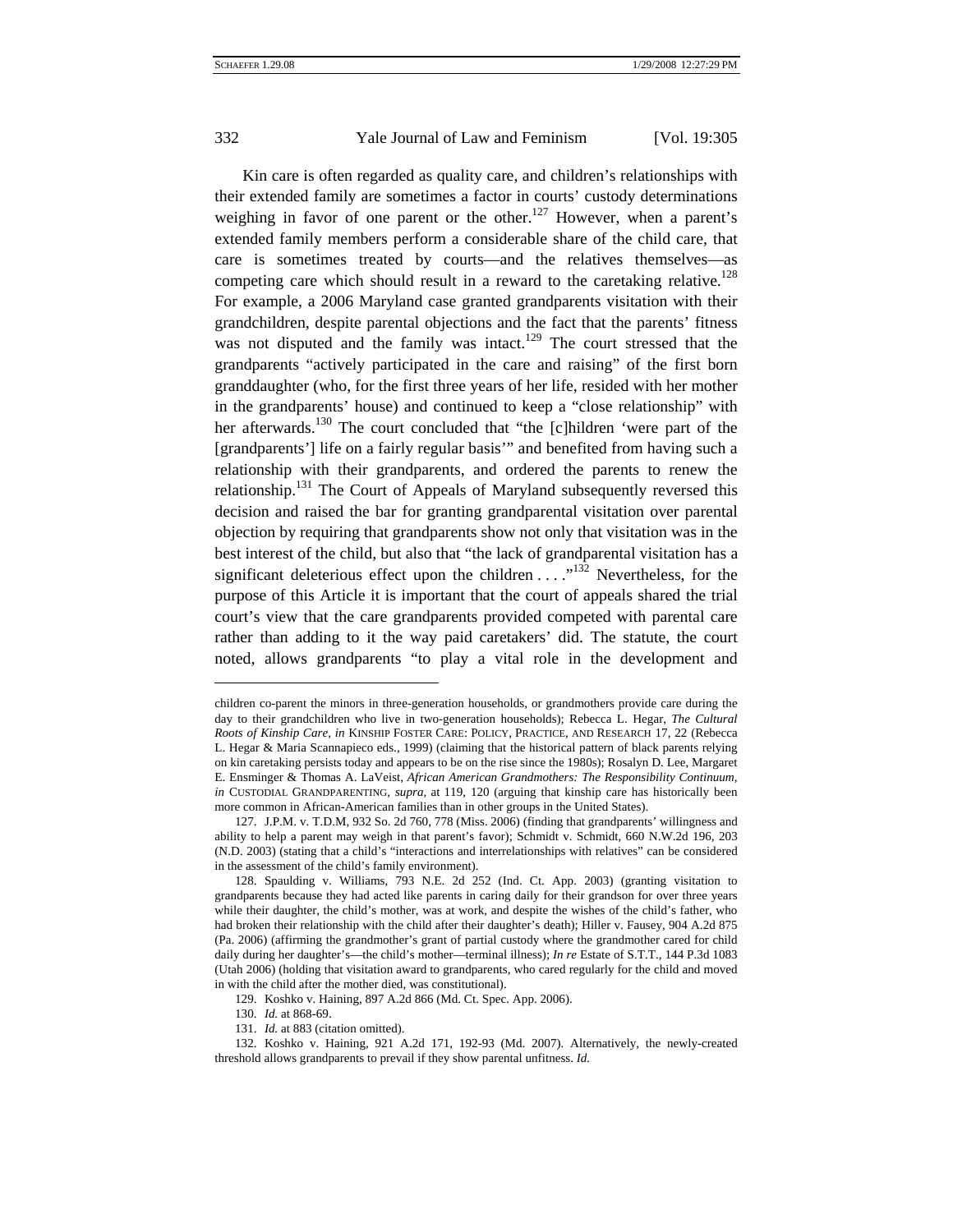happiness of a child's life, when circumstances are such that court action is warranted and needed to enforce that role properly. . . . '*Grandparents' contributions do not go unnoticed* and their efforts likely accrue to the benefit of the grandchildren."<sup>[133](#page-28-0)</sup>

A recent New York case enumerated the tasks that a grandmother performed that made her a "surrogate, live-in mother" to her recently orphaned grandson:

[For over three years, the] grandmother comforted, supported and cared for the motherless child. She got him ready for school, put him to bed, read with him, helped him with his homework, cooked his meals, laundered his clothes and drove him to school and to doctor's appointments and various activities  $\dots$ .<sup>134</sup>

The child's father, who had asked the grandmother to move in and help with his son's care, was enjoined by the court from putting an end to the child's relationship with his grandmother, even though he believed that she was "sabotaging his parental authority and competing with him for control over the household and, more importantly, the child."<sup>135</sup> Note the implications of utilizing one care arrangement and not another. Had the father hired a resident paid caretaker instead of asking the grandmother for help, and had that caretaker performed these exact same tasks for three years, the father would have found himself at liberty to end the relationship as he wished.

Whereas parents might find this trend a sufficient reason for concern, scholars have argued that extensive reliance on kin care might lead courts to see parents as indifferent and neglecting: The caretaking relative is depicted as filling a void, not as lending a hand.<sup>136</sup> Such charges of neglect often lead to placement in state-paid foster care, especially when the parents in question are poor.<sup>137</sup> Since in recent years there has been a trend to place children in formal

l

<span id="page-28-0"></span><sup>133.</sup> *Id.* at 191 (emphasis added) (quoting McDermott v. Dougherty, 869 A.2d 751, 816 (Md. 2005)). The court of appeals remanded and instructed the lower court to give the grandparents an opportunity to convince the court that such exceptional circumstances existed in their case (or that the parents were unfit). *Id.* at 195.

<span id="page-28-1"></span><sup>134.</sup> E.S. v. P.D., No. 01336, 2007 WL 470389, at \*1 (N.Y. Feb. 15, 2007).

<sup>135.</sup> *Id.* at \*2.

<span id="page-28-3"></span><span id="page-28-2"></span><sup>136.</sup> Dorothy Roberts, *Kinship Care and the Price of State Support for Children*, 76 CHI.-KENT L. REV. 1619, 1623 (2001).

<span id="page-28-4"></span><sup>137.</sup> *See* DOROTHY ROBERTS, SHATTERED BONDS: THE COLOR OF CHILD WELFARE 27 (2002) ("Poverty—not the type or severity of maltreatment—is the single most important predictor of placement in foster care and the amount of time spent there."); Kathy Barbell & Madelyn Freundlich, *Foster Care Today: Overview of Family Foster Care*, *in* CHILD WELFARE FOR THE 21ST CENTURY: A HANDBOOK OF PRACTICES, POLICIES AND PROGRAMS 504, 505-06 (Gerald P. Mallon & Peg McCartt Hess eds., 2005) ("[C]hildren living in poverty are far more likely to be reported to child protective services as victims of child neglect . . . [and] the major determinant of children's removal from their parents' custody [is] not the severity of child maltreatment but the instability of parental income."); *see also* Francesca M. Cancian, *Defining "Good" Child Care: Hegemonic and Democratic Standards*, *in*  CHILD CARE AND INEQUALITY: RETHINKING CAREWORK FOR CHILDREN AND YOUTH 65, 67 (Francesca M. Cancian et al. eds., 2002) (surveying studies that show that "[t]he great majority of children in foster care and in the child welfare system are from poor and minority families" and "[n]eglect, not abuse, is the usual grounds for removing children from their families"); Christina White, *Federally Mandated*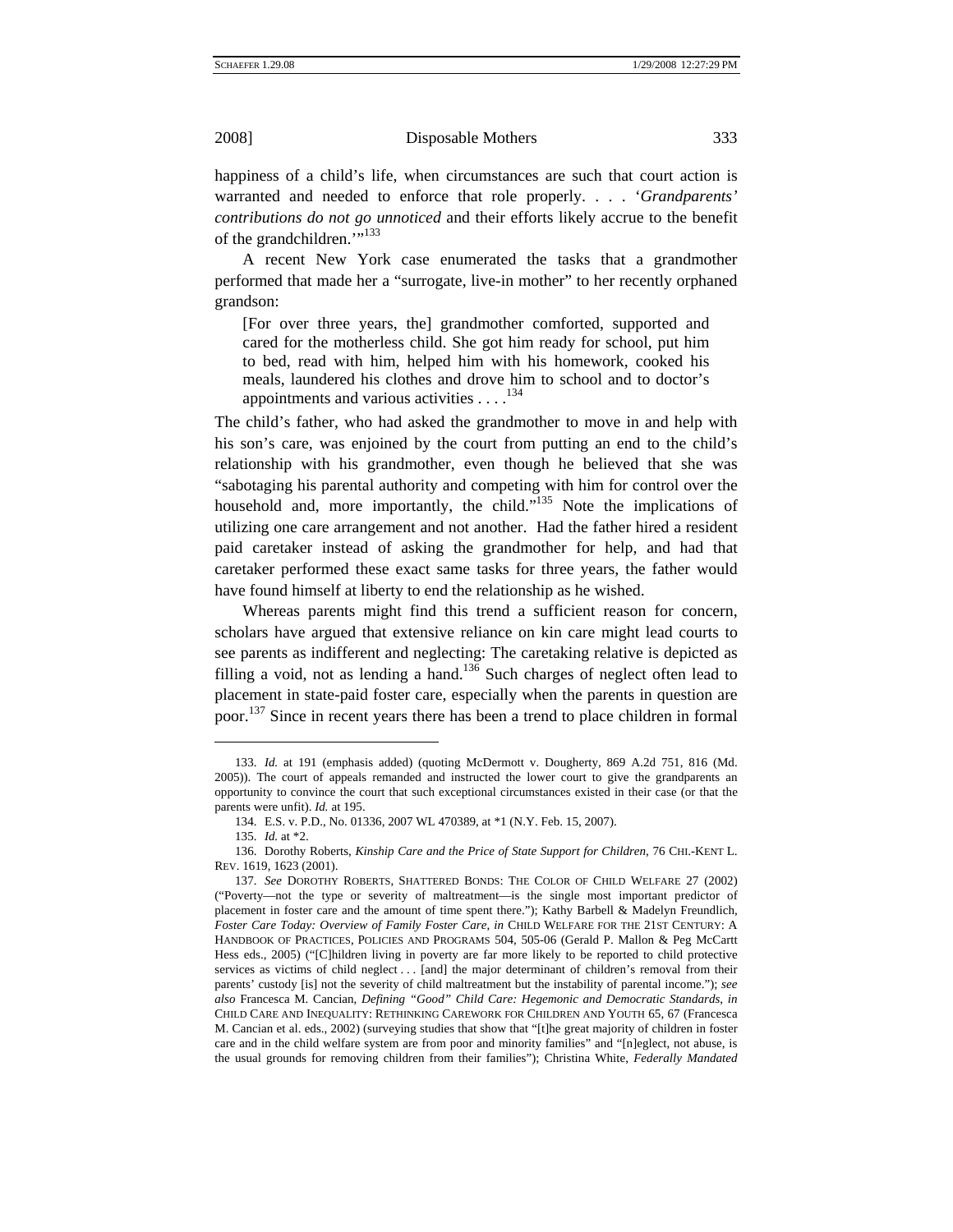kin foster care,  $138$  a finding that parents are neglectful when they leave their children for long hours in the care of relatives can yield distorted results. When relatives informally help parents, the state sometimes holds it against parents.<sup>139</sup> Yet, the same relatives can become designated foster parents, which would entitle them to better state assistance than the parents originally had.<sup>140</sup> Social services and courts send parents and their communities the message that a parent relying heavily on extended family for child care is a neglecting parent, even if at the end of the day the children end up being cared for by the same relatives.<sup>[141](#page-29-3)</sup>

Scholars have persuasively argued that the state's perception of extensive kin care as indicative of parental neglect is informed by cultural and class bias.<sup>[142](#page-29-4)</sup> However, the comparison with other types of child care highlights another facet of kin care, namely that it clashes with the basic assumptions of the exclusive family doctrine. Grandparents, uncles, and aunts are not perceived as different from—and therefore complementary to—parents. Instead, their similarity to parents paints them as potential rivals, and as such, their input is not counted favorably to the parents.

For similar reasons, parents who rely on non-paid help of friends or neighbors are more likely to face a problem. A Louisiana custody dispute serves as an instructive example. Upon divorce, Sally Lunsford, a mother of three, had to seek full-time employment. Juggling work and household chores, it was a blessing for her to have her friend Mary around the house. The daughter of a colleague, and Sally's best friend, Mary visited the house daily, doing family and household chores and often spending the night.<sup>[143](#page-29-5)</sup> Yet, two

l

*Destruction of the Black Family: The Adoption and Safe Family Act*, 1 NW. J. L. & SOC. POL'Y 303, 314 (2006) ("[T]here is a strong correlation between foster care placement and poverty.").

<span id="page-29-0"></span><sup>138.</sup> Barbell & Freundlich, *supra* note 137, at 509 (describing the "dramatic" increase in recent years in the formal use of kinship care); Jill Duerr Berrick, *When Children Cannot Remain Home: Foster Family Care and Kinship Care*, 8 FUTURE CHILD. 72, 73 (1998). In some states, kin foster care has even become the popular solution in situations of termination of parental rights. Maria Scannapiedo & Rebecca L. Hegar, *Kinship Foster Care in Context*, *in* KINSHIP FOSTER CARE: POLICY, PRACTICE, AND RESEARCH 1, 3 (Rebecca L. Hegar & Maria Scannapieco eds., 1999).

<span id="page-29-1"></span><sup>139.</sup> Annette R. Appell, *Protecting Children or Punishing Mothers: Gender, Race, and Class in the Child Protection System*, 48 S.C. L. REV. 577, 585-86 (1997).

<span id="page-29-2"></span><sup>140.</sup> Berrick, *supra* note 138, at 74-75 (describing the higher state assistance relatives receive when caring for children as foster parents as one of the reasons for the rise in kinship placements in recent years).

<span id="page-29-3"></span><sup>141.</sup> Roberts, *supra* note 136, at 1623.

<span id="page-29-4"></span><sup>142.</sup> *See, e.g.*, Appell, *supra* note 139, at 586 ("Because the rich tradition of extended family or kin care is not normative, the child protection system does not recognize it as family and views the mothers who rely on that tradition as having abrogated their maternal roles and duties.").

<span id="page-29-5"></span><sup>143.</sup> Lunsford v. Lunsford, 545 So. 2d 1279, 1280-81 (La. Ct. App. 1989). The trial court insinuated heavily that it suspected Sally's relationship with Mary to be sexual and conditioned the award of custody to Sally subject to severe restrictions on their relationship. The appellate court completely rejected these insinuations, yet found it material to declare that Sally had complied with the limitations imposed by the trial court. Even though the trial court and the appellate court differed in their interpretation of the nature of the relationship, they were of one mind in regard to the importance of Sally's independence as the head of the household.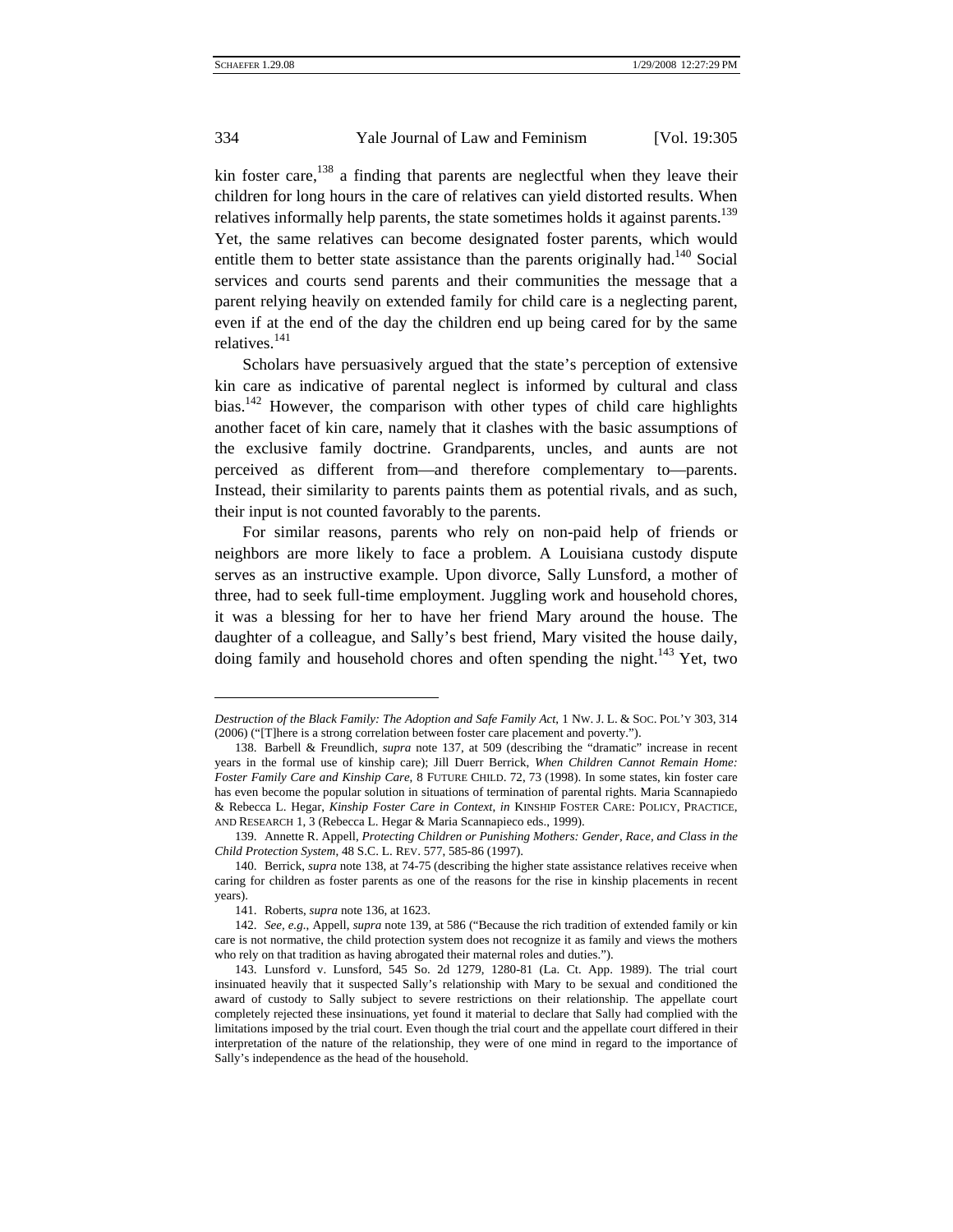courts regarded Mary's help as a sign of Sally's weakness. Sally was instructed to become "self-reliant" by tempering her reliance on her friend "so that the household be dependent upon itself and not on an outside source."<sup>144</sup> In this case, asking a friend for help was not considered providing quality care; rather, it was considered a manifestation of incompetence.

### *D. Conclusion*

 $\overline{a}$ 

This comparison of the judicial treatment of different types of caretaking arrangements illuminates the conceptual infrastructure underlying courts' understanding of paid caretaking. In-home paid caretakers are the only type of caretakers whose work is treated as an extension of parental care. In-home paid caretakers are not considered persons, as grandparents or day care center providers are. Rather, courts reduce them to the service they provide, one which fills a certain gap in parental conduct. Recall Dr. Shofner's award of custody, which was based on his taking parenting classes and hiring an in-home caretaker. The caretaker was considered an addition to the father, just like the newly taught skills; both were means of making Dr. Shofner a betterfunctioning parent. By refraining from closer examination of paid caretakers, courts perpetuate the illusion that the care they provide can be disconnected from the person who provides it. The paid caretaker becomes a mere "extra pair of hands."<sup>145</sup> Only in this abstract form can paid caretakers be constructed as a flexible solution tailored to fit any parental deficiency and family situation. In this capacity, the concept of "nanny" has become instrumental for judges in reconciling the contradictions between the ideals of the exclusive family that the law holds onto, and the real life families with whose problems courts are confronted. To achieve this level of abstraction and to produce an ideal solution, courts strip paid in-home caretakers of personality and treat them as interchangeable and disposable. Treating paid in-home caretakers this way allows the legal system to portray the nuclear family as self-reliant.

<span id="page-30-0"></span><sup>144.</sup> *Id.* at 1280, 1283. In fact, the appellate court noted with approval that under the threat of change of custody, Sally indeed changed her behavior. Mary's daily assistance diminished in the year preceding the appellate court hearing: She shopped for Sally only five times, and helped with the laundry occasionally. Sally testified that "she personally performed all other household chores." *Id.* at 1283. The appellate court considered this point important enough to list Sally's daily schedule, and to enumerate the chores she performed, "including washing clothes and dishes, ironing, and making lunches for the children." *Id.* at 1281.

<span id="page-30-1"></span><sup>145.</sup> Caitlin Flanagan recalls the comfort she found in the notion that the in-home caretaker she was about to hire was no more than "two helpful appendages . . . no more of a human presence in the household than the useful refrigerator, the attractive white changing table." CAITLIN FLANAGAN, TO HELL WITH ALL THAT: LOVING AND LOATHING OUR INNER HOUSEWIFE 108-09 (2006). She goes on to describe the difficulties she experienced when confronted with the caretaker's humanity as mirrored in the love Flanagan's children came to feel for her: "That I knew my boys would love her is why I hired her. That they did was unnerving me to the core." *Id.* at 123.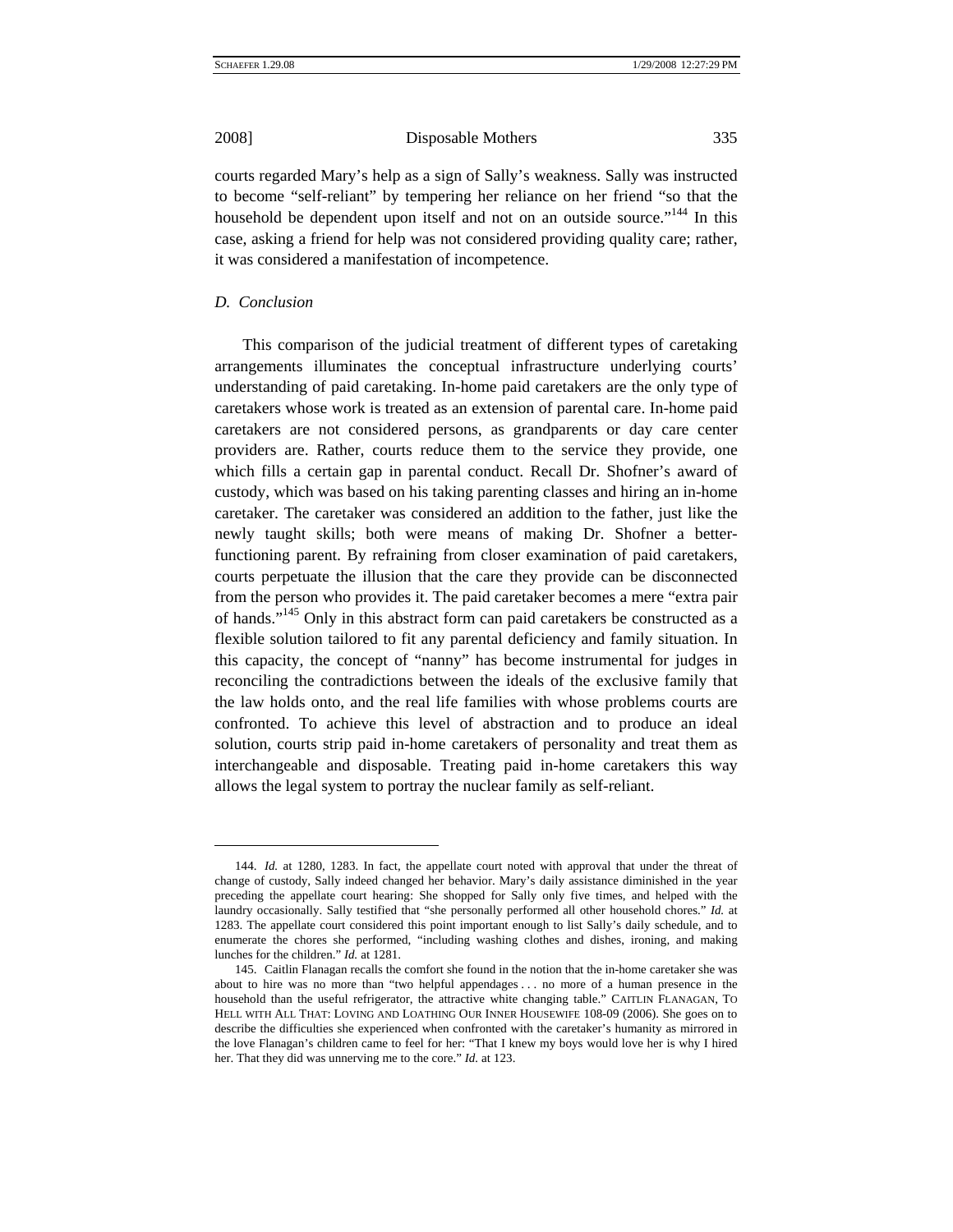## III. IDEAL AND PRACTICE IN IN-HOME CARETAKING

The focus in custody decisions is on children's welfare. When courts contemplate caretaking arrangements, they are informed by widespread conceptions about what children's needs are and what good parenting entails. Therefore, to make sense of the "nanny cases," this Part examines the prevailing cultural conceptions of parenting. After reviewing the shift in childrearing ideology from intensive motherhood to concerted cultivation, I evaluate this shift's consequences, drawing on data accumulated by sociologists. The data show that the combination of contemporary childrearing ideology and the realities of the care market creates incentives for parents to subordinate caretakers, with possible grave costs for the children in their charge. As a result, a custody decision that assumes that in-home caretaking is advantageous to children without examining the caretaker's work conditions is likely to be flawed.

Stepping out of the doctrinal boundaries of custody law, this Part also evaluates the "nanny cases" from a feminist point of view. To the extent that custody cases involving in-home caretaking legitimize maternal reliance on paid caretaking, one might argue that they represent a positive development from a feminist perspective because they allow mothers to pursue meaningful careers without losing their status as good mothers. This Part takes a different stance, insisting that a feminist evaluation of in-home caretaking must take into account the caretakers' perspective and inspect more carefully the source of paid caretaking's new legitimacy. Such scrutiny reveals that this so-called victory benefits only upper-middle-class women and is largely achieved at the expense of female immigrant caretakers (and their families). In fact, in some contemporary wealthy families, the paid caretaker has come to replace "The Wife": unappreciated, lacking authority, poorly rewarded economically, and strictly controlled by the masters of the house.<sup>146</sup>

#### *A. Childrearing Ideology: From Intensive Mothering to Concerted Cultivation*

Since the 1980s, middle- and upper-middle-class childrearing ideology has been focused on the development of the child's skills and intellectual capacities through constant stimulation and challenge-setting.<sup>147</sup> This childrearing

<sup>146.</sup> Hochschild, *supra* note 73, at 20.

<span id="page-31-1"></span><span id="page-31-0"></span><sup>147.</sup> I only briefly touch upon lower-class parents' childrearing ideology because paid in-home caretaking is an unattainable child care solution for parents of low means. *See* Romero, *supra* note 2. The childrearing ideologies described below are tailored to the sensibilities, and financial abilities, of the middle- and upper-middle-classes. Indeed, interviews with lower-class and poor mothers show that these mothers see their role not as providing their children with choices and negotiating with them to promote their self-esteem, but as stressing children's obedience to rules and providing formal education. However, Sharon Hays notes that today, mothers of all classes share fundamental assumptions about the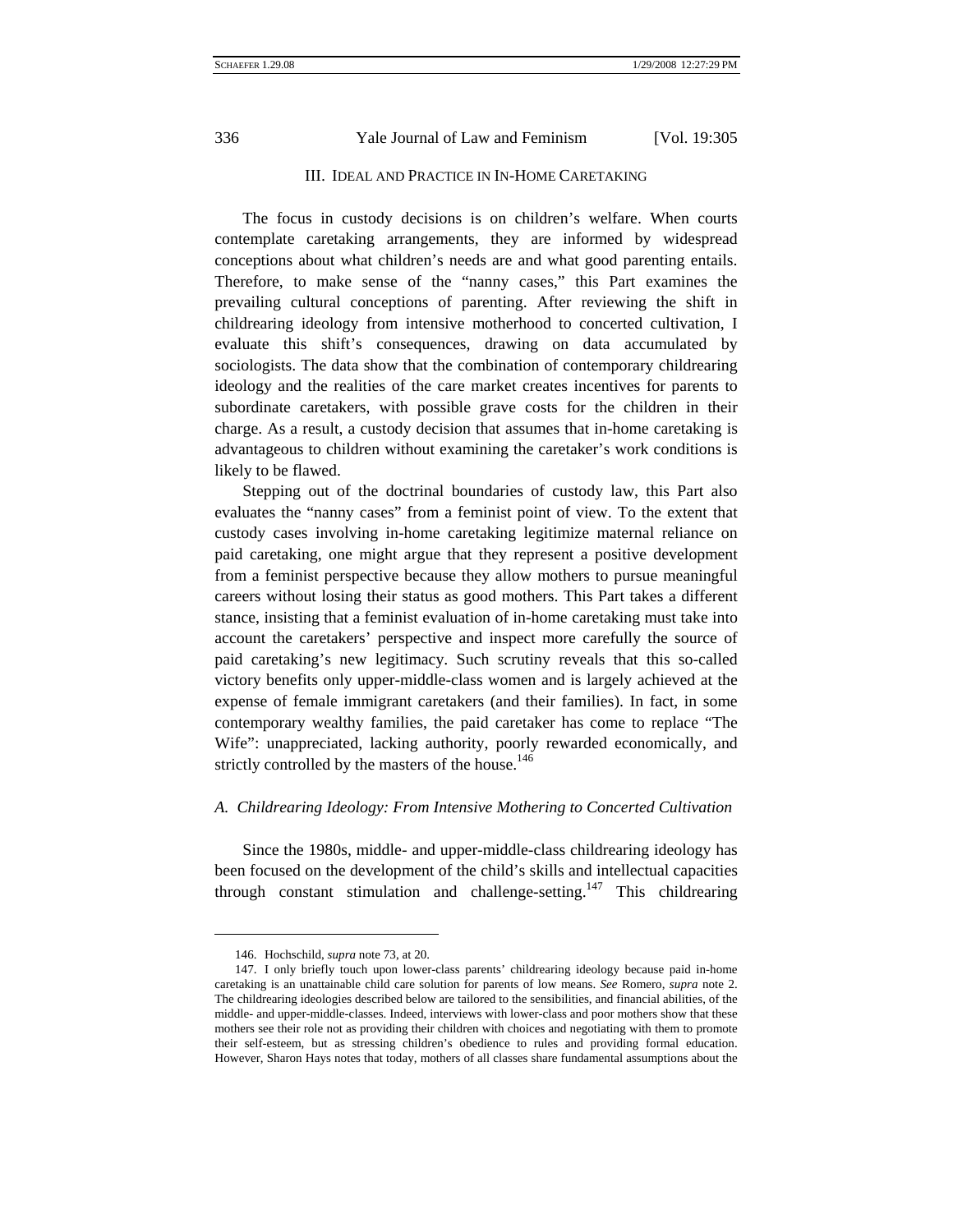l

2008] Disposable Mothers 337

ideology, which sociologist Annette Lareau termed "concerted cultivation," prompts parents to enroll children in a series of adult-controlled organized activities.[148](#page-32-0) It requires "immense emotional involvement, constant selfsacrificing, ... and a completely child-centered environment."<sup>149</sup> It also entails extensive direct and indirect expenses, taking a toll on parents' financial resources, time, and energy.<sup>[150](#page-32-2)</sup>

Adopting such labor-intensive methods is, for many parents, a reaction to the demands of advanced capitalist societies. Their hope is to increase their children's competitiveness and prospects of success in the years to come by engaging them from an early age in educational activities and dedicating substantial amounts of time and effort to foster their children's cognitive development.<sup>151</sup> The increasing competition for admission to quality education institutions (college, high school, even urban nursery school) evokes parents' fear that their children will be deprived as adults of the lifestyle within which they have grown up.<sup>152</sup> By setting a rigid schedule of educational activities, parents hope to cultivate in their offspring "skills and dispositions that [will] help them navigate the institutional world" awaiting them.<sup>[153](#page-32-5)</sup>

The focus on intellectual development and the acquisition of competitive skills marks a paradigm shift in childrearing theory. Before the 1980s, childrearing in middle- and upper-middle-class families took the form of intensive mothering, which emphasized the mother-child relationship, and promoted the fulfillment of children's desires as a means of achieving their successful development.<sup>154</sup> Child development experts hailed children's attachment to mothers and maternal bonding as the main sources of children's

significance of dedicating themselves to providing for their children's needs. SHARON HAYS, THE CULTURAL CONTRADICTIONS OF MOTHERHOOD 86 (1996).

<span id="page-32-0"></span><sup>148.</sup> Annette Lareau, *Invisible Inequality: Social Class and Childrearing in Black Families and White Families*, 67 AM. SOC. REV. 747, 752 (2002); *see also* Teresa Arendell, *"Soccer Moms" and the New Care Work* 8 (Berkeley Ctr. for Working Families, Working Paper No. 16, 2000) (referring to researchers' finding that American children's involvement in organized activities outside their homes has risen in the past decades).

<sup>149.</sup> Romero, *supra* note 2, at 834.

<span id="page-32-2"></span><span id="page-32-1"></span><sup>150.</sup> Direct expenses include the salary of tutors and cost of lessons and equipment. Indirect expenses include the loss of parental leisure, the time and cost of chauffeuring children, and the cost of time taken off from work. Lareau, *supra* note 148, at 757.

<sup>151.</sup> *See* Tronto, *supra* note 9, at 41-42.

<span id="page-32-4"></span><span id="page-32-3"></span><sup>152.</sup> BARBARA EHRENREICH, FEAR OF FALLING: THE INNER LIFE OF THE MIDDLE CLASS 83 (1989) (explaining that the "barriers that the middle class erected to protect itself make it painfully difficult to reproduce itself"); JUDITH D. SCHWARTZ, THE MOTHER PUZZLE: A NEW GENERATION RECKONS WITH MOTHERHOOD 251 (1993) ("If it comes down to brute survival of the fittest, we want to make our children know how to wind up on top. With uncertainty all around us, we want to provide our children with every certainty we can—and backups, just in case."); Lareau, *supra* note 148, at 771 (noting that middle-class parents' worry over their economic future and their children's economic futures has increased their commitment to inculcating in their children the skills that will enhance their future possibilities).

<sup>153.</sup> ANNETTE LAREAU, UNEQUAL CHILDHOOD: CLASS, RACE, AND FAMILY LIFE 5, 39 (2003).

<span id="page-32-6"></span><span id="page-32-5"></span><sup>154.</sup> DIANE EYER, MOTHERGUILT: HOW OUR CULTURE BLAMES MOTHERS FOR WHAT'S WRONG WITH SOCIETY 83-86 (1996); HAYS, *supra* note 147, at 45.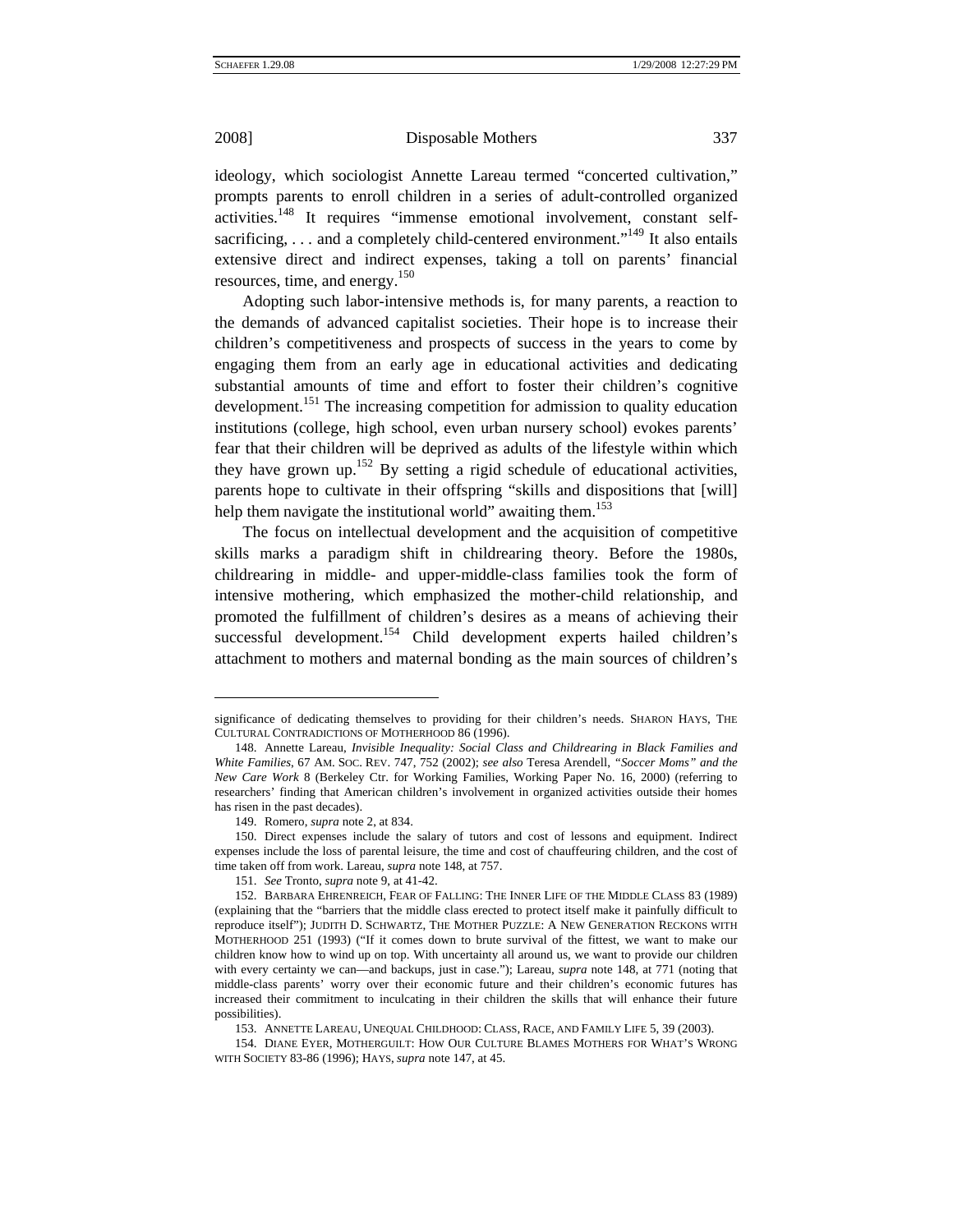$\overline{\phantom{a}}$ 

## 338 Yale Journal of Law and Feminism [Vol. 19:305]

self-esteem, sense of security, and happiness.<sup>155</sup> Both attachment theory and bonding theory designate mothers as biologically suited to care for children and identify constant maternal attention and affection as the key factors in a child's development.<sup>156</sup> Intensive mothering requires emotionally and financially absorbing methods, and its cornerstone is unconditional maternal love.<sup>157</sup> Specifically, it fosters the expectation that the child's needs and desires be met as they occur, shifts from an obedience-based model of education to a reasoning-based one, and relies on a frustrating and taxing process of setting limits to encourage children to self-discipline.<sup>158</sup>

The requirements of intensive mothering clashed with the major shift in mothers' labor market participation over the last three decades of the twentieth century[.159](#page-33-4) The Bureau of Labor reports that in 2001, the predominant family employment pattern in the United States was for both parents to work fulltime.<sup>160</sup> This is a clear departure from the dominant pattern in 1980 when, among middle-class married couples, most husbands worked full-time and most wives did not work outside the home.<sup>161</sup> Combined with the rise in the number of single-parent households, $162$  historically headed by mothers working full-

156. EYER, *supra* note 154, at 84.

158. HAYS, *supra* note 147, at 59-61.

<span id="page-33-0"></span><sup>155.</sup> HAYS, *supra* note 147, at 55. Attachment is described as a survival instinct causing children to stay close to their caretaker. Bonding is said to be a corresponding "*maternal* instinct . . . that requires mothers to lovingly hold their babies right after birth and stay close to them in the ensuing months." EYER, *supra* note 154, at 69. Failures in children's lives and characters are attributed to "attachment disorder"—the deficit of proper maternal care—and hence blamed on mothers. *Id*. at 71. Attachment, bonding, and attachment disorder became a primary part of any explanation of child development in the 1970s. Arlene Skolnick, *Solomon's Children: The New Biologism, Psychological Parenthood, Attachment Theory, and the Best Interests Standard*, *in* ALL OUR FAMILIES: NEW POLICIES FOR A NEW CENTURY 236, 244-45 (Mary Ann Mason et al. eds., 1998). For criticism of these theories, see SUSAN CHIRA, A MOTHER'S PLACE: TAKING THE DEBATE ABOUT WORKING MOTHERS BEYOND GUILT AND BLAME 72 (1998), which notes that attachment theory made no distinctions between long-term and short-term separation and used data regarding war orphans living in orphanages to make general statements about maternal absence, even a temporary absence; and EYER, *supra* note 154, at 83-84, which explains that bonding theory is based on research involving goats.

<span id="page-33-2"></span><span id="page-33-1"></span><sup>157.</sup> HAYS, *supra* note 147, at 111. In intensive mothering, maternal love is not just a natural phenomenon, but the child's prerogative and the measure by which both maternal competence and children's futures are determined. For anyone who grew up with intensive motherhood, these notions might seem "natural." It can be sobering to remember that as late as the 1940s, psychiatrists vehemently argued that maternal overprotection—defined as excessive mother-child contact and maternal provision of all the child's needs—was one of the main causes of (mostly male) children's immaturity, lack of confidence, undeveloped personality, impotence, and homosexuality. *See* DAVID M. LEVY, MATERNAL OVERPROTECTION (1943); EDUARD STRECKER, THEIR MOTHERS' SONS (1946).

<span id="page-33-4"></span><span id="page-33-3"></span><sup>159.</sup> Indeed, John Bowlby, an influential psychologist, compared a mother's full-time employment to the death of a parent or a social catastrophe (such as war) in terms of the effect on the child. *See* Carol Sanger, *Separating from Children*, 96 COLUM. L. REV. 375, 415 (1996).

<span id="page-33-5"></span><sup>160.</sup> Gary Martin & Vladimir Kats, *Families and Work in Transition in 12 Countries 1980-2001*, MONTHLY LAB. REV. 3, 15 (2003); *see* Macdonald, *supra* note 98, at 245-46 ("Working class and poor women have always engaged in paid labor.").

<span id="page-33-6"></span><sup>161.</sup> Martin & Kats, *supra* note 160, at 3. The so called "traditional family," in which a father is the sole wage earner, represented only 25% of all families with children in 1988, a decrease from 44% in 1975. COONTZ, *supra* note 63, at 18.

<span id="page-33-7"></span><sup>162.</sup> Martin & Kats, *supra* note 160, at 13 ("By the year 1995, more than 1 out of 4 U.S. households with children were single-parent households, up from 1 out of 5 in 1980."). Most single-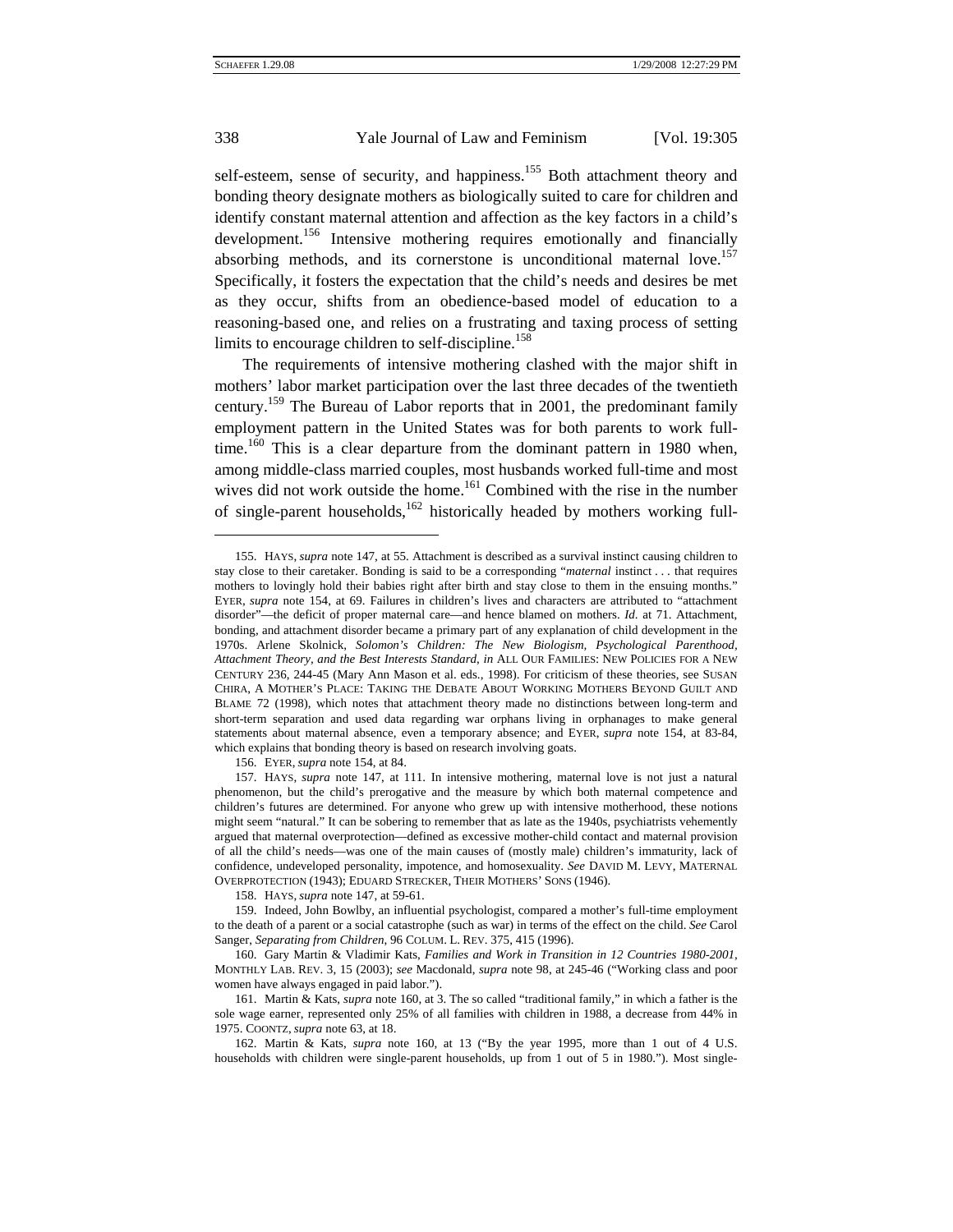$\overline{\phantom{a}}$ 

#### 2008] Disposable Mothers 339

time, $163$  these changes created a rapid increase in the proportion of mothers who work outside the home and have young children. According to the U.S. Census, in 1999, more than sixty percent of all mothers with children under six years old were employed,<sup>164</sup> with white middle-class women playing a leading role in this trend.<sup>165</sup> Although it has been suggested that professional women have recently been leaving the work force because of the strain of combining employment with motherhood,<sup>166</sup> economists have dismissed the idea that women are "opting out," or even choosing part-time employment, after becoming mothers.<sup>167</sup>

However, this demographic change in household work patterns has not been accompanied by a corresponding change in the traditional allocation of child care responsibilities.<sup>168</sup> Instead, as mentioned above, intensive

parent households are headed by women. Thus in 2000 mother-only households comprised 24% of families with children, whereas father-only households constituted only 4%. JEFFREY SCOTT TURNER, FAMILIES IN AMERICA 64 (2002).

<span id="page-34-0"></span><sup>163.</sup> Linda J. Waite & Mark Nielsen, *The Rise of the Dual-Earner Family, 1963-1997*, *in*  WORKING FAMILIES: THE TRANSFORMATION OF THE AMERICAN HOME 23, 28 (Rosanna Hertz & Nancy L. Marshall eds., 2001) (revealing that, in 1997, 58% of single mothers worked full-time, a moderate increase from 50% in 1963). In a 1993 survey of employment patterns of mothers to children under six years old, "51 percent of divorced women and 26 percent of never-married women worked *full-time*." Stephen D. Sugarman, *Single-Parent Families*, *in* ALL OUR FAMILIES, *supra* note 155, at 13, 17.

<span id="page-34-1"></span><sup>164.</sup> This is an increase from fifty-four percent in 1989. *See* Martin & Kats, *supra* note 160, at 18 tbl.9. The percentage of employed married mothers was roughly the same. *See* Paula J. Dubeck, *Preface to the Second Edition*, *in* WORKPLACE/WOMEN'S PLACE: AN ANTHOLOGY, at xiv (Paula J. Dubeck & Dana Dunn eds., 2002) (setting the percentage of employed married women with children under the age of three at 61.8%, based on U.S. Census data from 2000).

<span id="page-34-2"></span><sup>165.</sup> Mark Evan Edwards, *Uncertainty and the Rise of the Work-Family Dilemma*, 63 J. MARRIAGE & FAM. 183, 186 (2001) (stating that economic uncertainty and the fear of downward mobility were the key reasons for the rapid increase in two-earner households).

<span id="page-34-3"></span><sup>166.</sup> This supposed trend was heralded by the *New York Times* and other periodicals in several highly controversial articles. *See* Lisa Belkin, *The Opt-Out Revolution*, N.Y. TIMES, Oct. 26, 2003, § 6 (Magazine), at 42 (identifying a trend among educated, high-income women who give up their employment to take care of their children); Louise Story, *Many Women at Elite Colleges Set Career Path to Motherhood*, N.Y. TIMES, Sept. 20, 2005, at A1 (claiming that a survey of female Yale students reveals that an increasing number of undergraduates plan to retire at thirty to become stay-at-home moms); Claudia Wallis, *The Case for Staying Home*, TIME, Mar. 22, 2004, at 50. For criticism of these publications, see, for example, Katha Pollitt, *Desperate Housewives of the Ivy League?*, NATION, Oct. 17, 2005, at 14; and Rebecca Traister, *The Stay-at-Home Mystique*, SALON, Dec. 6, 2005, http://dir.salon.com/story/mwt/feature/ 2005/12/06/total\_180/index.html.

<span id="page-34-4"></span><sup>167.</sup> Heather Boushey has argued that the decline in the percentage of mothers' participation in the work force since 2000 is tied to the weakness of the labor market for all workers since the 2001 recession. Mothers have dropped out of the job market at a rate similar to other women, while the economic impact of having children continued to diminish. HEATHER BOUSHEY, CTR. FOR ECON. & POL'Y RESEARCH, ARE WOMEN OPTING OUT? DEBUNKING THE MYTH (2005).

<span id="page-34-5"></span><sup>168.</sup> Women have retained primary responsibility for raising their children. ROMERO, *supra* note 74, at 95; Linda Kelly, *The Fantastic Adventure of Supermom and the Alien: Educating Immigration Policy on the Facts of Life*, 31 CONN. L. REV. 1045, 1048 (1999); Lynet Uttal & Mary Tuominen, *Tenuous Relationships: Exploitation, Emotions, and Racial Ethnic Significance in Paid Child Care Work*, 13 GENDER & SOC'Y 758, 770 (1999). The *New York Times* reported that researchers from the University of Maryland have recently found that in two-parent families, women still perform twice as many child care tasks as do men. Robert Pear, *Married and Single Parents Spending More Time with Children, Study Finds*, N.Y. TIMES, Oct. 17, 2006, at A12 (noting that married mothers spent an average of 12.9 hours a week on child care in 2000, compared with 6.5 hours a week for married fathers).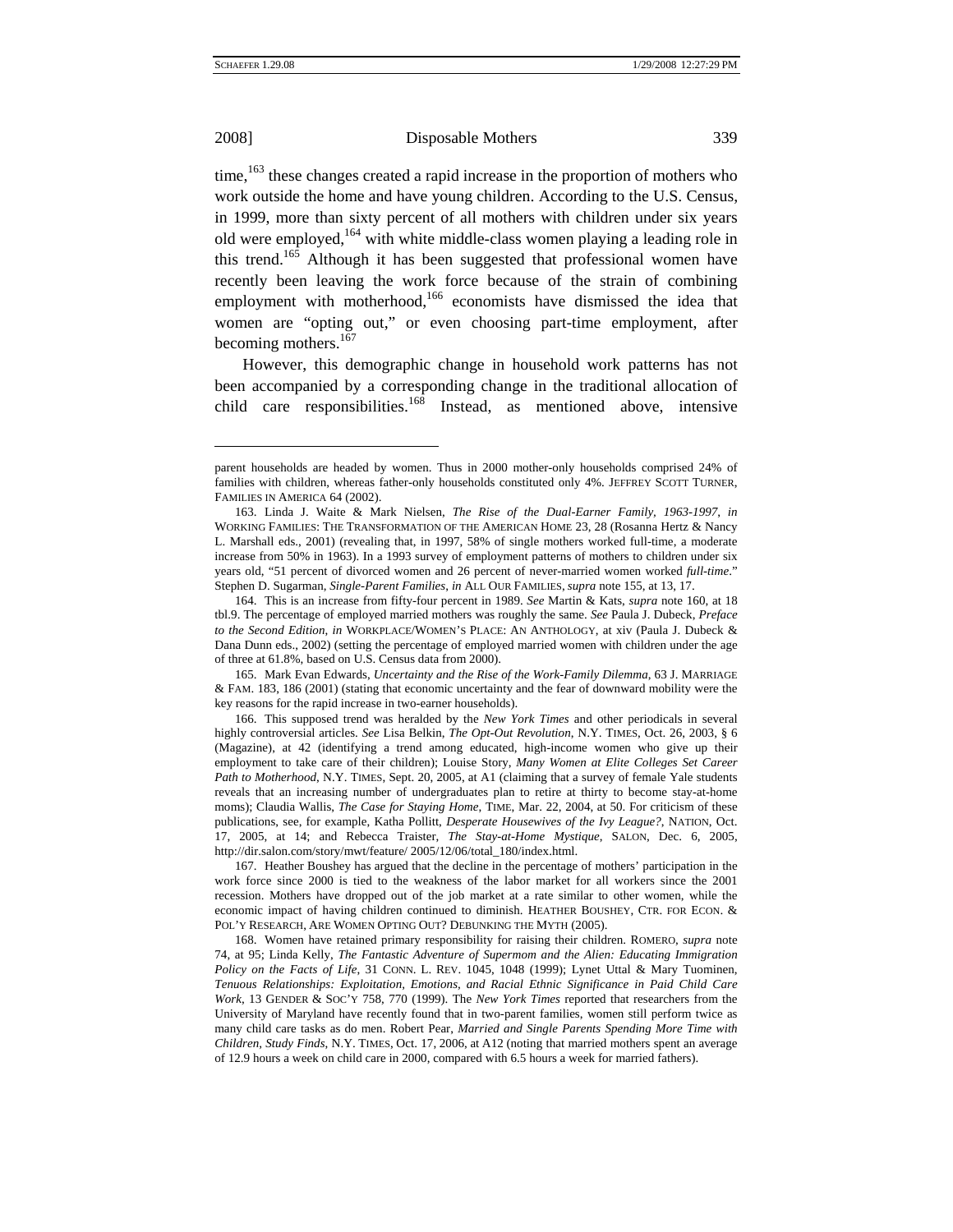motherhood has been adjusted. Alongside a discourse of family crisis, which urges mothers to return to the home<sup>169</sup> and still emphasizes the mother-child bond, the focus of good mothering ideology has subtly shifted toward an emphasis on children's intellectual growth. Children's sense of security, happiness, and self-esteem are still considered important goals of childrearing, but they are no longer sufficient. $170$ 

The "concerted cultivation" childrearing ideology demands even more time-consuming and expensive methods of child care than intensive mothering. It also allows for reliance on external help, help which was demonized as the deprivation of maternal care only two decades earlier. Because intensive mothering emphasized maternal bonding and attachment, the ideology had room for only one primary caretaker<sup>171</sup> and this mother-child bond "eroded" mothers' reliance on the assistance of others."<sup>172</sup> But the growing shift toward concerted cultivation has made non-maternal care less problematic. Specifically, concerted cultivation makes in-home paid caretaking more attractive because in-home caretaking provides children with constant adult attention in the children's home, under parental direction and supervision.<sup>173</sup> The legal decisions that were discussed in the first Part embody this thinking in that they assume that children need, or at least benefit from, paid in-home caretaking.

## *B. Paid In-Home Caretaking Meets Concerted Cultivation*

From a feminist perspective, one could argue that the legal acknowledgement of the advantages of in-home paid caretaking signifies a positive development. Working mothers still face mixed responses, even though their legal right to work is no longer in dispute.<sup>174</sup> The change of focus in childrearing ideology, from emphasizing the maternal bond to concentrating on children's skills and intellectual development, may free mothers to pursue meaningful careers without being labeled as—and made to feel like—bad mothers. Seen in this light, the court's decision in *Forzano v. Scuderi* is

 $\overline{\phantom{a}}$ 

<span id="page-35-0"></span><sup>169.</sup> *See* DANIELLE CRITTENDEN, WHAT OUR MOTHERS DIDN'T TELL US: WHY HAPPINESS ELUDES THE MODERN WOMAN 113-43 (1999); EBERSTADT, *supra* note 107, at 172; SUZANNE VENKER, 7 MYTHS OF WORKING MOTHERS: WHY CHILDREN AND (MOST) CAREERS JUST DON'T MIX 152-63 (2004).

<span id="page-35-1"></span><sup>170.</sup> Arendell, *supra* note 148, at 3 (arguing that parents' responsibilities for their children's development and growth are "an expansion from the middle of the 20th century when parents were accountable primarily for children's general well-being").

<span id="page-35-2"></span><sup>171.</sup> Macdonald, *supra* note 98, at 246; *see also* HAYS, *supra* note 147, at 55.

<span id="page-35-3"></span><sup>172.</sup> Macdonald, *supra* note 98, at 246.

<sup>173.</sup> Tronto, *supra* note 9, at 43-45.

<span id="page-35-5"></span><span id="page-35-4"></span><sup>174.</sup> *See* Edwards, *supra* note 165, at 185 (noting that "[t]he American public . . . remain[s] divided about the wisdom of and reasons for so many young mothers in the labor force") (internal citation omitted); Sanger, *supra* note 159, at 465 (pointing out that while "most of the blanket prohibitions against maternal employment are gone . . . the preference for mother-child togetherness continues").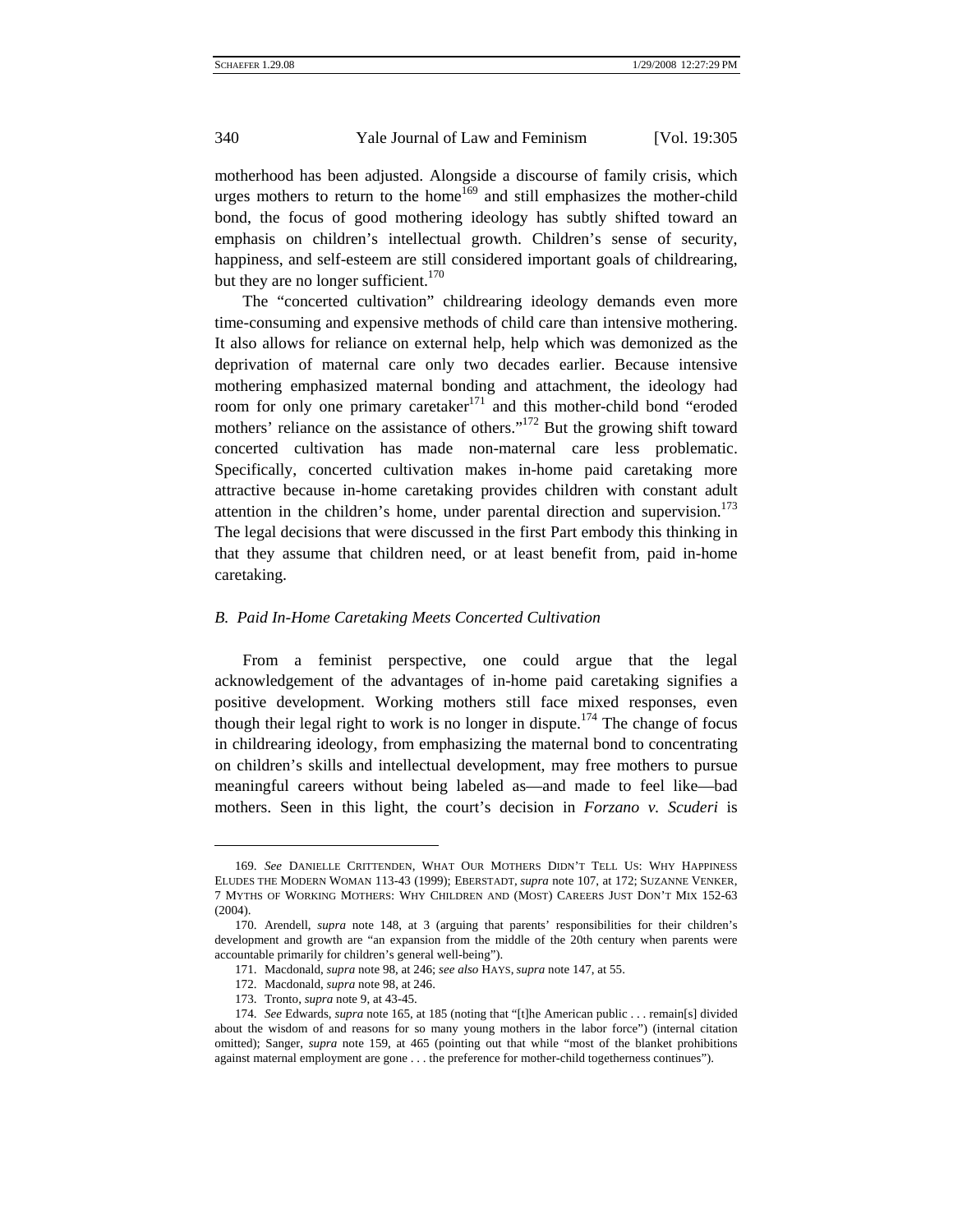$\overline{\phantom{a}}$ 

## 2008] Disposable Mothers 341

testimony to a feminist victory. The *Forzano* court allowed the mother radiologist to work full-time in a demanding professional job without losing her status as a good mother or even as a primary caretaker.

Moreover, concerted cultivation seems to incentivize parents to seek experienced, educated caretakers because they want their children's caretakers to be able to actively contribute to each child's competitiveness. Putting high value on enriching environments, parents can be expected to look for educated class peers who are likely to share their values of childrearing.<sup>175</sup> Such a development could further serve women in general by putting a high market value on caretaking, the lack of which has been a cause of feminist lamentation for years.<sup>176</sup> Furthermore, since highly trained, educated workers are more likely to be able to negotiate good work conditions, concerted cultivation would motivate parents not only to choose highly-paid workers but also to utilize nonexploitive employment practices. If we object to the demonization of working mothers, think that care work should entail high status, and want children to benefit from devoted adult attention, then perhaps we should strive to make decisions like *Forzano v. Scuderi* the norm.

However, data accumulated by sociologists regarding in-home caretaking and the legal perception of caretaking as manifested in the "nanny cases" suggest otherwise. Indeed, the combination of the concerted cultivation ideology with the reality of the care market increases the risk of caretakers' subordination and of the devaluation of care work. Most employers cannot afford, and many do not seek, educated, class-peer caretakers. Instead, they hire lower-class or immigrant caretakers that many employers perceive as subordinate. These caretakers report being viewed as possessing little ability to contribute to children's concerted cultivation and are relegated to the most laborious and repetitive tasks of child rearing, with the imperative to be loving and maternal.

Class-peer highly-skilled child care is very expensive and relatively few such caretakers are available.<sup>177</sup> It becomes even more costly when we take into

<span id="page-36-0"></span><sup>175.</sup> Parents who seek class peers for caretakers may choose from a pool of American college students, European *au pairs*, Irish and British in-home caretakers, and young women from the American Midwest. WRIGLEY, *supra* note 4, at 51.

<span id="page-36-1"></span><sup>176.</sup> *See* JOAN WILLIAMS, UNBENDING GENDER: WHY FAMILY AND WORK CONFLICT AND WHAT TO DO ABOUT IT 124-27 (2000) (suggesting that in doing the lion's share of housework and caretaking, wives are entitled to an equal share in the fruits of their husbands' labor upon divorce); Naomi R. Cahn, *The Coin of the Realm: Poverty and the Commodification of Gendered Labor*, 5 J. GENDER RACE & JUST. 1, 17-22 (2001) (describing the benefits poor mothers are likely to gain if their caretaking work is commodified); Vicki Schultz, *Life's Work*, 100 COLUM. L. REV. 1881, 1899-903 (2000) (arguing that the conversion of unpaid household work into paid work by non-family members is beneficial because it allows better protection for the women who perform it, renders housework more visible and publicly accountable, and frees unpaid family members to pursue gainful work); Katharine Silbaugh, *Turning Labor into Love: Housework and the Law*, 91 NW. U. L. REV. 1, 86 (1996) (advocating that housework be regarded as value producing work, even though unpaid, for legal purposes).

<span id="page-36-2"></span><sup>177.</sup> WRIGLEY, *supra* note 4, at 55. Wrigley reported in 1995 that a British caretaker could earn \$600-\$700 a week and some received extensive perks, *id.* at 72, compared to the \$150-\$180 usually paid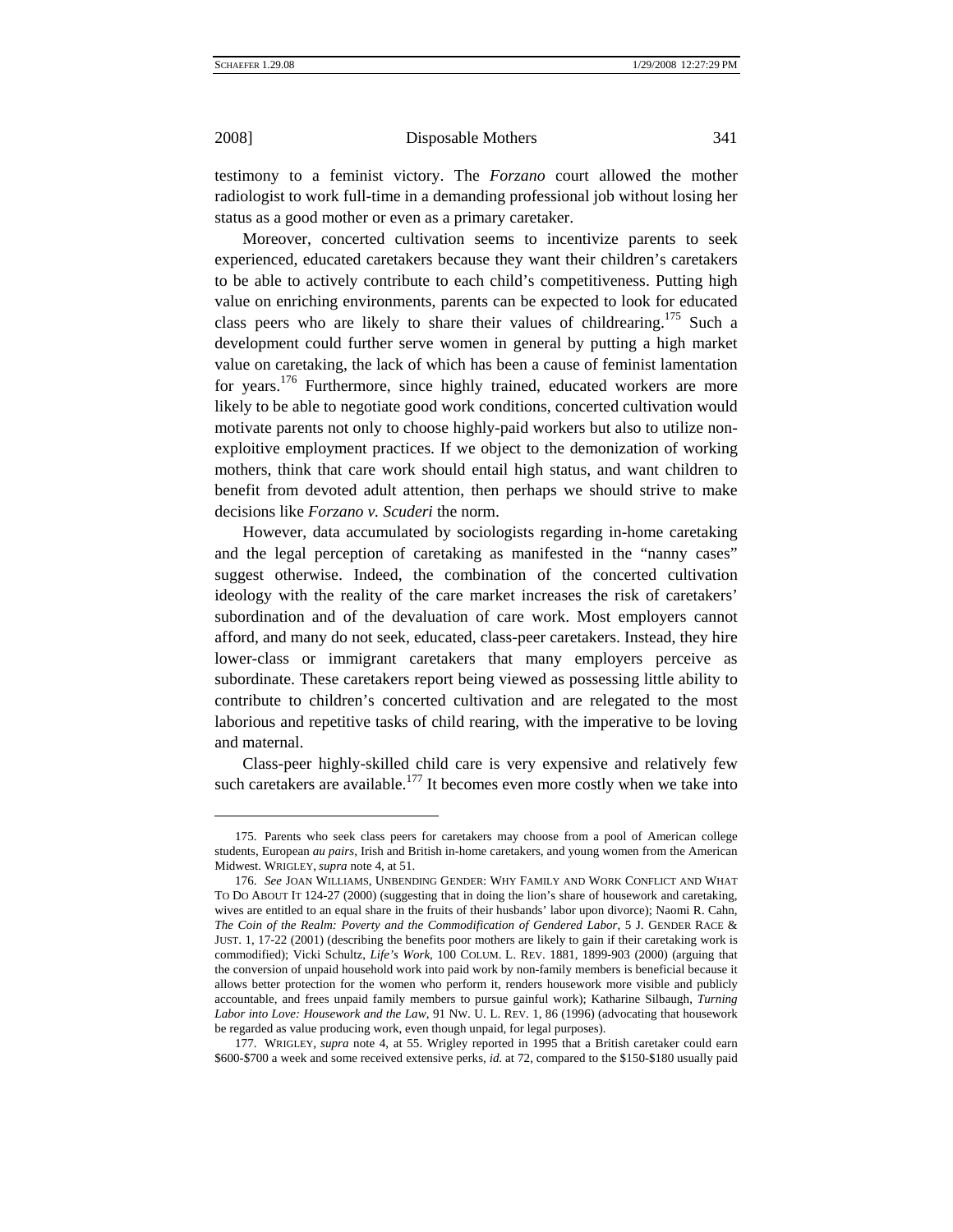account that, unlike immigrant and lower-class caretakers, peer caretakers are harder to control and unlikely to be hassled into doing housework tasks.<sup>178</sup> The head of a Manhattan domestic employment agency explained that she failed to place a twenty-seven-year-old American woman, whom she described as "the best," because employers hesitated to hire high status employees: "If someone's your equal, you can't say 'Clean the dishes, do the laundry.' This is terrible to say, but perhaps they think these other women are beneath them."<sup>179</sup> That is not to say that hiring a class peer necessarily implies that parents relinquish their desire to control their caretakers. While parents want class-peer caretakers to operate with confidence and authority, they also try to enforce the schedule and contents they desire, to make sure caretakers' days are childcentered and all activities are educationally enriching.<sup>180</sup> They invest a great deal of money in these caretakers, and it is hardly surprising that they want to make sure that their money is well spent. Even among the wealthy, plenty of parents opt for hiring an employee from a different class and cultural background.<sup>181</sup>

In-home paid caretaking in the United States is typically performed by poor women with few alternatives.<sup>182</sup> Historically, these were African-American women.<sup>183</sup> In the last two decades, domestic work has become the domain of female immigrant workers from developing countries.<sup>184</sup> These women are pushed to migrate by economic strife, $185$  and pulled to the United

 $\overline{\phantom{a}}$ 

to newly arrived immigrant caretakers, *id.* at 23-25. Richardson and Torres found that the median weekly salary for caretakers and domestic workers in South Texas was sixty-five dollars per week. Chad Richardson & Cruz C. Torres, *"Only a Maid": Undocumented Domestic Workers in South Texas*, *in* CHAD RICHARDSON, BATOS, BOLILLOS, POCHOS & PELADOS: CLASS & CULTURE ON THE SOUTH TEXAS BORDER 69, 83 (1999). *See also* Romero, *supra* note 2, at 817 (summarizing the findings of several researchers regarding care workers' wages).

<span id="page-37-1"></span><span id="page-37-0"></span><sup>178.</sup> WRIGLEY, *supra* note 4, at 49.

<sup>179.</sup> *Id.* at 5.

<sup>180.</sup> *Id.* at 54-55.

<span id="page-37-3"></span><span id="page-37-2"></span><sup>181.</sup> A recent *New York Times* article suggests that, for some professional parents, the choice of class-peer caretakers is practically non-existent. According to the article, many credentialed caretakers refuse to work for black parents, who are then left to choose from a pool of illegal immigrants and non-English speakers. Jodi Kantor, *Nanny Hunt Can Be a 'Slap in the Face' for Blacks*, N.Y. TIMES, Dec. 26, 2006, at A1.

<sup>182.</sup> *See* ROMERO, *supra* note 74, at 94-95 (referring to minority domestic workers generally).

<span id="page-37-5"></span><span id="page-37-4"></span><sup>183.</sup> By 1989 only 3.5% of African-American women held service jobs in private households, compared to 37.5% in 1960. Terry A. Repak, *Labor Recruitment and the Lure of the Capital: Central American Migrants in Washington DC*, *in* GLOBAL DIMENSIONS OF GENDER AND CAREWORK 65, 66 (Mary K. Zimmerman et al. eds., 2006) (quoting research done in 1990 by Marilyn Power for the Institute for Women's Policy Research). In 1995 fewer than 17% (about 137,000) of domestic workers in general were black women. ANN CRITTENDEN, THE PRICE OF MOTHERHOOD: WHY THE MOST IMPORTANT JOB IN THE WORLD IS STILL THE LEAST VALUED 222 (2001).

<span id="page-37-6"></span><sup>184.</sup> BRIDGET ANDERSON, DOING THE DIRTY WORK? THE GLOBAL POLITICS OF DOMESTIC LABOUR 150 (2000) (noting that numbers are extremely difficult to gauge but accumulated evidence shows that in the United States "increasing numbers of immigrant women [are] working in private households"); HONDAGNEU-SOTELO, *supra* note 73, at 17 (stating that Mexican, Caribbean, and Central American women predominate today in metropolitan centers as in-home paid caretakers).

<span id="page-37-7"></span><sup>185.</sup> *See* CHANG, *supra* note 126, at 123-24 (explaining that since the 1980s, international financial institutions such as the World Bank and the International Monetary Fund have placed stipulations on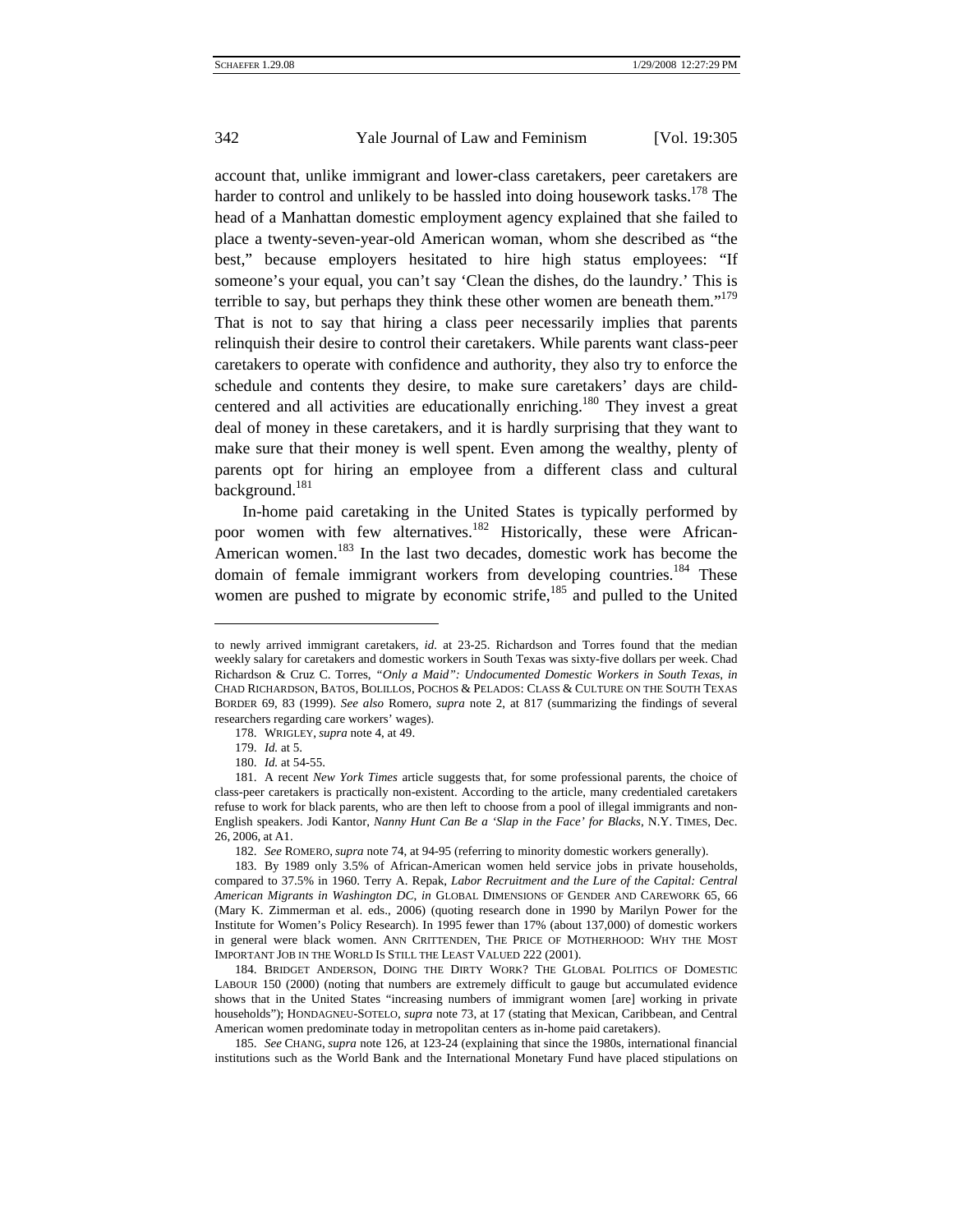l

### 2008] Disposable Mothers 343

States by employers' preference for immigrant domestic workers.<sup>186</sup> As Rhacel Salazar Parreñas has succinctly put it, "The hierarchy of womanhood involving race, class, and nation, as well as gender—establishes a work transfer system of reproductive labor among women, the international transfer of caretaking."<sup>187</sup> Visas for domestic workers are strictly limited in number, and thousands of workers enter the United States through illegal channels.<sup>[188](#page-38-2)</sup>

Parents who hire lower-class or immigrant caretakers often perceive these caretakers as subordinates.<sup>189</sup> Still they aim to provide their children with stimulating child care that will enhance their intellectual development. This is where the internal logic of concerted cultivation accounts for the high risk of caretakers' mistreatment. First, concerted cultivation encourages parents to pursue a high level of control over caretakers.<sup>190</sup> Since parents want their children to continuously improve, many of them are very strict about the way caretakers spend their time with the children, the activities in which they engage, and the child-focused environment they are expected to create. Julia Wrigley sums it up this way: "Parents can benefit from their caregivers' labor only if they control it. This requires thought, effort, and a certain ruthlessness."<sup>191</sup> Many parents expect caretakers to work without taking a break, to constantly react to the child, and to fulfill all of his or her needs as they arise. Some employers go so far as to actively seek undocumented non-

loans to developing countries, requiring them to engage in structural adjustments programs (SAPs) that mainly affect women, who pay for the dismantling of social programs both in their countries of origin and in developed countries); Donna E. Young, *Working Across Borders: Global Restructuring and Women's Work*, 2001 UTAH L. REV. 1, 57 ("Many Third World countries increasingly depend upon the export of women and women's domestic service. Women in the Third World have become indispensable in providing cheap labor to the 'global capitalist economy.'"). A survey done among undocumented domestic workers from Mexico revealed that most of them were pushed to migrate in search of work that would support their parents or complement their husbands' earning. Richardson & Torres, *supra* note 177, at 72.

<span id="page-38-0"></span><sup>186.</sup> María de la Luz Ibarra, Creen Que No Tenemos Vidas*: Mexicana Household Workers in Santa Barbara, California*, *in* MORE THAN CLASS: STUDYING POWER IN U.S. WORKPLACES 148, 151 (Ann E. Kingsolver ed., 1998).

<span id="page-38-1"></span><sup>187.</sup> RHACEL SALAZAR PARREÑAS, SERVANTS OF GLOBALIZATION: WOMEN, MIGRATION, AND DOMESTIC WORK 78 (2001).

<span id="page-38-2"></span><sup>188.</sup> Caretakers have three legal ways to enter the United States for work. The first is with the use of special visas: "A-3 visas to work for ambassadors, diplomats, consular officers, public ministers, and their families; G-5 visas to work for officers and employees of international organizations or of foreign missions to international organizations and their families; and B-1 visas to accompany U.S. citizens who reside abroad but are visiting the United States or assigned to the United States temporarily . . . or [to accompany] foreign nationals with nonimmigrant status in the United States." HUMAN RIGHTS WATCH, HIDDEN IN THE HOME: ABUSE OF DOMESTIC WORKERS WITH SPECIAL VISAS IN THE UNITED STATES 4 (2001) (citations omitted). The second is to enter as part of the *au pair* program with the "visiting scholar" visa (J-1), usually used to bring young middle-class European students to care for children for a limited time. Young, *supra* note 185, at 48. The third is with a temporary employment visa (H2-B). *Id.* 

<span id="page-38-3"></span><sup>189.</sup> WRIGLEY, *supra* note 4, at 4-5. Women who migrate to work in developed countries do not usually come from the poorest classes of their society and are typically better educated and more affluent than male migrants. Barbara Ehrenreich & Arlie Russell Hochschild, *Introduction*, *in* GLOBAL WOMAN, *supra* note 73, at 1, 10.

<span id="page-38-4"></span><sup>190.</sup> Tronto, *supra* note 9, at 44.

<span id="page-38-5"></span><sup>191.</sup> WRIGLEY, *supra* note 4, at 99.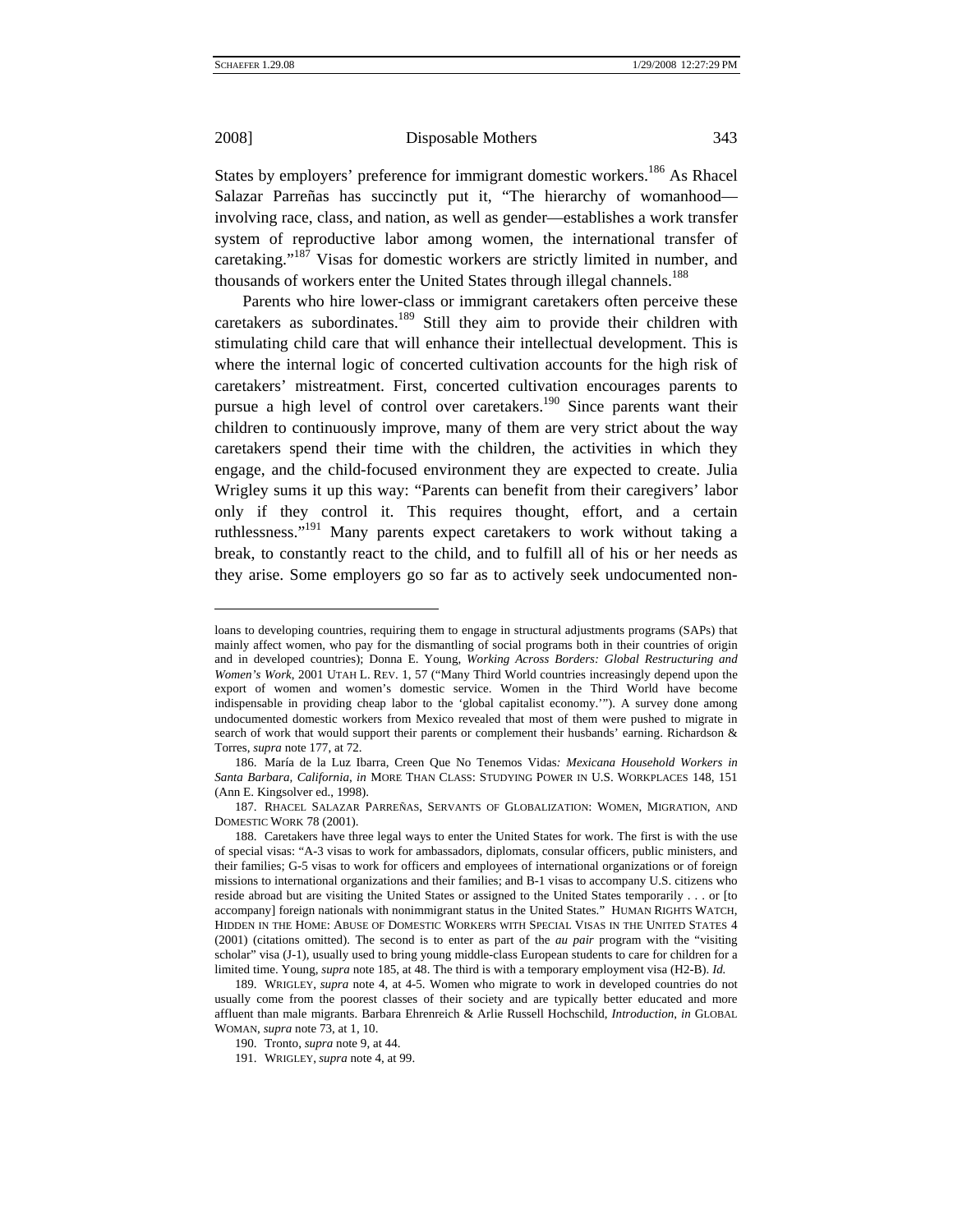citizen caretakers because they are more likely to be compliant.<sup>192</sup> Caretakers are supposed to provide care without having "much authority over the children or in planning activities."[193](#page-39-1) Instead of bringing up children, some caretakers find themselves waiting on and serving them.<sup>[194](#page-39-2)</sup>

The second manner in which concerted cultivation motivates subordination is related to the expectations and preferences that parents form based on the caretaker's race, ethnicity, religion, and class.<sup>195</sup> Many parent employers judge prospective employees according to racialized conceptions of "warmth, love for children, and naturalness in mothering."[196](#page-39-4) Sociologists found that "employers often use socioeconomic status, immigrant status, and racial group membership to define the subordinate social status of workers."[197](#page-39-5) Parents who perceive caretakers as culturally subordinate often do not trust the caretakers to give their children the stimulation that concerted cultivation requires.<sup>198</sup> These parents retain for themselves intellectual tasks like reading and helping with homework and cultural tasks like shopping, and leave to caretakers the less creative and more physical and repetitive tasks of child care.<sup>199</sup> These parents classify the domestic chores performed by unprivileged women as unimportant to children's development, a perception that reinforces the notion that

 $\overline{\phantom{a}}$ 

<span id="page-39-0"></span><sup>192.</sup> Mary Romero, *Immigration, the Servant Problem and the Legacy of the Domestic Labor Debate: "Where Can You Find Good Help These Days!*,*"* 53 U. MIAMI L. REV. 1045, 1060-61 (1998).

<span id="page-39-1"></span><sup>193.</sup> Romero, *supra* note 2, at 819.

<span id="page-39-2"></span><sup>194.</sup> *Id.* Julia Wrigley reports that some of the parents she interviewed expressed the belief that their children were intellectually superior to the caretakers they employed. *See* WRIGLEY, *supra* note 4, at 41.

<span id="page-39-3"></span><sup>195.</sup> Abigail B. Bakan & Daiva K. Stasiulis, *Making the Match: Domestic Placement Agencies and the Racialization of Women's Household Work*, 20 SIGNS 303, 310 (1995) (finding that in Canada as well as the United States, racialized stereotypes inform employers' expectations of potential employees, and as a result play into domestic placement agencies' decisions); Romero, *supra* note 2, at 835; Mary Romero, *Unraveling Privilege: Workers' Children and the Hidden Costs of Paid Childcare*, 76 CHI.- KENT L. REV. 1651, 1663 (2001).

<span id="page-39-4"></span><sup>196.</sup> Romero, *supra* note 2, at 835 (internal quotation omitted); *see also* PARREÑAS, *supra* note 187, at 177-79 (finding that both in Rome and in Los Angeles migrant Filipina domestic workers are usually paid higher salaries than blacks and Latinas and that the different treatment owes partly to the stereotype attached to Filipinas, such as "nice" and "hardworking," as well as to their better command of the English language).

<span id="page-39-5"></span><sup>197.</sup> Shellee Colen, *"With Respect and Feelings": Voices of West Indian Child Care and Domestic Workers in New York City*, *in* ALL AMERICAN WOMEN: LINES THAT DIVIDE, TIES THAT BIND 46, 55 (Johnnetta B. Cole ed., 1986) ("The assignment of [child care and domestic labor] to those with low status, by virtue of gender, and racial and ethnic hierarchies, reinforces these hierarchies."); Uttal & Tuominen, *supra* note 168, at 772.

<span id="page-39-6"></span><sup>198.</sup> Parental distrust of caretakers' abilities also accounts for caretakers' diminishing utility to middle-class parents as the children in their charge grow older. *See* WRIGLEY, *supra* note 4, at 40-41 (finding that no matter how attentive the caretaker and how satisfactory parents had found her to begin with, parents tend to move their children "into their own cultural orbit" as they get older and immigrant caretakers generally lose their hold on their jobs after children become verbal).

<span id="page-39-7"></span><sup>199.</sup> Romero, *supra* note 2, at 819-20; *see also* WRIGLEY, *supra* note 4, at 111-12 (stating that parents retain control over four main categories: discipline, safety, health, and nutrition).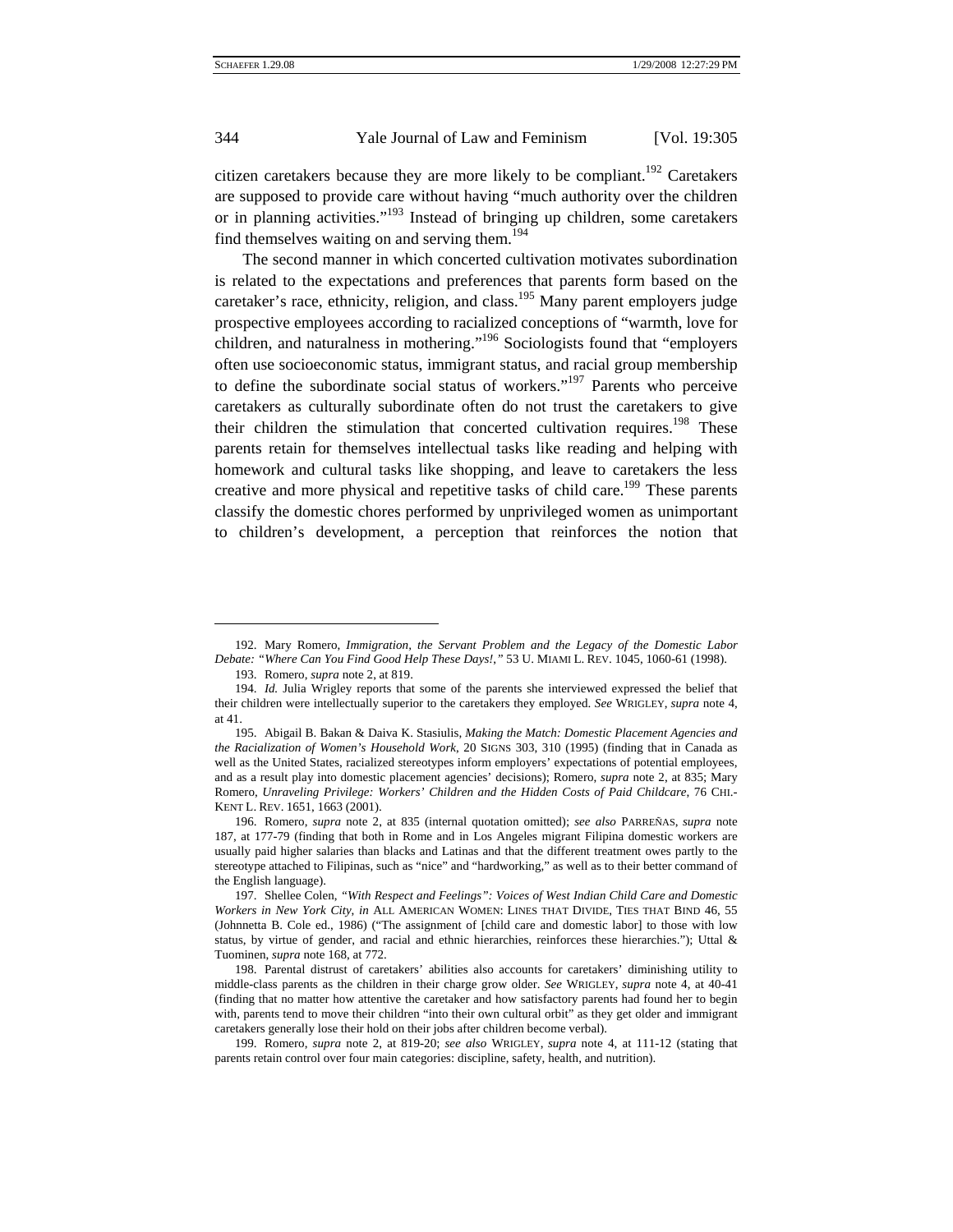$\overline{\phantom{a}}$ 

## 2008] Disposable Mothers 345

caretakers are interchangeable and the presumption that caretakers do not perform a parental role in their children's lives.<sup>[200](#page-40-0)</sup>

The risk of exploitation is further aggravated by the work conditions most in-home caretakers face. With a few exceptions, $^{201}$  domestic workers have been discriminated against by Congress, which has excluded them from many of the protections of labor laws[.202](#page-40-2) State laws generally fail to fill in the gaps left by federal legislation.[203](#page-40-3) Furthermore, paid caretakers' employment takes place in the employers' "private sphere" and therefore is not perceived as "a real job.["204](#page-40-4) Unlike most employees, who work in a place of business conducted for profit, and usually with other people, in-home caretakers are often expected to blend in to their work environment, and are consequently isolated from peers and support networks.<sup>205</sup> Many parents also take advantage of the fact that in-

<span id="page-40-0"></span><sup>200.</sup> This division of labor can be understood in terms of the prevalent ideological distinction between menial and spiritual housework, as identified by Dorothy Roberts. This division allows parents to find someone who will perform the menial components of childrearing—bathing, feeding, dressing, chauffeuring, monitoring—so that parents can then devote whatever scarce time they have with their children to their intellectual cultivation, without giving up (indeed intensifying!) their child-centered childrearing ideology. Roberts adds that working mothers might not be able to devote quality time to their children at all if they came home to face the chores that the caretaker performed during the day. Roberts, *supra* note 98, at 51, 58.

<span id="page-40-1"></span><sup>201.</sup> The Fair Labor Standards Act (FLSA) requirements regarding minimum wage and recordkeeping apply to domestic workers. *See* 29 U.S.C. § 206(f) (2000); 29 C.F.R. § 516.2 (2007). However, employers are allowed to deduct from the minimum wage "reasonable costs of room and board," thus legalizing paying resident caretakers less than the minimum wage. HUMAN RIGHTS WATCH, *supra* note 188, at 30 & n.185 (internal quotation omitted). Moreover, 29 U.S.C. § 207(a)(1) (2000), which provides workers with additional compensation for every hour worked over forty hours a week, applies only to employees who are "engaged in commerce" or employed in an enterprise which is. However, some states (such as New York and Maryland) provide domestic workers overtime protection. HUMAN RIGHTS WATCH, *supra* note 188, at 30 n.182.

<span id="page-40-2"></span><sup>202.</sup> The National Labor Relations Act (NLRA) explicitly excludes domestic workers from its protection. 29 U.S.C. § 152(3) (2000). This disadvantage is at least partly responsible for domestic workers' depressing wages. Silbaugh, *supra* note 176, at 74; Young, *supra* note 185, at 27. Domestic workers are also excluded from the Occupational Safety and Health Act (OSHA), 29 U.S.C. §§ 651-658 (2000). *See* 29 C.F.R. § 1975.6 (2007). This exclusion is especially severe because OSHA covers other single-employee workplaces and other workers entering private homes. Silbaugh, *supra* note 176, at 77. Title VII of the Civil Rights Act of 1964, which prohibits employment discrimination, does not apply to most domestic workers because of its fifteen employee minimum. *See* 42 U.S.C. § 2000e(b) (2007); HUMAN RIGHTS WATCH, *supra* note 188, at 30.

<span id="page-40-3"></span><sup>203.</sup> Young, *supra* note 185, at 30-33 (reviewing state legislation and finding that States exempt workers employed in private homes from minimum wage laws and from maximum hours provisions and restrict their eligibility to unemployment benefits); *see supra* note 201.

<span id="page-40-4"></span><sup>204.</sup> HONDAGNEU-SOTELO, *supra* note 73, at 9; *see also* ROMERO, *supra* note 74, at 51-52 (adding that housework has become fused with the roles of mother and wife and is therefore not considered labor); Cheever, *supra* note 74, at 36 (quoting a participant in a "nanny-awareness class" in Brooklyn as saying, "The main thing they told us was to be businesslike . . . but it's hard to be businesslike when you're going into someone's house and taking care of their children.").

<span id="page-40-5"></span><sup>205.</sup> PARREÑAS, *supra* note 187, at 161-62 (noting that the problem is especially acute for live-in caretakers, who "[o]ften feeling trapped[,] . . . cannot help but see the enclosed space of the employer's home as a prison"); Baquedano-López, *supra* note 73, at 8 (documenting very little sharing of personal information between paid caretakers, even though they spend substantial amounts of time together in the same park in Los Angeles); Uttal & Tuominen, *supra* note 168, at 767 ("[T]he private location of [inhome caretaking] contributes to the potential for exploitation."). Isolation also facilitates employers' abuse of workers. HUMAN RIGHTS WATCH, *supra* note 188, at 6. Combined with the diversity of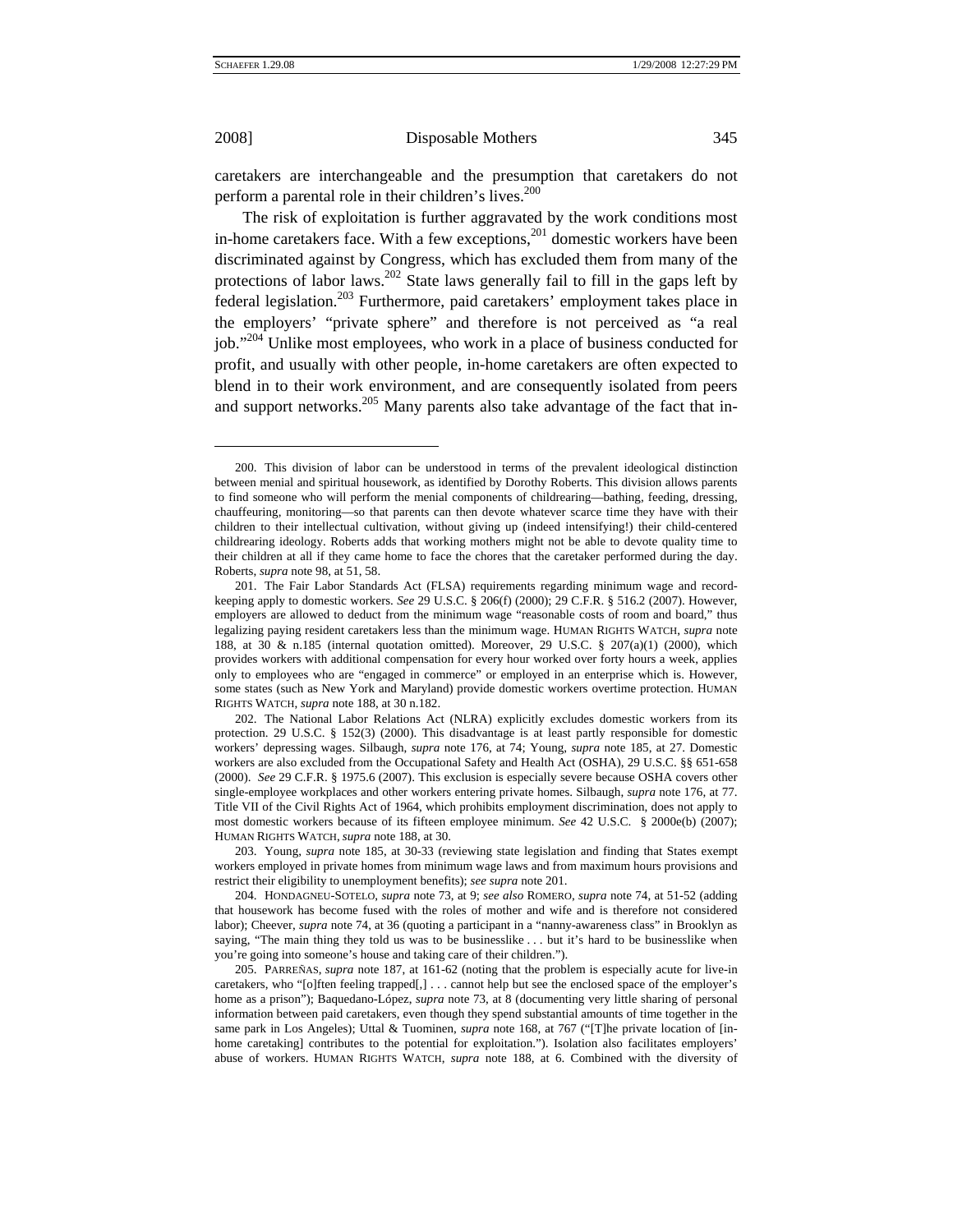home caretakers' job requirements are ambiguous.<sup>206</sup> Caretakers are frequently "asked to do work—dog walking, ironing, serving at dinner parties—that was not part of the job description and was not included in the original salary,"<sup>207</sup> and some employers expect them to be available for extremely long workdays.<sup>208</sup> Consequently, caretakers report that "they feel like 'objects' or 'things' within a labor process where they have little control, where they have few interactions with other workers, and where at any moment their job can be taken away from them."<sup>209</sup> This feeling is further aggravated by the fact that employers often resent developing personalized relationships with in-home caretakers, and many want their employees to demand little in terms of parental time, space, and attention.<sup>210</sup> Whatever restraints parents might normally have are often removed by their sincere concern for their children's future wellbeing.<sup>211</sup> As one New York mother put it rather extremely, "I want someone who cannot leave the country, who doesn't know anyone in New York, who basically does not have a life. I want someone who is completely dependent on me and loyal to me and my family."<sup>[212](#page-41-6)</sup>

Poor job conditions and the high risk of mistreatment have led some scholars to doubt that paid in-home caretaking is as beneficial to children as parents and courts seem to think. They argue that paid in-home caretaking, as it is practiced today, may nourish selfishness, racism, and entitlement in children.<sup>213</sup> Some children come to view relationships as potential employment relationships and experience the power of money to buy affection.<sup>214</sup> They

l

employers and workers, isolation also leaves little opportunity for workers to organize and bargain collectively to improve their conditions.

<span id="page-41-0"></span><sup>206.</sup> Hochschild, *supra* note 73, at 35; *see* Colen, *supra* note 197, at 63; Richardson & Torres, *supra* note 177, at 88-89.

<span id="page-41-1"></span><sup>207.</sup> Hochschild, *supra* note 73, at 35; *see* HONDAGNEU-SOTELO, *supra* note 73, at 138; ROMERO, *supra* note 74, at 131; WRIGLEY, *supra* note 4, at 17; Richardson & Torres, *supra* note 177, at 83 (quoting an employee who in addition to taking care of a newborn baby and a three-year-old was expected to "clean the house, do the laundry and run errands" with no addition to her salary of thirtyfive dollars per week).

<span id="page-41-2"></span><sup>208.</sup> *See* HONDAGNEU-SOTELO, *supra* note 73, at 141-42 (reporting that employers required caretakers to sleep in the children's room, even when allocated a private room for their usage, and expected paid caretakers to remain on duty even when the employers were present).

<sup>209.</sup> Ibarra, *supra* note 186, at 166.

<span id="page-41-4"></span><span id="page-41-3"></span><sup>210.</sup> WRIGLEY, *supra* note 4, at 26; *see also* HONDAGNEU-SOTELO, *supra* note 73, at 172-75 (arguing that mothers who engage in full-time employment wish to avoid or minimize personal relationships with their in-home caretaker, and are less likely than homemakers to view the employee as their extension); Colen, *supra* note 197, at 54-56 (finding that many of the women she interviewed had difficulties with the asymmetrical social relations of care and domestic work); Hondagneu-Sotelo, *supra*  note 74, at 68 ("Many employers go out of their way to minimize interactions with their domestic employees, but Latina immigrant women, especially those who look after children, crave personal contact."); Richardson & Torres, *supra* note 177, at 78 (finding that few employers choose to become friends with their employees, and that even the friendly employers are careful not to tread on the boundaries of the employment relationship).

<span id="page-41-5"></span><sup>211.</sup> Tronto, *supra* note 9, at 43.

<span id="page-41-6"></span><sup>212.</sup> CHANG, *supra* note 126, at 109-10.

<span id="page-41-7"></span><sup>213.</sup> Tronto, *supra* note 9, at 40.

<span id="page-41-8"></span><sup>214.</sup> WRIGLEY, *supra* note 4, at 127-28; Baquedano-López, *supra* note 73, at 18.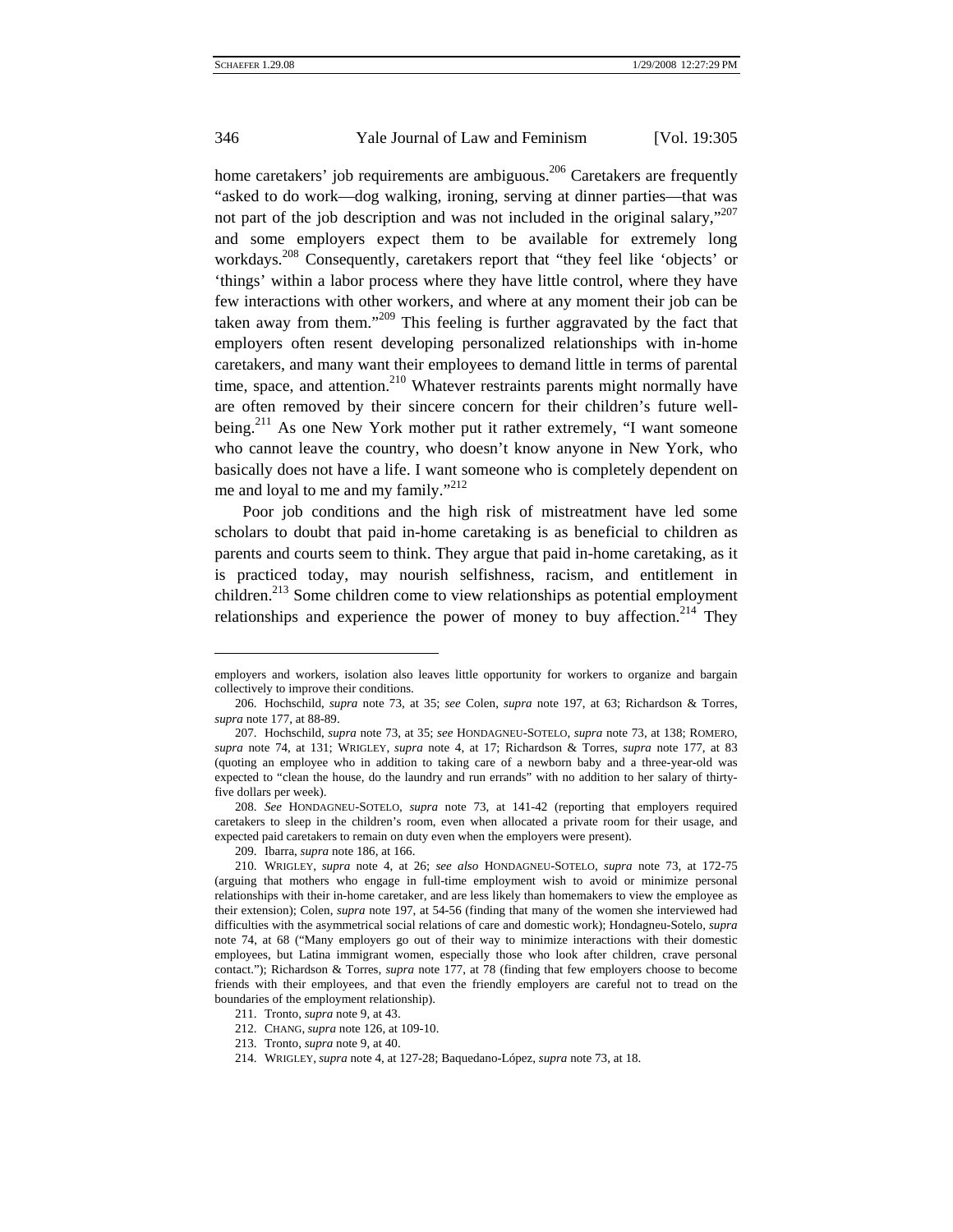learn to treat people as merely a means to an end and may come to expect that others always be available to them.<sup>215</sup> It is problematic, therefore, for custody judges to assume, without checking the specific work conditions, that paid care in the child's home is quality care. Furthermore, the doctrinal limitations of custody law obscure the harm inflicted on other children, who are not part of the custody litigation before the court. Constrained by the goal of finding the best care for the children whose custody they adjudicate, judges have no reason—or legal ground—to take into account the price that the children of inhome caretakers pay.<sup>216</sup> The problem is most acute for immigrant caretakers, especially undocumented ones, who often find it impossible to bring their own children with them to the United States. $217$  Not surprisingly, these children report feelings of loss and sadness over this acute disruption in their relationships with their mothers.<sup>218</sup> My aim in emphasizing the price caretakers' children pay is not to cast blame on immigrant caretakers, who usually find the separation from their families to be a constant cause of pain. $^{219}$ Rather, it is to note that discussing paid in-home caretaking as a care arrangement within custody decisions hides the hardship experienced by caretakers' children. The fact that this problem cannot be addressed within custody law is not, in itself, a good enough reason to ignore the externalities of this childrearing practice altogether.

### *C. Conclusion*

 $\overline{\phantom{a}}$ 

The reasoning that judges apply in the "nanny cases" manifests and reinforces the internal logic of concerted cultivation. First, automatically considering in-home caretaking to be quality care is compatible with the belief that good childrearing means providing the child with the constant attention of an adult working to enhance the child's development and attuned to the child's needs. Second, the attribution of the caretakers' work to the parents who hired them mitigates the gap between parents' actual involvement in childrearing and their perception—and society's—of what good parenting entails. Any legal attempt to acknowledge the importance of caretakers' specific qualities would

<sup>215.</sup> Tronto, *supra* note 9, at 40.

<span id="page-42-1"></span><span id="page-42-0"></span><sup>216.</sup> Some of these children, who are in the United States, learn their place in the race and class stratification through encounters with their mothers' employers and employers' children. Romero, *supra*  note 195, at 1669-70. Their mothers' attention, energy, and time are invested in their charges and thus diverted from them. Sau-ling C. Wong, *Diverted Mothering: Representations of Caregivers of Color in the Age of "Multiculturalism*,*" in* MOTHERING: IDEOLOGY, EXPERIENCE, AND AGENCY 67, 71-73 (Evelyn Nakano Glenn et al. eds., 1994). Many have to care for siblings in their mothers' absence. Romero, *supra* note 195, at 1664.

<span id="page-42-2"></span><sup>217.</sup> Hochschild, *supra* note 73, at 21.

<span id="page-42-3"></span><sup>218.</sup> *Id.* at 22; Rhacel Salazar Parreñas, *The Care Crisis in the Philippines: Children and Transnational Families in the New Global Economy*, *in* GLOBAL WOMAN, *supra* note 73, at 39, 42, 48, 50; Romero, *supra* note 195, at 1665-66.

<span id="page-42-4"></span><sup>219.</sup> Hochschild, *supra* note 73, at 21; Parreñas, *supra* note 218, at 41.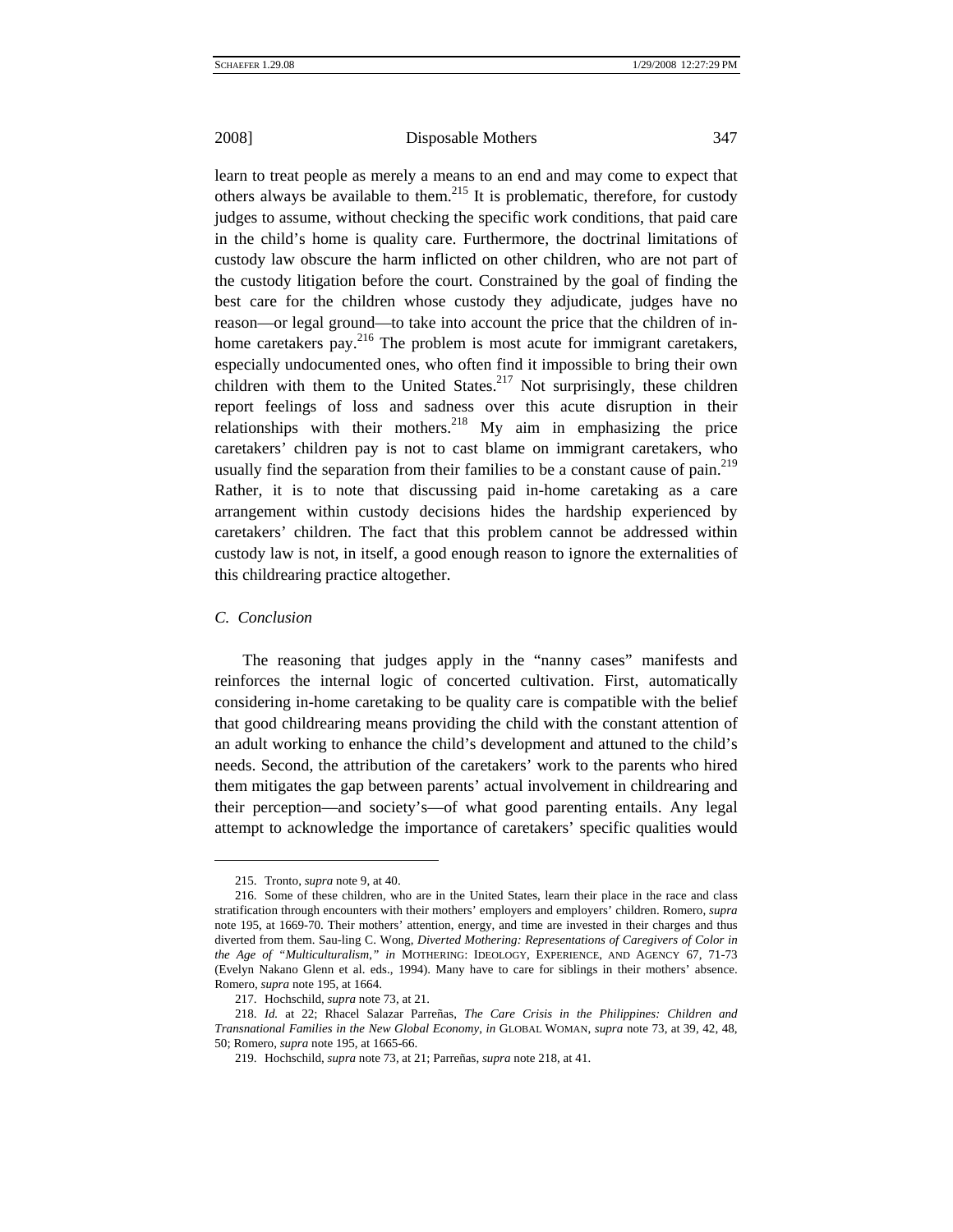shatter the parents' and the courts' illusion that parental care is the only care that is irreplaceable. Thinking of paid caretakers as disposable is important to satisfy the demands of concerted cultivation. Parents can hire paid caretakers to spend a significant amount of time with their children, demanding that they act with love and maternal warmth, and at the same time, devalue the caretakerchild relationship and the caretaker's contributions to the child's development.

As it now stands, the practice of in-home caretaking is also likely to reaffirm racial hierarchies and traditional gender roles. Rather than a feminist victory, this practice represents an upper-middle-class feminist concession.<sup>220</sup> Instead of motivating men to take upon themselves an equal amount of child care responsibilities,<sup>221</sup> insisting on subsidized quality day care,<sup>222</sup> or pushing workplaces to accommodate women's caretaking responsibilities, $^{223}$  in-home caretaking facilitates a bogus achievement, buying the liberation of the wealthy few without undermining the foundations of women's domesticity.<sup>224</sup> As Audrey Macklin has noted, "The grim truth is that some women's access to the high-paying, high-status professions is being facilitated through the revival of semi-indentured servitude. Put another way, one woman is exercising class and citizenship privilege to buy her way out of sex oppression.["225](#page-43-5) Before courts

 $\overline{\phantom{a}}$ 

<span id="page-43-0"></span><sup>220.</sup> *See, e.g.*, Hochschild, *supra* note 73, at 20 ("Two women working for pay is not a bad idea. But two working mothers giving their all to work is a good idea gone haywire.").

<span id="page-43-1"></span><sup>221.</sup> ROMERO, *supra* note 74, at 128.

<span id="page-43-2"></span><sup>222.</sup> Jean H. Baker, *Child Care: Will Uncle Sam Provide a Comprehensive Solution for American Families?*, 6 J. CONTEMP. HEALTH L. & POL'Y 239 (1990); Heather S. Dixon, *National Daycare: A Necessary Precursor to Gender Equality with Newfound Promise for Success*, 36 COLUM. HUM. RTS. L. REV. 561 (2005).

<span id="page-43-3"></span><sup>223.</sup> Most American workplaces do not consider employees' child care responsibilities as a factor in defining their demands and expectations for employee performance. Kelly, *supra* note 168, at 1051- 52; *see also* EYER, *supra* note 154, at 65 (arguing that the workplace presents women with "the maternal wall, which prevent[s] them from both working and caring for their families"). Scholars have challenged the contemporary organization of the workplace and advocated changes that would accommodate employees' caretaking responsibilities. *See, e.g.*, MARTHA ALBERTSON FINEMAN, THE AUTONOMY MYTH: A THEORY OF DEPENDENCY 285 (2004) (demanding that the state "oversee and facilitate the restructuring of the workplace so that market institutions accommodate caretaking"); NANCY FOLBRE, THE INVISIBLE HEART: ECONOMICS AND FAMILY VALUES 227 (2001) (offering a different structure for paid parental leaves that would ensure parental attention for infants and promote gender equality); Mary Becker, *Care and Feminists*, 17 WIS. WOMEN'S L.J. 57, 70 (2002) (arguing that jobs can and should be restructured to accommodate mothering). For opposition to proposed subsidies for parents, see Mary Anne Case, *How High the Apple Pie? A Few Troubling Questions About Where, Why, and How the Burden of Care for Children Should Be Shifted*, 76 CHI.-KENT L. REV. 1753 (2001).

<span id="page-43-4"></span><sup>224.</sup> Grace Chang, *Undocumented Latinas: The New "Employable Mothers*,*" in* MOTHERING, *supra* note 216, at 259, 277 (noting how necessity has driven minority communities to construct alternatives to female domesticity). Moreover, most in-home caretakers are hired and supervised by women, so that even as employers, middle-class women retain substantial responsibility for child care. ROMERO, *supra* note 74, at 128.

<span id="page-43-5"></span><sup>225.</sup> Audrey Macklin, *On the Inside Looking In: Foreign Domestic Workers in Canada*, *in* MAID IN THE MARKET: WOMEN'S PAID DOMESTIC LABOUR 13, 34 (Wenona Giles & Sedef Arat-Koç eds., 1994). The willingness of women in developing countries to migrate to developed countries and perform low wage jobs is enhanced, among other things, by the collapse of welfare in their countries of origin, stemming from the economic policy of developed countries. CHANG, *supra* note 126, at 123-24.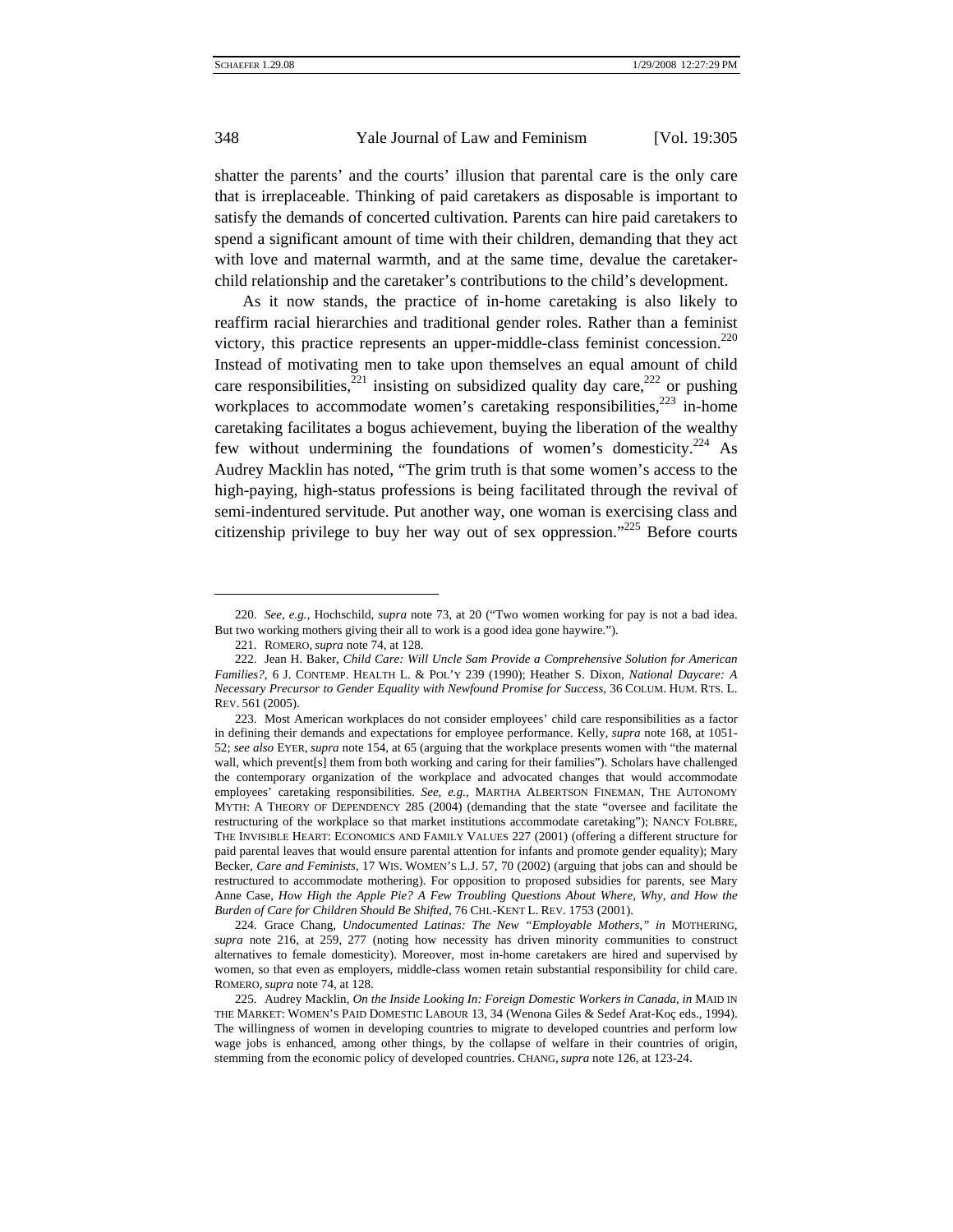can turn to in-home caretaking as a solution to parental inadequacy or unavailability, we need to rethink caretakers' status in society.

### **CONCLUSION**

Contemporary custody law is concerned with children's well-being. When the family is disrupted, courts try to provide children with optimal child care. At first glance, it seems that the "nanny cases" can be explained within the principles of child custody doctrine: Courts credit parents for providing quality substitute care and order inadequate parents to employ caretakers because *somebody* has to take care of these children.

This Article argues that this doctrinal explanation does not sufficiently account for the way courts perceive in-home caretaking. Why do courts see caretakers' care as care done by parents, when they do not do so with other types of child care? Why do courts and scholars insist that there is "a world of difference" between paid caretakers and parents, while they are willing to accept, in other contexts, that day-to-day child care over long periods of time creates special attachments between children and caretakers that should be legally protected?

By analyzing in-home caretaking in the context of the current legal and cultural regulation of parenthood, this Article provides an alternative explanation for the appeal of in-home caretaking and its peculiar conceptualization as care without a caretaker. It argues that the characteristics of in-home paid caretaking—intense one-on-one care in the child's home help to conceal the discrepancy between a legal regime in which parenting is still regarded as an exclusive status and the reality of contemporary family life in which many tasks associated with parenting are regularly performed by people who are not legally considered parents. The "nanny cases" bridge this gap by valorizing one-on-one child care while erasing the caretaker herself. Her care is instead credited to the parents, creating an ideal (but fictional) legal family. This conceptualization obscures the important role paid in-home caretakers can come to play in children's lives and causes dual-earner families to appear as if they abide the two-parent model when in practice they do not.

This Article demonstrates that courts do not take such a favorable view of other caretaking arrangements because they do not lend themselves to this conceptualization. Day care is incompatible with concerted cultivation, and as a result it is not seen as parental enough. It takes place outside the child's home, it does not provide children the full attention of one adult focused solely on the children's needs and development, and it is hard to use the notion of parental supervision as a conceptual tool for attributing the caretaker's work to the parent. Kin care, in contrast, is considered too much like parental care. We see relatives, their motivations, and their relationships with children as independent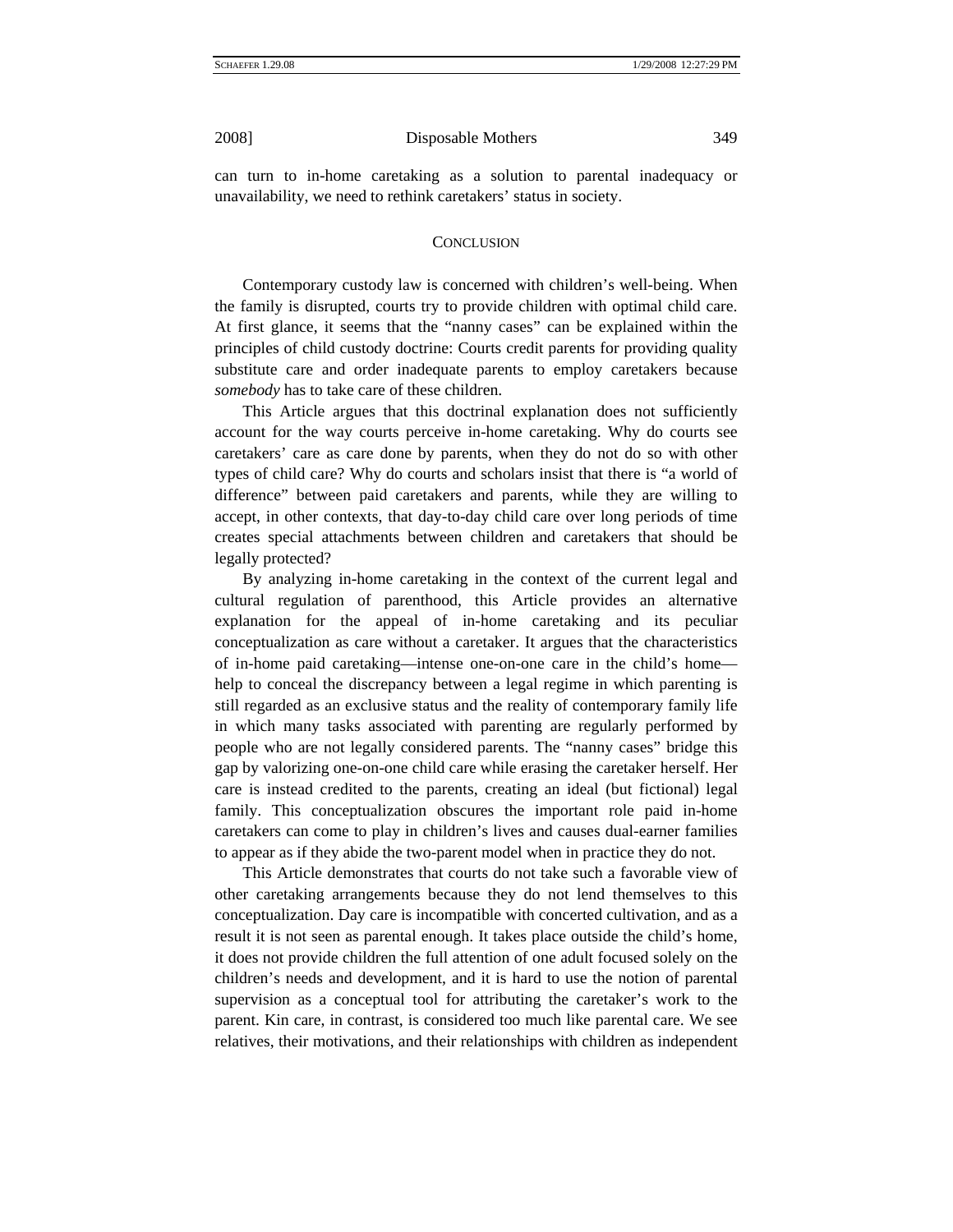of the parents—therefore the care that they provide cannot be attributed to the parents in the same way that paid caretakers' care can. Given that paid in-home caretaking is the most expensive child care option, the courts' ideological preference for this care has the potential to reinforce existing inequalities. Parents who cannot buy a substitute parent for their children do not enjoy the same advantages; whether they leave their child in a day care or with relatives, courts do not see parents as performing the actual care. Only parents who employ in-home caretakers have this privilege.

What alternatives does the legal system have? The less promising route is to acknowledge the parental role of paid caretakers by changing their status visà-vis the individual child that they care for. Some in-home caretakers develop an emotional attachment to their charges and experience a feeling of loss when the relationship is severed by the parents.<sup>226</sup> If acting "motherly" is an important job requirement, the emotional investment of paid caretakers could be rewarded by some legal protection to the caretaker-child bond.

This approach is extremely impractical. To begin with, it requires too stark a departure from the current legal doctrine and cultural norms. If part of paid caretakers' appeal in the eyes of judges and parents is that they are perceived as posing no threat to the exclusive family, a complete reversal of their status is highly unlikely anytime soon. It is also impractical because it would be relatively easy for parents to avoid any conditions set to trigger the awarding of such status. For example, if parents knew that by employing the same caretaker over a certain period of time they would expose themselves to a legal claim for visitation, they would simply replace caretakers more often, thus reinforcing the perception of caretakers as disposable. Parents' desire to avoid the risk of caretakers' parental rights would result in impossible strains on the employment relation. However impractical, the suggestion to afford in-home caretakers parental privileges and the strong, almost instinctive, objection it provokes are very revealing, because they highlight the fact that employing inhome caretakers is an activity with externalities currently not paid for by the beneficiaries of this activity. If it is unthinkable that any employer would hire an in-home caretaker should the terms of employment recognize the caretakerchild relationship, it means that a segment of the population's way of life is currently made possible only because it does not pay the full price for its choices.

Instead of seeking a solution on the individual household level, I argue that reattaching care to caretakers can—and should—provoke us to question the nuclear family model and the parental exclusivity doctrine that builds upon it. Fully acknowledging the parental role of caretakers can be a positive step toward rethinking parental exclusivity and replacing it with a doctrine that

 $\overline{\phantom{a}}$ 

<span id="page-45-0"></span><sup>226.</sup> *See supra* notes 73-74 and accompanying text.